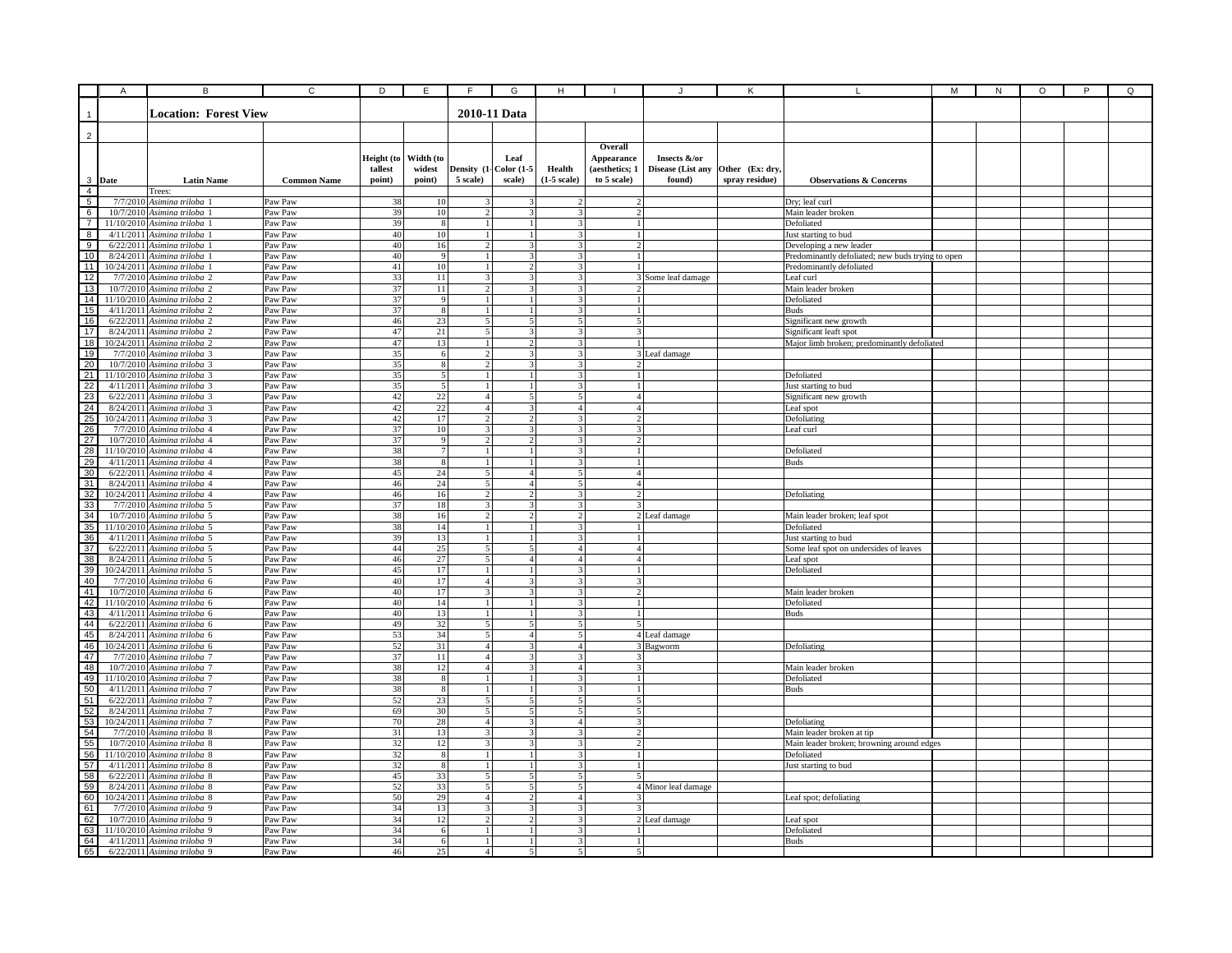|                | $\overline{A}$ | В                                                             | $\overline{c}$     | D                     | E              | F                                         | G                                       | $\mathsf H$                                |                                  |                                   | Κ               |                                                        | M | ${\sf N}$ | O | P | Q |
|----------------|----------------|---------------------------------------------------------------|--------------------|-----------------------|----------------|-------------------------------------------|-----------------------------------------|--------------------------------------------|----------------------------------|-----------------------------------|-----------------|--------------------------------------------------------|---|-----------|---|---|---|
|                |                |                                                               |                    |                       |                |                                           |                                         |                                            |                                  |                                   |                 |                                                        |   |           |   |   |   |
| $\mathbf{1}$   |                | <b>Location: Forest View</b>                                  |                    |                       |                |                                           | 2010-11 Data                            |                                            |                                  |                                   |                 |                                                        |   |           |   |   |   |
|                |                |                                                               |                    |                       |                |                                           |                                         |                                            |                                  |                                   |                 |                                                        |   |           |   |   |   |
| $\overline{2}$ |                |                                                               |                    |                       |                |                                           |                                         |                                            |                                  |                                   |                 |                                                        |   |           |   |   |   |
|                |                |                                                               |                    |                       | Width (to      |                                           |                                         |                                            | Overall                          |                                   |                 |                                                        |   |           |   |   |   |
|                |                |                                                               |                    | Height (to<br>tallest | widest         |                                           | Leaf<br>Density (1- Color (1-5          | Health                                     | Appearance<br>(aesthetics; 1     | Insects &/or<br>Disease (List any | Other (Ex: dry, |                                                        |   |           |   |   |   |
| 3 Date         |                | <b>Latin Name</b>                                             | <b>Common Name</b> | point)                | point)         | 5 scale)                                  | scale)                                  | $(1-5 \text{ scale})$                      | to 5 scale)                      | found)                            | spray residue)  | <b>Observations &amp; Concerns</b>                     |   |           |   |   |   |
| 66             |                | 8/24/2011 Asimina triloba 9                                   | Paw Paw            | 53                    | 31             | 4                                         |                                         |                                            |                                  | 4 Minor leaf damage               |                 |                                                        |   |           |   |   |   |
| 67             |                | 10/24/2011 Asimina triloba 9                                  | Paw Paw            | 53                    | 26             | 3                                         |                                         |                                            |                                  |                                   |                 | Leaf spot; defoliating                                 |   |           |   |   |   |
| 68             |                | 7/7/2010 Asimina triloba 10                                   | Paw Paw            | 34                    | 14             | 4 <sup>1</sup>                            | $\overline{4}$                          | 3                                          | 3I                               |                                   |                 | Stressed                                               |   |           |   |   |   |
| 69             |                | 10/7/2010 Asimina triloba 10                                  | Paw Paw            | 33                    | 13             | $\mathbf{1}$                              | $\overline{2}$                          | $\mathcal{F}$                              | $\mathbf{1}$                     |                                   |                 | Defoliated-6 leaves                                    |   |           |   |   |   |
| 70             |                | 11/10/2010 Asimina triloba 10                                 | Paw Paw            | 33                    | 10             | $\mathbf{1}$                              |                                         | 31                                         | $\mathbf{1}$                     |                                   |                 | Defoliated                                             |   |           |   |   |   |
| 71             |                | $4/11/2011$ Asimina triloba 10                                | Paw Paw            | 33                    | 10             | $\mathbf{1}$                              |                                         | $\overline{\mathbf{3}}$                    |                                  |                                   |                 | Just starting to bud                                   |   |           |   |   |   |
| 72             |                | $6/22/2011$ Asimina triloba 10                                | Paw Paw            | 38                    | 23<br>23       | $\overline{4}$<br>$\overline{4}$          | $\overline{4}$<br>$\boldsymbol{\Delta}$ | $\overline{4}$<br>4 <sup>1</sup>           | $\Delta$                         | 4 Minor leaf damage               |                 |                                                        |   |           |   |   |   |
| 73<br>74       |                | 8/24/2011 Asimina triloba 10<br>10/24/2011 Asimina triloba 10 | Paw Paw<br>Paw Paw | 45<br>45              | 17             | $\mathbf{1}$                              | $\overline{\phantom{a}}$                | 3 <sup>1</sup>                             | $\mathbf{1}$                     |                                   |                 | Leaf spot<br>Leaf spot; virtually defoliated           |   |           |   |   |   |
| 75             |                | 7/7/2010 Carya glabra 1                                       | Hickory            | 32                    | 12             | 4                                         |                                         | 3                                          |                                  |                                   |                 |                                                        |   |           |   |   |   |
| 76             |                | 10/7/2010 Carya glabra 1                                      | Hickory            | 32                    | 11             |                                           |                                         | 3                                          |                                  |                                   |                 |                                                        |   |           |   |   |   |
| 77             |                | 11/10/2010 Carya glabra 1                                     | Hickory            | 32                    | $11\,$         |                                           |                                         | ٩                                          | $\mathcal{P}$                    |                                   |                 | Leaves yellow/brown                                    |   |           |   |   |   |
| 78             |                | 4/11/2011 Carya glabra 1                                      | Hickory            | 31                    |                | $\mathbf{1}$                              |                                         | 3                                          | 1.                               |                                   |                 | Buds beginning to open                                 |   |           |   |   |   |
| 79             |                | 6/22/2011 Carya glabra 1                                      | Hickory            | 40                    | 24             | $\overline{4}$                            | 5                                       | 5 <sup>1</sup>                             | 4 <sup>1</sup>                   |                                   |                 |                                                        |   |           |   |   |   |
| 80             |                | $8/24/2011$ Carya glabra 1                                    | Hickory            | 58                    | 31             | 5                                         | $\overline{4}$                          | 5 <sup>1</sup>                             | 5 <sup>1</sup>                   |                                   |                 |                                                        |   |           |   |   |   |
| 81             |                | 10/24/2011 Carya glabra 1                                     | Hickory            | 58                    | 31             | $\overline{5}$                            | 4 <sup>1</sup>                          | 5 <sup>1</sup>                             | 5 <sup>1</sup>                   |                                   |                 |                                                        |   |           |   |   |   |
| 82<br>83       |                | 7/7/2010 Carya glabra 2<br>10/7/2010 Carya glabra 2           | Hickory<br>Hickory | 32<br>33              | 11<br>10       | $\overline{\mathbf{3}}$<br>$\overline{2}$ | 3<br>$\overline{\mathbf{3}}$            | $\overline{2}$<br>$\overline{\mathcal{R}}$ | 2 <sup>1</sup><br>$\overline{2}$ |                                   |                 | Stressed; leaf spot                                    |   |           |   |   |   |
| 84             |                | 11/10/2010 Carya glabra 2                                     | Hickory            | 33                    | 11             | $\mathcal{L}$                             | $\mathcal{D}$                           | 3                                          | $\overline{2}$                   |                                   |                 |                                                        |   |           |   |   |   |
| 85             |                | 4/11/2011 Carya glabra 2                                      | Hickory            | 31                    | $\overline{7}$ |                                           |                                         | $\mathbf{3}$                               |                                  |                                   |                 |                                                        |   |           |   |   |   |
| 86             |                | $6/22/2011$ Carya glabra 2                                    | Hickory            | 42                    | 17             | 5                                         | 5                                       | 5                                          | $\overline{4}$                   |                                   |                 |                                                        |   |           |   |   |   |
| 87             |                | 8/24/2011 Carya glabra 2                                      | Hickory            | 54                    | 17             | 5                                         | $\overline{4}$                          | 5                                          | 41                               |                                   |                 | Minor leaf burn                                        |   |           |   |   |   |
| 88             |                | 10/24/2011 Carya glabra 2                                     | Hickory            | 55                    | 16             | $\overline{4}$                            | $\overline{4}$                          | 5                                          | 3                                |                                   |                 | Leaves browning                                        |   |           |   |   |   |
| 89             |                | 7/7/2010 Carya glabra 3                                       | Hickory            | 33                    | 13             | 3 <sup>1</sup>                            | -1                                      | $\frac{1}{2}$                              | $1\vert$                         |                                   |                 | Leaves brown/browing                                   |   |           |   |   |   |
| 90             |                | 10/7/2010 Carya glabra 3                                      | Hickory            | 36                    | 12             | $\overline{2}$                            | 3                                       | 3 <sup>1</sup>                             | $\overline{2}$                   |                                   |                 |                                                        |   |           |   |   |   |
| 91<br>92       |                | 11/10/2010 Carya glabra 3<br>$4/11/2011$ Carya glabra 3       | Hickory<br>Hickory | 36<br>35              | 12<br>6        | $\mathcal{D}$<br>$\overline{1}$           | 3                                       | 31<br>3 <sup>1</sup>                       | $\mathcal{D}$<br>$\mathbf{1}$    |                                   |                 |                                                        |   |           |   |   |   |
| 93             |                | $6/22/2011$ Carya glabra 3                                    | Hickory            | 47                    | 23             | $\overline{3}$                            | $\overline{\phantom{a}}$                | 5 <sup>1</sup>                             | $\overline{3}$                   |                                   |                 | Buds beginning to open                                 |   |           |   |   |   |
| 94             |                | 8/24/2011 Carya glabra 3                                      | Hickory            | 63                    | 23             | $\overline{\mathbf{3}}$                   | $\leq$                                  | $\overline{5}$                             | $\overline{5}$                   |                                   |                 |                                                        |   |           |   |   |   |
| 95             |                | 10/24/2011 Carya glabra 3                                     | Hickory            | 63                    | 24             | $\overline{\mathcal{E}}$                  | $\overline{A}$                          | $\overline{5}$                             | $\overline{3}$                   |                                   |                 | Leaves browning                                        |   |           |   |   |   |
| 96             |                | 7/7/2010 Carya glabra 4                                       | Hickory            | 33                    | $\mathbf{Q}$   |                                           |                                         | $\mathbf{1}$                               |                                  |                                   |                 | Leaves browning                                        |   |           |   |   |   |
| 97             |                | 10/7/2010 Carya glabra 4                                      | Hickory            | 34                    |                |                                           |                                         | 3                                          | $\mathcal{P}$                    |                                   |                 |                                                        |   |           |   |   |   |
| 98             |                | 11/10/2010 Carya glabra 4                                     | Hickory            | 34                    |                |                                           |                                         |                                            | $\overline{2}$                   |                                   |                 | Almost defoliated                                      |   |           |   |   |   |
| 99<br>100      |                | 4/11/2011 Carya glabra 4                                      | Hickory            | 33<br>37              |                |                                           |                                         |                                            |                                  |                                   |                 | Buds                                                   |   |           |   |   |   |
| 101            |                | 6/22/2011 Carya glabra 4<br>8/24/2011 Carya glabra 4          | Hickory<br>Hickory | 45                    | 16<br>16       | 4<br>$\overline{4}$                       | 5<br>4                                  | 5<br>5 <sup>1</sup>                        | $\overline{4}$<br>$\Delta$       |                                   |                 |                                                        |   |           |   |   |   |
| 102            |                | $10/24/2011$ Carya glabra 4                                   | Hickory            | 45                    | 15             | $\overline{4}$                            | $\mathbf{3}$                            | 5 <sup>1</sup>                             | 3                                |                                   |                 | Bottom 1/2 of foliage browning; leaf spot              |   |           |   |   |   |
| 103            |                | 7/7/2010 Carya glabra 5                                       | Hickory            | 29                    | 14             | $\overline{2}$                            |                                         | $\mathbf{1}$                               | 1 <sup>1</sup>                   |                                   |                 | 85% brown                                              |   |           |   |   |   |
| 104            |                | 10/7/2010 Carya glabra 5                                      | Hickory            | 29                    | 13             | 3                                         | 3                                       | $\overline{3}$                             | 3                                |                                   |                 |                                                        |   |           |   |   |   |
| 105            |                | 11/10/2010 Carya glabra 5                                     | Hickory            | 28                    | 10             | $\overline{1}$                            |                                         | $\overline{\mathbf{3}}$                    | $\mathbf{1}$                     |                                   |                 | Defoliated                                             |   |           |   |   |   |
| 106            |                | 4/11/2011 Carya glabra 5                                      | Hickory            | 26                    | 10             | $\overline{1}$                            |                                         | $\overline{\mathbf{3}}$                    | $\mathbf{1}$                     |                                   |                 |                                                        |   |           |   |   |   |
| 107            |                | 6/22/2011 Carya glabra 5                                      | Hickory            | 36                    | 19             | $\overline{\phantom{0}}$                  |                                         | 5                                          | 5                                |                                   |                 |                                                        |   |           |   |   |   |
| 108<br>109     |                | 8/24/2011 Carya glabra 5                                      | Hickory            | 51                    | 19             | $\overline{\phantom{0}}$<br>5             |                                         | 5<br>5                                     | 5<br>3 I                         |                                   |                 |                                                        |   |           |   |   |   |
| 110            |                | 10/24/2011 Carya glabra 5<br>7/7/2010 Carya glabra 6          | Hickory<br>Hickory | 51<br>29              | 13<br>10       | 3                                         |                                         | $\mathbf{1}$                               | 1                                |                                   |                 | Bottom 1/2 of foliage browning; leaf spot<br>90% brown |   |           |   |   |   |
| 111            |                | 10/7/2010 Carya glabra 6                                      | Hickory            | 32                    | 16             | 3                                         | 3                                       | $\frac{3}{3}$                              | 3I                               |                                   |                 |                                                        |   |           |   |   |   |
| 112            |                | 11/10/2010 Carya glabra 6                                     | Hickory            | 33                    | 16             | 3                                         | $\mathcal{D}$                           | 3 <sup>1</sup>                             | 2 <sup>1</sup>                   |                                   |                 |                                                        |   |           |   |   |   |
| 113            |                | $4/11/2011$ Carya glabra 6                                    | Hickory            | 31                    | -5             | $\overline{1}$                            |                                         | 3                                          | $\mathbf{1}$                     |                                   |                 | Buds not as pronounced                                 |   |           |   |   |   |
| 114            |                | 6/22/2011 Carya glabra 6                                      | Hickory            | 38                    | 21             | 5 <sup>1</sup>                            | 5                                       | $\overline{\phantom{0}}$                   | 4 <sup>1</sup>                   |                                   |                 |                                                        |   |           |   |   |   |
| 115            |                | $8/24/2011$ Carya glabra 6                                    | Hickory            | 46                    | 21             | 5 <sup>1</sup>                            | 4 <sup>1</sup>                          | 5 <sup>1</sup>                             | 5 <sup>1</sup>                   |                                   |                 |                                                        |   |           |   |   |   |
| 116            |                | 10/24/2011 Carya glabra 6                                     | Hickory            | 47                    | 20             | 5 <sup>1</sup>                            | $\mathbf{3}$                            | $\mathbf{5}$                               | $\overline{3}$                   |                                   |                 | Bottom 1/2 of foliage browning; leaf spot              |   |           |   |   |   |
| 117            |                | 7/7/2010 Carya glabra 7                                       | Hickory            | 33                    | 11             | $\overline{\phantom{a}}$<br>$\mathcal{D}$ | $\mathbf{3}$                            | 3<br>3                                     | $\mathcal{D}$                    |                                   |                 | Foliage -top heavy                                     |   |           |   |   |   |
| 118<br>119     |                | 10/7/2010 Carya glabra 7<br>11/10/2010 Carya glabra 7         | Hickory<br>Hickory | 33<br>34              | 12<br>12       | $\overline{2}$                            |                                         |                                            | $\mathcal{D}$                    |                                   |                 |                                                        |   |           |   |   |   |
| 12C            |                | $4/11/2011$ Carya glabra 7                                    | Hickory            | 34                    |                | 1                                         |                                         |                                            |                                  |                                   |                 |                                                        |   |           |   |   |   |
| 121            |                | 6/22/2011 Carya glabra 7                                      | Hickory            | 43                    | 21             | 5                                         | 5                                       |                                            | 5                                |                                   |                 |                                                        |   |           |   |   |   |
| 122            |                | 8/24/2011 Carya glabra 7                                      | Hickory            | 52                    | 21             | 5 <sub>l</sub>                            | 5                                       | 3                                          | 5                                |                                   |                 |                                                        |   |           |   |   |   |
| 123            |                | 10/24/2011 Carya glabra 7                                     | Hickory            | 52                    | 21             | 5                                         | $\overline{a}$                          | 5 <sup>1</sup>                             | 4 <sup>1</sup>                   |                                   |                 | Some leaf spot                                         |   |           |   |   |   |
| 124            |                | 7/7/2010 Carya glabra 8                                       | Hickory            | 33                    | 15             | $\mathcal{E}$                             | $\overline{2}$                          | 2 <sup>1</sup>                             | 2 <sup>1</sup>                   |                                   |                 |                                                        |   |           |   |   |   |
| 125            |                | 10/7/2010 Carya glabra 8                                      | Hickory            | 36                    | 16             | 3                                         | $\mathbf{3}$                            | $\overline{\mathbf{3}}$                    | 3                                |                                   |                 |                                                        |   |           |   |   |   |
| 126            |                | 11/10/2010 Carya glabra 8                                     | Hickory            | 37                    | 16             | $\mathcal{D}$                             |                                         | $\overline{\mathbf{3}}$                    |                                  |                                   |                 |                                                        |   |           |   |   |   |
| 127            |                | 4/11/2011 Carya glabra 8                                      | Hickory            | 35                    | 12             | $\mathbf{1}$                              | $\mathbf{1}$                            | $\overline{\mathcal{L}}$                   |                                  |                                   |                 |                                                        |   |           |   |   |   |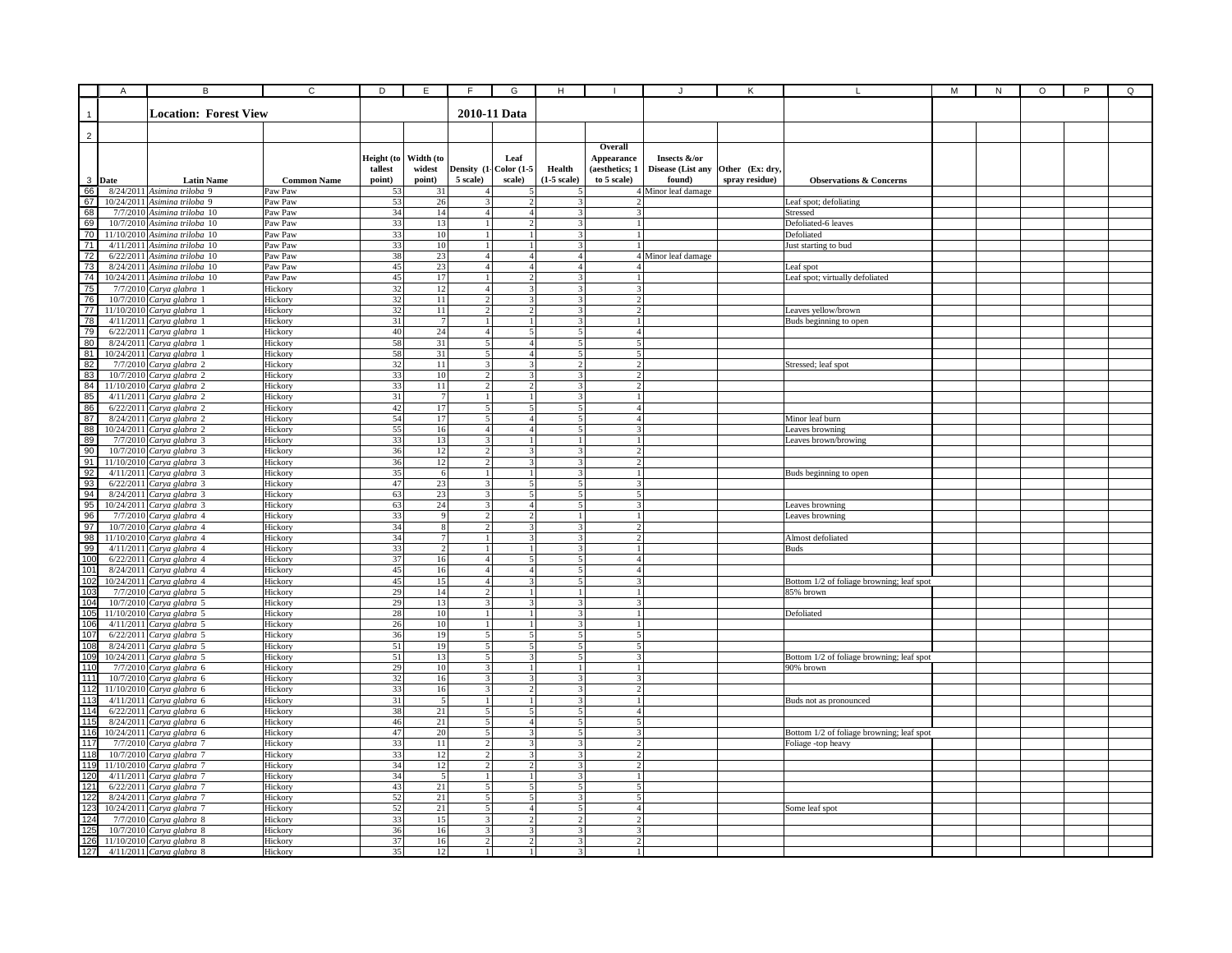|                                        | A      | B                                                                         | C                                                   | D            | Ε               | F                                         | G                                                    | н                               |                                           |                   |                 |                                                                   | М | ${\sf N}$ | O | P | Q |
|----------------------------------------|--------|---------------------------------------------------------------------------|-----------------------------------------------------|--------------|-----------------|-------------------------------------------|------------------------------------------------------|---------------------------------|-------------------------------------------|-------------------|-----------------|-------------------------------------------------------------------|---|-----------|---|---|---|
|                                        |        |                                                                           |                                                     |              |                 |                                           |                                                      |                                 |                                           |                   |                 |                                                                   |   |           |   |   |   |
|                                        |        | <b>Location: Forest View</b>                                              |                                                     |              |                 |                                           | 2010-11 Data                                         |                                 |                                           |                   |                 |                                                                   |   |           |   |   |   |
|                                        |        |                                                                           |                                                     |              |                 |                                           |                                                      |                                 |                                           |                   |                 |                                                                   |   |           |   |   |   |
| $\overline{c}$                         |        |                                                                           |                                                     |              |                 |                                           |                                                      |                                 |                                           |                   |                 |                                                                   |   |           |   |   |   |
|                                        |        |                                                                           |                                                     |              |                 |                                           |                                                      |                                 | Overall                                   |                   |                 |                                                                   |   |           |   |   |   |
|                                        |        |                                                                           |                                                     | Height (to   | Width (to       |                                           | Leaf                                                 |                                 | Appearance                                | Insects &/or      |                 |                                                                   |   |           |   |   |   |
|                                        | 3 Date |                                                                           | <b>Common Name</b>                                  | tallest      | widest          | 5 scale)                                  | Density (1- Color (1-5<br>scale)                     | Health<br>$(1-5)$ scale)        | (aesthetics; 1<br>to 5 scale)             | Disease (List any | Other (Ex: dry, | <b>Observations &amp; Concerns</b>                                |   |           |   |   |   |
| $\frac{1}{28}$                         |        | <b>Latin Name</b><br>$6/22/2011$ Carya glabra 8                           | Hickory                                             | point)<br>46 | point)<br>31    |                                           |                                                      |                                 |                                           | found)            | spray residue)  |                                                                   |   |           |   |   |   |
| 12 <sup>c</sup>                        |        | 8/24/2011 Carya glabra 8                                                  | Hickory                                             | 59           | 31              |                                           | $\overline{4}$                                       |                                 |                                           |                   |                 | Morning glory wrappnig around plant                               |   |           |   |   |   |
| 130                                    |        | 10/24/2011 Carya glabra 8                                                 | Hickory                                             | 59           | 24              | $\mathcal{R}$                             | з                                                    | 5                               | 31                                        |                   |                 | Defoliating; leaf spot                                            |   |           |   |   |   |
| 131                                    |        | 7/7/2010 Carya glabra 9                                                   | Hickory                                             | 28           | 14              | $\mathcal{E}$                             | 3                                                    | 3 <sup>1</sup>                  | 31                                        |                   |                 |                                                                   |   |           |   |   |   |
|                                        |        | 10/7/2010 Carya glabra 9                                                  | Hickory                                             | 27           | 8               | $\overline{1}$                            |                                                      | $\overline{2}$                  |                                           |                   |                 | Defoliated; stressed                                              |   |           |   |   |   |
|                                        |        | 11/10/2010 Carya glabra 9                                                 | Hickory                                             | 27           | $7\phantom{.0}$ | $\mathbf{1}$                              |                                                      | $\overline{2}$                  | $\mathbf{1}$                              |                   |                 |                                                                   |   |           |   |   |   |
|                                        |        | $4/11/2011$ Carya glabra 9                                                | Hickory                                             | 28           | $7\phantom{.0}$ | $\mathbf{1}$                              |                                                      | 3                               | $\mathbf{1}$                              |                   |                 |                                                                   |   |           |   |   |   |
| 132<br>133<br>134<br>135<br>136        |        | 6/22/2011 Carya glabra 9                                                  | Hickory                                             | 40           | 19              | $\overline{5}$                            | $\overline{\phantom{a}}$<br>$\overline{\phantom{a}}$ | $\overline{5}$                  | $\overline{5}$                            |                   |                 |                                                                   |   |           |   |   |   |
| 137                                    |        | 8/24/2011 Carya glabra 9<br>10/24/2011 Carya glabra 9                     | Hickory<br>Hickory                                  | 51<br>51     | 19<br>12        | $\overline{4}$<br>$\mathfrak{D}$          |                                                      | 5<br>5                          | $\overline{5}$<br>3                       |                   |                 |                                                                   |   |           |   |   |   |
|                                        |        | 7/7/2010 Carya glabra 10                                                  | Hickory                                             | 27           | 10              | $\overline{c}$                            |                                                      | $\overline{c}$                  |                                           |                   |                 | Defoliating; bottom 1/2 is brown<br>Staked; leaves brown at edges |   |           |   |   |   |
| $\frac{138}{139}$                      |        | 10/7/2010 Carya glabra 10                                                 | Hickory                                             | 29           | 12              | 3                                         |                                                      |                                 | 3                                         |                   |                 |                                                                   |   |           |   |   |   |
| 140                                    |        | 11/10/2010 Carya glabra 10                                                | Hickory                                             | 29           | $10\,$          | 2                                         |                                                      |                                 | 2                                         |                   |                 |                                                                   |   |           |   |   |   |
| $\frac{141}{142}$                      |        | $4/11/2011$ Carya glabra 10                                               | Hickory                                             | 29           | $\overline{7}$  | $\overline{1}$                            |                                                      | 3                               | $\mathbf{1}$                              |                   |                 |                                                                   |   |           |   |   |   |
|                                        |        | $6/22/2011$ Carya glabra 10                                               | Hickory                                             | 31           | 11              | $\overline{4}$                            | 4 <sup>1</sup>                                       | 5                               | 3I                                        |                   |                 | Staked; significant new growth                                    |   |           |   |   |   |
|                                        |        | 8/24/2011 Carya glabra 10                                                 | Hickory                                             | 31           | 11              | $\overline{4}$                            | $\overline{4}$                                       | 5                               | 3                                         |                   |                 |                                                                   |   |           |   |   |   |
|                                        |        | 10/24/2011 Carya glabra 10                                                | Hickory                                             | 31           | 10              | $\overline{\mathbf{3}}$                   | $\overline{4}$                                       | 5                               | 3                                         |                   |                 | Staked                                                            |   |           |   |   |   |
|                                        |        | 7/7/2010 Chamaecyparis thyoides 1                                         | Atlantic White Cedar                                | 31           | 21<br>21        | $\overline{3}$<br>$\overline{\mathbf{3}}$ | $\overline{\mathbf{3}}$                              | $\mathcal{P}$<br>$\overline{3}$ | 2 <sup>1</sup><br>$\mathbf{3}$            |                   |                 | Foliage brown                                                     |   |           |   |   |   |
| 143<br>144<br>145<br>146<br>147        |        | 10/7/2010 Chamaecyparis thyoides 1<br>11/10/2010 Chamaecyparis thyoides 1 | Atlantic White Cedar<br><b>Atlantic White Cedar</b> | 33<br>36     |                 | 3                                         |                                                      | 3                               | $\mathcal{P}$                             |                   |                 |                                                                   |   |           |   |   |   |
| 148                                    |        | Chamaecyparis thyoides 1                                                  | Atlantic White Cedar                                | 36           | $\frac{23}{23}$ | $\overline{c}$                            |                                                      |                                 | 2                                         |                   |                 | Some winter browning                                              |   |           |   |   |   |
| 149                                    |        | Chamaecyparis thyoides 1                                                  | Atlantic White Cedar                                | 40           | 33              | $\overline{4}$                            |                                                      | 5                               | 41                                        |                   |                 | Needs staking                                                     |   |           |   |   |   |
| $\frac{150}{151}$                      |        | Chamaecyparis thyoides 1                                                  | Atlantic White Cedar                                | 63           | $42\,$          | 5 <sub>5</sub>                            |                                                      | 5                               |                                           | 5 Bagworm         |                 | Morning glory around plant                                        |   |           |   |   |   |
|                                        |        | Chamaecyparis thyoides 1                                                  | Atlantic White Cedar                                | 63           | 46              | 5 <sup>1</sup>                            | 5                                                    | 5 <sup>1</sup>                  | 5 <sup>1</sup>                            |                   |                 |                                                                   |   |           |   |   |   |
|                                        |        | 7/7/2010 Chamaecyparis thyoides 2                                         | Atlantic White Cedar                                | 36           | 18              | $\overline{\mathbf{3}}$                   | 3                                                    | $\overline{3}$                  | 3I                                        |                   |                 |                                                                   |   |           |   |   |   |
|                                        |        | 10/7/2010 Chamaecyparis thyoides 2                                        | Atlantic White Cedar                                | 37           | 18              | $\overline{4}$                            | $\overline{4}$                                       | $\overline{4}$                  | 4 <sup>1</sup>                            |                   |                 |                                                                   |   |           |   |   |   |
| 153<br>153<br>154<br>155<br>156<br>157 |        | 11/10/2010 Chamaecyparis thyoides 2                                       | Atlantic White Cedar                                | 38           | 20              | $\overline{\mathbf{3}}$<br>$\overline{3}$ | 3<br>$\mathbf{3}$                                    | $\overline{3}$<br>$\mathbf{3}$  | 3 <sup>1</sup><br>$\overline{\mathbf{3}}$ |                   |                 |                                                                   |   |           |   |   |   |
|                                        |        | 4/11/2011 Chamaecyparis thyoides 2<br>6/22/2011 Chamaecyparis thyoides 2  | Atlantic White Cedar<br>Atlantic White Cedar        | 38<br>44     | 21<br>26        | $\overline{5}$                            | $\overline{\phantom{a}}$                             | $\overline{5}$                  | 4 <sup>1</sup>                            |                   |                 | Some winter browning<br>No strong central leader                  |   |           |   |   |   |
|                                        |        | 8/24/2011 Chamaecyparis thyoides 2                                        | Atlantic White Cedar                                | 61           | 32              | $\overline{5}$                            | 5                                                    | 5 <sub>l</sub>                  |                                           | 5 Bagworm         |                 | Morning glory around plant                                        |   |           |   |   |   |
| 158                                    |        | 10/24/2011 Chamaecyparis thyoides 2                                       | Atlantic White Cedar                                | 68           | 34              | 5                                         |                                                      | 5                               | 51                                        |                   |                 |                                                                   |   |           |   |   |   |
| 159<br>160                             |        | 7/7/2010 Chamaecyparis thyoides 3                                         | Atlantic White Cedar                                | 32           | 19              | $\overline{c}$                            |                                                      |                                 | $\overline{2}$                            |                   |                 | Stressed; browning                                                |   |           |   |   |   |
|                                        |        | 10/7/2010 Chamaecyparis thyoides 3                                        | Atlantic White Cedar                                | 33           | 18              | 3                                         |                                                      |                                 |                                           |                   |                 |                                                                   |   |           |   |   |   |
| $\frac{161}{162}$                      |        | 11/10/2010 Chamaecyparis thyoides 3                                       | Atlantic White Cedar                                | 32           | 16              | 3                                         |                                                      | 3                               | $\overline{2}$                            |                   |                 |                                                                   |   |           |   |   |   |
|                                        |        | 4/11/2011 Chamaecyparis thyoides 3                                        | Atlantic White Cedar                                | 32           | 16              | $\overline{2}$                            | $\overline{2}$                                       | 3                               | $\overline{2}$                            |                   |                 | Some thinning & winter browning                                   |   |           |   |   |   |
|                                        |        | 6/22/2011 Chamaecyparis thyoides 3                                        | Atlantic White Cedar                                | 37<br>47     | 24              | 3<br>5                                    | 5<br>$\overline{\phantom{0}}$                        | 5<br>$\overline{\phantom{0}}$   | 4 <sup>1</sup>                            |                   |                 | Bit sparse in middle                                              |   |           |   |   |   |
| 163<br>164<br>165<br>166<br>167        |        | 8/24/2011 Chamaecyparis thyoides 3<br>10/24/2011 Chamaecyparis thyoides 3 | Atlantic White Cedar<br>Atlantic White Cedar        | 53           | 27<br>29        | 5 <sup>1</sup>                            | $\leq$                                               | $\overline{5}$                  | 5 <sup>1</sup><br>$\overline{5}$          |                   |                 |                                                                   |   |           |   |   |   |
|                                        |        | 7/7/2010 Chamaecyparis thyoides 4                                         | Atlantic White Cedar                                | 31           | 16              | $\overline{3}$                            | $\mathbf{3}$                                         | 3                               | 3 <sup>1</sup>                            |                   |                 |                                                                   |   |           |   |   |   |
|                                        |        | 10/7/2010 Chamaecyparis thyoides 4                                        | Atlantic White Cedar                                | 33           | 15              | 3                                         |                                                      | 3                               | $\overline{3}$                            |                   |                 |                                                                   |   |           |   |   |   |
| 168                                    |        | 11/10/2010 Chamaecyparis thyoides 4                                       | Atlantic White Cedar                                | 34           | 15              | 3                                         |                                                      | ٩                               | 3                                         |                   |                 |                                                                   |   |           |   |   |   |
| <b>169</b>                             |        | 4/11/2011 Chamaecyparis thyoides 4                                        | <b>Atlantic White Cedar</b>                         | 34           | 16              | $\overline{a}$                            |                                                      |                                 | $\overline{2}$                            |                   |                 | Some thinning & winter browning                                   |   |           |   |   |   |
| $\frac{170}{171}$ $\frac{172}{173}$    |        | 6/22/2011 Chamaecyparis thyoides 4                                        | Atlantic White Cedar                                | 41           | 33              | $\overline{4}$                            |                                                      | 5                               | $\overline{4}$                            |                   |                 | No strong central leader                                          |   |           |   |   |   |
|                                        |        | 8/24/2011 Chamaecyparis thyoides 4                                        | Atlantic White Cedar                                | 56           | 41              | 5 <sup>1</sup>                            | 5                                                    | 5                               | 5 <sup>1</sup>                            |                   |                 |                                                                   |   |           |   |   |   |
|                                        |        | 10/24/2011 Chamaecyparis thyoides 4                                       | Atlantic White Cedar                                | 64<br>31     | 43              | 5 <sup>1</sup><br>$\overline{\mathbf{3}}$ | $\overline{\phantom{0}}$<br>3                        | 5 <sup>1</sup>                  | 5 <sup>1</sup><br>3 <sup>1</sup>          |                   |                 |                                                                   |   |           |   |   |   |
|                                        |        | 7/7/2010 Chamaecyparis thyoides 5<br>10/7/2010 Chamaecyparis thyoides 5   | Atlantic White Cedar<br>Atlantic White Cedar        | 31           | 19<br>15        | $\overline{3}$                            | $\overline{a}$                                       | 3 <br>$\overline{\mathbf{3}}$   | $\mathcal{R}$                             |                   |                 |                                                                   |   |           |   |   |   |
| 174<br>175<br>176<br>177<br>178        |        | 11/10/2010 Chamaecyparis thyoides 5                                       | Atlantic White Cedar                                | 33           | 15              | $\overline{3}$                            | $\boldsymbol{\Delta}$                                | $\overline{3}$                  | $\overline{3}$                            |                   |                 |                                                                   |   |           |   |   |   |
|                                        |        | 4/11/2011 Chamaecyparis thyoides 5                                        | Atlantic White Cedar                                | 33           | 15              | $\overline{3}$                            | $\mathbf{3}$                                         | $\mathbf{3}$                    | $\overline{3}$                            |                   |                 | Minimal winter browning                                           |   |           |   |   |   |
|                                        |        | 6/22/2011 Chamaecyparis thyoides 5                                        | Atlantic White Cedar                                | 39           | 26              | $\overline{5}$                            | $\overline{5}$                                       | $\overline{5}$                  | $\overline{4}$                            |                   |                 | No strong central leader                                          |   |           |   |   |   |
|                                        |        | 8/24/2011 Chamaecyparis thyoides 5                                        | Atlantic White Cedar                                | 51           | 28              | $\varsigma$                               |                                                      | $\overline{\phantom{a}}$        | $\leq$                                    |                   |                 |                                                                   |   |           |   |   |   |
|                                        |        | 10/24/2011 Chamaecyparis thyoides 5                                       | <b>Atlantic White Cedar</b>                         | 59           | 32              | $\varsigma$                               |                                                      |                                 | 5                                         |                   |                 |                                                                   |   |           |   |   |   |
|                                        |        | 7/7/2010 Chamaecyparis thyoides 6                                         | Atlantic White Cedar                                | 30           | 16              | 3                                         |                                                      |                                 | 3                                         |                   |                 |                                                                   |   |           |   |   |   |
|                                        |        | 10/7/2010 Chamaecyparis thyoides 6                                        | Atlantic White Cedar                                | 33<br>34     | 18<br>21        | 3<br>3                                    | З                                                    | 3                               | ٩<br>3                                    |                   |                 |                                                                   |   |           |   |   |   |
| 179<br>180<br>181<br>182<br>183        |        | 11/10/2010 Chamaecyparis thyoides 6<br>4/11/2011 Chamaecyparis thyoides 6 | Atlantic White Cedar<br>Atlantic White Cedar        | 34           | 21              | 3                                         | $\mathfrak{D}$                                       | 3                               | $\mathcal{D}$                             |                   |                 | More significant winter browning                                  |   |           |   |   |   |
|                                        |        | 6/22/2011 Chamaecyparis thyoides 6                                        | Atlantic White Cedar                                | 43           | 30              | 5                                         | 5                                                    | 5                               | 5                                         |                   |                 |                                                                   |   |           |   |   |   |
| 184<br>185<br>186<br>187<br>188<br>189 |        | 8/24/2011 Chamaecyparis thyoides 6                                        | Atlantic White Cedar                                | 52           | 33              | 5                                         |                                                      | 5                               | 5 <sup>1</sup>                            |                   |                 |                                                                   |   |           |   |   |   |
|                                        |        | 10/24/2011 Chamaecyparis thyoides 6                                       | Atlantic White Cedar                                | 59           | 35              | 5 <sup>1</sup>                            | $\varsigma$                                          | 5                               | $\mathbf{I}$                              |                   |                 |                                                                   |   |           |   |   |   |
|                                        |        | 7/7/2010 Chamaecyparis thyoides 7                                         | Atlantic White Cedar                                | 33           | 20              | $\overline{3}$                            | $\overline{\mathbf{3}}$                              | $\overline{\mathbf{3}}$         | $\mathbf{R}$                              |                   |                 |                                                                   |   |           |   |   |   |
|                                        |        | 10/7/2010 Chamaecyparis thyoides 7                                        | Atlantic White Cedar                                | 34           | 19              | $\mathbf{3}$                              |                                                      |                                 |                                           |                   |                 |                                                                   |   |           |   |   |   |
|                                        |        | 11/10/2010 Chamaecyparis thyoides 7                                       | Atlantic White Cedar                                | 35           | 21              | 2                                         |                                                      |                                 |                                           |                   |                 |                                                                   |   |           |   |   |   |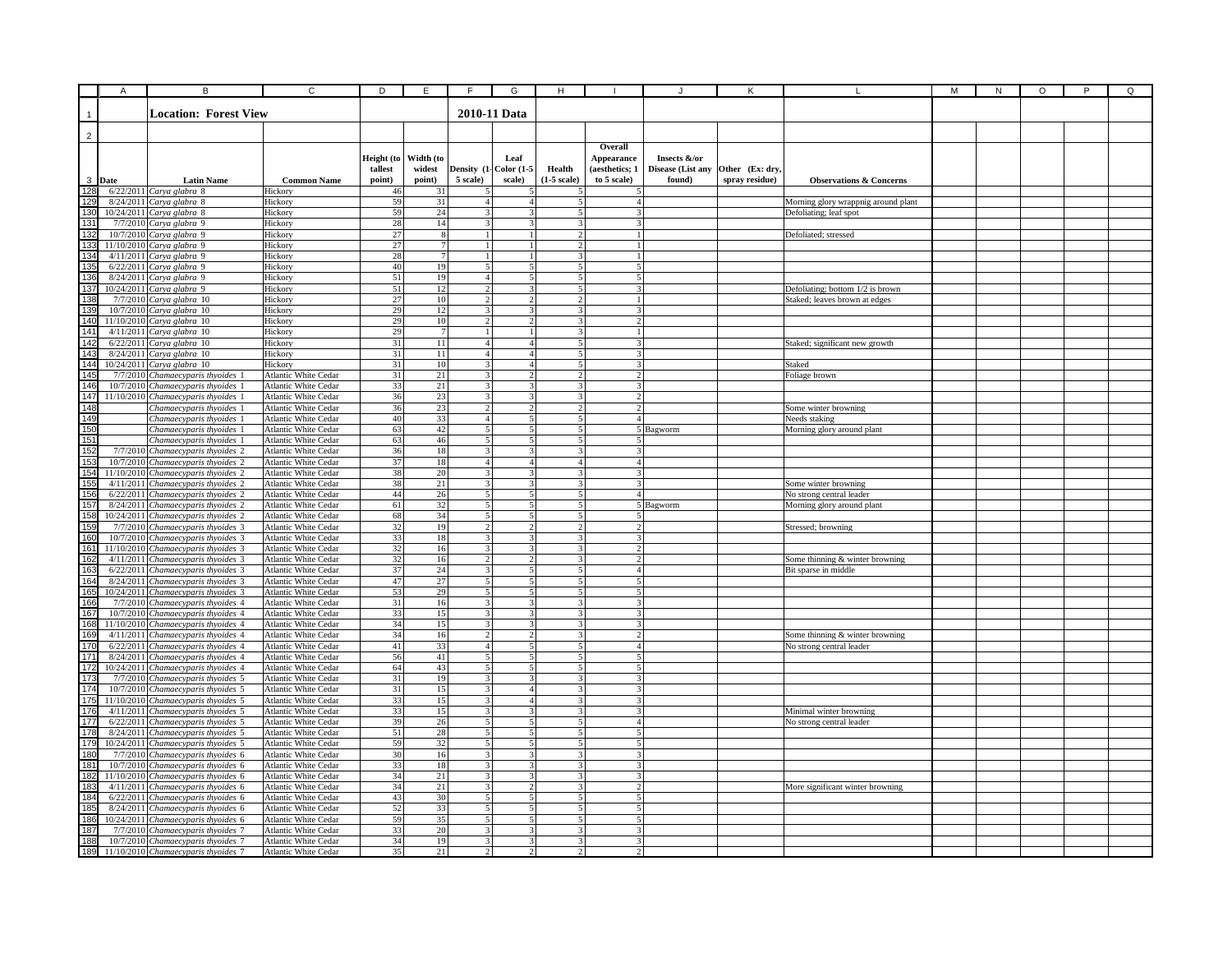|                   | A      | В                                                                           | $\overline{c}$                               | D                               | E                             | F                                                  | G                               | н                                                   |                                                        |                                             |                                   |                                    | М | N | O | P | Q |
|-------------------|--------|-----------------------------------------------------------------------------|----------------------------------------------|---------------------------------|-------------------------------|----------------------------------------------------|---------------------------------|-----------------------------------------------------|--------------------------------------------------------|---------------------------------------------|-----------------------------------|------------------------------------|---|---|---|---|---|
|                   |        | <b>Location: Forest View</b>                                                |                                              |                                 |                               |                                                    | 2010-11 Data                    |                                                     |                                                        |                                             |                                   |                                    |   |   |   |   |   |
| $\overline{2}$    |        |                                                                             |                                              |                                 |                               |                                                    |                                 |                                                     |                                                        |                                             |                                   |                                    |   |   |   |   |   |
|                   | 3 Date | <b>Latin Name</b>                                                           | <b>Common Name</b>                           | Height (to<br>tallest<br>point) | Width (to<br>widest<br>point) | Density (1-<br>5 scale)                            | Leaf<br>Color $(1-5)$<br>scale) | Health<br>$(1-5 \text{ scale})$                     | Overall<br>Appearance<br>(aesthetics; 1<br>to 5 scale) | Insects &/or<br>Disease (List any<br>found) | Other (Ex: dry,<br>spray residue) | <b>Observations &amp; Concerns</b> |   |   |   |   |   |
| 190               |        | 4/11/2011 Chamaecyparis thyoides 7                                          | Atlantic White Cedar                         | 34                              | 23                            |                                                    |                                 |                                                     |                                                        |                                             |                                   | More significant winter browning   |   |   |   |   |   |
| 191               |        | 6/22/2011 Chamaecyparis thyoides 7                                          | Atlantic White Cedar                         | $41\,$                          | 36                            | 5                                                  |                                 |                                                     | 5                                                      |                                             |                                   |                                    |   |   |   |   |   |
| 192               |        | 8/24/2011 Chamaecyparis thyoides 7                                          | Atlantic White Cedar                         | 56                              | 40                            | 5 <sub>l</sub>                                     | 5                               | $\mathbf{5}$                                        | 5                                                      |                                             |                                   |                                    |   |   |   |   |   |
| 193               |        | 10/24/2011 Chamaecyparis thyoides 7                                         | Atlantic White Cedar                         | 61                              | 43                            | 5 <sup>1</sup>                                     | 5 <sup>1</sup>                  | 5 <sup>1</sup>                                      | 5 <sup>1</sup>                                         |                                             |                                   |                                    |   |   |   |   |   |
| 194               |        | 7/7/2010 Chamaecyparis thyoides 8                                           | Atlantic White Cedar                         | 28                              | 20                            | 3                                                  | 3<br>$\mathbf{R}$               | $\overline{\mathbf{3}}$                             | $\overline{\mathbf{3}}$                                |                                             |                                   |                                    |   |   |   |   |   |
|                   |        | 10/7/2010 Chamaecyparis thyoides 8                                          | Atlantic White Cedar                         | 30                              | 19<br>19                      | $\overline{\mathbf{3}}$<br>$\overline{3}$          | $\overline{\mathbf{3}}$         | $\overline{\mathbf{3}}$<br>$\overline{\mathcal{L}}$ | $\overline{\mathbf{3}}$<br>$\overline{\mathbf{3}}$     |                                             |                                   |                                    |   |   |   |   |   |
| 195<br>196<br>197 |        | 11/10/2010 Chamaecyparis thyoides 8<br>4/11/2011 Chamaecyparis thyoides 8   | Atlantic White Cedar<br>Atlantic White Cedar | $31\,$<br>32                    | 22                            | $\overline{4}$                                     | $\mathbf{R}$                    | 3                                                   | $\overline{3}$                                         |                                             |                                   | Minimal winter browning            |   |   |   |   |   |
| 198               |        | 6/22/2011 Chamaecyparis thyoides 8                                          | Atlantic White Cedar                         | 40                              | $\overline{28}$               | 5 <sub>l</sub>                                     | 5                               | 5                                                   | 5 <sub>1</sub>                                         |                                             |                                   |                                    |   |   |   |   |   |
|                   |        | 8/24/2011 Chamaecyparis thyoides 8                                          | Atlantic White Cedar                         | 54                              | 34                            | 5                                                  |                                 |                                                     | 5                                                      |                                             |                                   | Morning glory around plant         |   |   |   |   |   |
|                   |        | 10/24/2011 Chamaecyparis thyoides 8                                         | <b>Atlantic White Cedar</b>                  | 57                              | 36                            |                                                    |                                 |                                                     | 5                                                      |                                             |                                   |                                    |   |   |   |   |   |
|                   |        | 7/7/2010 Chamaecyparis thyoides 9                                           | Atlantic White Cedar                         | $42\,$                          | 19                            | 3                                                  |                                 |                                                     | $\mathbf{3}$                                           |                                             |                                   |                                    |   |   |   |   |   |
|                   |        | 10/7/2010 Chamaecyparis thyoides 9                                          | Atlantic White Cedar                         | 43                              | 20                            | 3 <sup>1</sup>                                     | 3                               | 3                                                   | 3                                                      |                                             |                                   |                                    |   |   |   |   |   |
|                   |        | 11/10/2010 Chamaecyparis thyoides 9                                         | Atlantic White Cedar                         | 44                              | 20                            | $\overline{3}$                                     | 3                               | $\overline{\mathbf{3}}$                             | 3                                                      |                                             |                                   |                                    |   |   |   |   |   |
|                   |        | 4/11/2011 Chamaecyparis thyoides 9                                          | Atlantic White Cedar                         | 44                              | 20                            | 3                                                  | 3                               | 31                                                  | 3                                                      |                                             |                                   | Some winter browning               |   |   |   |   |   |
|                   |        | 6/22/2011 Chamaecyparis thyoides 9                                          | Atlantic White Cedar                         | 49                              | 34                            | $\overline{4}$                                     | 5                               | 5                                                   | 41                                                     |                                             |                                   | Bit sparse                         |   |   |   |   |   |
|                   |        | 8/24/2011 Chamaecyparis thyoides 9                                          | Atlantic White Cedar                         | 59                              | 42                            | 5                                                  | $\overline{\phantom{a}}$        | $\overline{\phantom{0}}$                            | 5                                                      |                                             |                                   | Morning glory around plant         |   |   |   |   |   |
|                   |        | 10/24/2011 Chamaecyparis thyoides 9                                         | Atlantic White Cedar                         | 63                              | 45                            | $\overline{5}$                                     | $\overline{\phantom{a}}$        | $\overline{4}$                                      | $\mathbf{R}$                                           |                                             |                                   | Browning from inside               |   |   |   |   |   |
|                   |        | 7/7/2010 Chamaecyparis thyoides 10                                          | Atlantic White Cedar                         | 40                              | 16                            | $\overline{\mathbf{3}}$                            | $\overline{\mathbf{3}}$         | 3                                                   | ٦I                                                     |                                             |                                   |                                    |   |   |   |   |   |
|                   |        | 10/7/2010 Chamaecyparis thyoides 10                                         | Atlantic White Cedar                         | 40                              | 16                            |                                                    |                                 |                                                     | 3                                                      |                                             |                                   |                                    |   |   |   |   |   |
|                   |        | 11/10/2010 Chamaecyparis thyoides 10<br>4/11/2011 Chamaecyparis thyoides 10 | Atlantic White Cedar<br>Atlantic White Cedar | 41<br>41                        | 19                            | $\overline{4}$                                     |                                 | 3                                                   | 3                                                      |                                             |                                   | Multi-stemmed<br>Multi-stemmed     |   |   |   |   |   |
|                   |        | 6/22/2011 Chamaecyparis thyoides 10                                         | Atlantic White Cedar                         | 46                              | 19<br>36                      | $\overline{4}$                                     | $\overline{4}$                  | 5                                                   | 4                                                      |                                             |                                   |                                    |   |   |   |   |   |
|                   |        | 8/24/2011 Chamaecyparis thyoides 10                                         | Atlantic White Cedar                         | 58                              | 39                            | 5 <sub>l</sub>                                     | 5                               | 5                                                   | 4 <sup>1</sup>                                         |                                             |                                   | Multi-stemmed                      |   |   |   |   |   |
|                   |        | 10/24/2011 Chamaecyparis thyoides 10                                        | Atlantic White Cedar                         | 62                              | 43                            | $\overline{5}$                                     | 5                               | 5 <sup>1</sup>                                      | 4 <sup>1</sup>                                         |                                             |                                   | Browning from inside               |   |   |   |   |   |
|                   |        | 7/7/2010 Chamaecyparis thyoides 1S                                          | Atlantic White Cedar                         | 37                              | 16                            | $\overline{3}$                                     | 3                               | 3 <sup>1</sup>                                      | 3I                                                     |                                             |                                   |                                    |   |   |   |   |   |
|                   |        | 10/7/2010 Chamaecyparis thyoides 1S                                         | Atlantic White Cedar                         | 38                              | 18                            | $\overline{2}$                                     | 3                               | $\overline{\mathbf{3}}$                             | $\overline{\mathbf{3}}$                                |                                             |                                   |                                    |   |   |   |   |   |
|                   |        | 11/10/2010 Chamaecyparis thyoides 1S                                        | Atlantic White Cedar                         | 39                              | 18                            | $\overline{c}$                                     | $\mathbf{3}$                    | $\overline{3}$                                      | 31                                                     |                                             |                                   |                                    |   |   |   |   |   |
|                   |        | 4/11/2011 Chamaecyparis thyoides 1S                                         | Atlantic White Cedar                         | 37                              | 18                            | $\overline{2}$                                     | $\overline{\mathbf{3}}$         | $\overline{\mathbf{3}}$                             | $\overline{2}$                                         |                                             |                                   | Now crooked                        |   |   |   |   |   |
|                   |        | 6/22/2011 Chamaecyparis thyoides 1S                                         | Atlantic White Cedar                         | 47                              | 33                            | $\overline{3}$                                     | $\overline{\phantom{a}}$        | 5 <sub>l</sub>                                      | $\mathbf{A}$                                           |                                             |                                   |                                    |   |   |   |   |   |
|                   |        | 8/24/2011 Chamaecyparis thyoides 1S                                         | Atlantic White Cedar                         | 60                              | 39                            | $\mathbf{3}$                                       | $\leq$                          | 5                                                   | $\mathbf{A}$                                           |                                             |                                   |                                    |   |   |   |   |   |
|                   |        | 10/24/2011 Chamaecyparis thyoides 1S                                        | Atlantic White Cedar                         | 63                              | 39                            | $\overline{\mathbf{3}}$                            |                                 | 5                                                   | 41                                                     |                                             |                                   | Browning from inside               |   |   |   |   |   |
|                   |        | 7/7/2010 Chamaecyparis thyoides 2S                                          | Atlantic White Cedar                         | 34                              | 15                            |                                                    |                                 |                                                     |                                                        |                                             |                                   |                                    |   |   |   |   |   |
|                   |        | 10/7/2010 Chamaecyparis thyoides 2S                                         | Atlantic White Cedar                         | 34                              | 16                            | 3                                                  |                                 |                                                     |                                                        |                                             |                                   |                                    |   |   |   |   |   |
|                   |        | 11/10/2010 Chamaecyparis thyoides 2S                                        | Atlantic White Cedar                         | 34                              | 16                            | 3                                                  | 3                               | 3                                                   | 3                                                      |                                             |                                   |                                    |   |   |   |   |   |
|                   |        | 4/11/2011 Chamaecyparis thyoides 2S                                         | Atlantic White Cedar                         | 34                              | 17                            | $\mathcal{D}$<br>3                                 | 3<br>5                          | $\mathcal{F}$<br>5                                  | $\mathcal{P}$<br>4                                     |                                             |                                   | Some thinning and winter browning  |   |   |   |   |   |
|                   |        | 6/22/2011 Chamaecyparis thyoides 2S<br>8/24/2011 Chamaecyparis thyoides 2S  | Atlantic White Cedar<br>Atlantic White Cedar | 40<br>60                        | 31<br>33                      | 3                                                  | $\overline{\phantom{a}}$        | 5                                                   | $\overline{a}$                                         |                                             |                                   |                                    |   |   |   |   |   |
|                   |        | 10/24/2011 Chamaecyparis thyoides 2S                                        | Atlantic White Cedar                         | 68                              | 38                            | 4 <sup>1</sup>                                     | $\overline{\phantom{a}}$        | $\mathbf{I}$                                        | 5                                                      |                                             |                                   |                                    |   |   |   |   |   |
|                   |        | 7/7/2010 Chamaecyparis thyoides 3S                                          | Atlantic White Cedar                         | 44                              | 19                            | $\overline{\mathbf{3}}$                            | $\overline{\mathbf{3}}$         | $\mathbf{3}$                                        | रा                                                     |                                             |                                   |                                    |   |   |   |   |   |
|                   |        | 10/7/2010 Chamaecyparis thyoides 3S                                         | Atlantic White Cedar                         | $45\,$                          | $18\,$                        |                                                    | $\overline{\mathbf{a}}$         | $\mathbf{3}$                                        | $\overline{\mathbf{3}}$                                |                                             |                                   |                                    |   |   |   |   |   |
|                   |        | 11/10/2010 Chamaecyparis thyoides 3S                                        | Atlantic White Cedar                         | 45                              | 22                            | $\mathbf{3}$                                       |                                 | $\mathbf{3}$                                        | $\mathbf{3}$                                           |                                             |                                   |                                    |   |   |   |   |   |
|                   |        | 4/11/2011 Chamaecyparis thyoides 3S                                         | <b>Atlantic White Cedar</b>                  | 44                              | $\overline{22}$               |                                                    |                                 |                                                     | $\mathbf{3}$                                           |                                             |                                   | Minimal winter browning            |   |   |   |   |   |
|                   |        | $6/22/2011$ Chamaecyparis thyoides 3S                                       | Atlantic White Cedar                         | 56                              | 36                            | 5                                                  |                                 | 5                                                   | 5                                                      |                                             |                                   |                                    |   |   |   |   |   |
|                   |        | 8/24/2011 Chamaecyparis thyoides 3S                                         | Atlantic White Cedar                         | 70                              | $40\,$                        | 5 <sub>l</sub>                                     |                                 | 5                                                   | 5 <sup>1</sup>                                         |                                             |                                   |                                    |   |   |   |   |   |
|                   |        | 10/24/2011 Chamaecyparis thyoides 3S                                        | Atlantic White Cedar                         | 76                              | 43                            | 5 <sup>1</sup>                                     | 5                               | 5                                                   | 5 <sup>1</sup>                                         |                                             |                                   |                                    |   |   |   |   |   |
|                   |        | 7/7/2010 Chamaecyparis thyoides 4S                                          | Atlantic White Cedar                         | 38                              | 15                            | 3                                                  | 3                               | 3 <sup>1</sup>                                      | $\mathbf{3}$                                           |                                             |                                   |                                    |   |   |   |   |   |
|                   |        | 10/7/2010 Chamaecyparis thyoides 4S                                         | Atlantic White Cedar                         | 41                              | 16                            | 3                                                  | 3                               | $\mathcal{F}$                                       | 3I                                                     |                                             |                                   |                                    |   |   |   |   |   |
|                   |        | 11/10/2010 Chamaecyparis thyoides 4S                                        | Atlantic White Cedar                         | 42                              | 17                            | $\overline{\mathbf{3}}$<br>$\overline{\mathbf{3}}$ | $\overline{c}$                  | 3<br>3                                              | $\overline{3}$                                         |                                             |                                   |                                    |   |   |   |   |   |
|                   |        | 4/11/2011 Chamaecyparis thyoides 4S                                         | Atlantic White Cedar                         | 42<br>47                        | 17<br>26                      | $\overline{4}$                                     | $\varsigma$                     | $\overline{5}$                                      | 2 <sup>1</sup><br>4 <sup>1</sup>                       |                                             |                                   | Significant winter browning        |   |   |   |   |   |
|                   |        | 6/22/2011 Chamaecyparis thyoides 4S<br>8/24/2011 Chamaecyparis thyoides 4S  | Atlantic White Cedar                         | 57                              | 32                            | $\overline{4}$                                     |                                 | 5                                                   | 5                                                      |                                             |                                   |                                    |   |   |   |   |   |
|                   |        | 10/24/2011 Chamaecyparis thyoides 4S                                        | Atlantic White Cedar<br>Atlantic White Cedar | 65                              | 34                            | $\mathbf{4}$                                       |                                 | 5                                                   | 5                                                      |                                             |                                   |                                    |   |   |   |   |   |
|                   |        | 7/7/2010 Chamaecyparis thyoides 5S                                          | <b>Atlantic White Cedar</b>                  | 25                              | 16                            | $\overline{\mathbf{3}}$                            |                                 |                                                     | $\mathbf{3}$                                           |                                             |                                   |                                    |   |   |   |   |   |
|                   |        | 10/7/2010 Chamaecyparis thyoides 5S                                         | Atlantic White Cedar                         | 27                              | 17                            | 3                                                  | 3                               |                                                     | 3                                                      |                                             |                                   |                                    |   |   |   |   |   |
|                   |        | 11/10/2010 Chamaecyparis thyoides 5S                                        | Atlantic White Cedar                         | 27                              | 18                            | 3                                                  |                                 |                                                     | 3                                                      |                                             |                                   |                                    |   |   |   |   |   |
|                   |        | 4/11/2011 Chamaecyparis thyoides 5S                                         | Atlantic White Cedar                         | 27                              | 18                            | $\overline{2}$                                     | 3                               | 3                                                   | $\overline{2}$                                         |                                             |                                   | Minimal winter browning            |   |   |   |   |   |
|                   |        | 6/22/2011 Chamaecyparis thyoides 5S                                         | Atlantic White Cedar                         | 28                              | 24                            | $\overline{4}$                                     | 5                               | 5                                                   | 4 <sup>1</sup>                                         |                                             |                                   | Not as developed                   |   |   |   |   |   |
|                   |        | 8/24/2011 Chamaecyparis thyoides 5S                                         | Atlantic White Cedar                         | 40                              | $\sqrt{28}$                   | $\varsigma$                                        | 5                               | $\sim$                                              | 5 <sup>1</sup>                                         |                                             |                                   | Morning glory around plant         |   |   |   |   |   |
|                   |        | 10/24/2011 Chamaecyparis thyoides 5S                                        | Atlantic White Cedar                         | 45                              | 32                            | $\varsigma$                                        | $\overline{\phantom{0}}$        | 5                                                   | $\sim$                                                 |                                             |                                   |                                    |   |   |   |   |   |
|                   |        | 7/7/2010 Chamaecyparis thyoides 6S                                          | Atlantic White Cedar                         | 50                              | 16                            | $\mathcal{R}$                                      | $\mathbf{3}$                    |                                                     |                                                        |                                             |                                   |                                    |   |   |   |   |   |
|                   |        | 10/7/2010 Chamaecyparis thyoides 6S                                         | Atlantic White Cedar                         | 52                              | 19                            | $\overline{\mathcal{L}}$                           | $\overline{\mathbf{3}}$         | $\mathbf{R}$                                        |                                                        |                                             |                                   |                                    |   |   |   |   |   |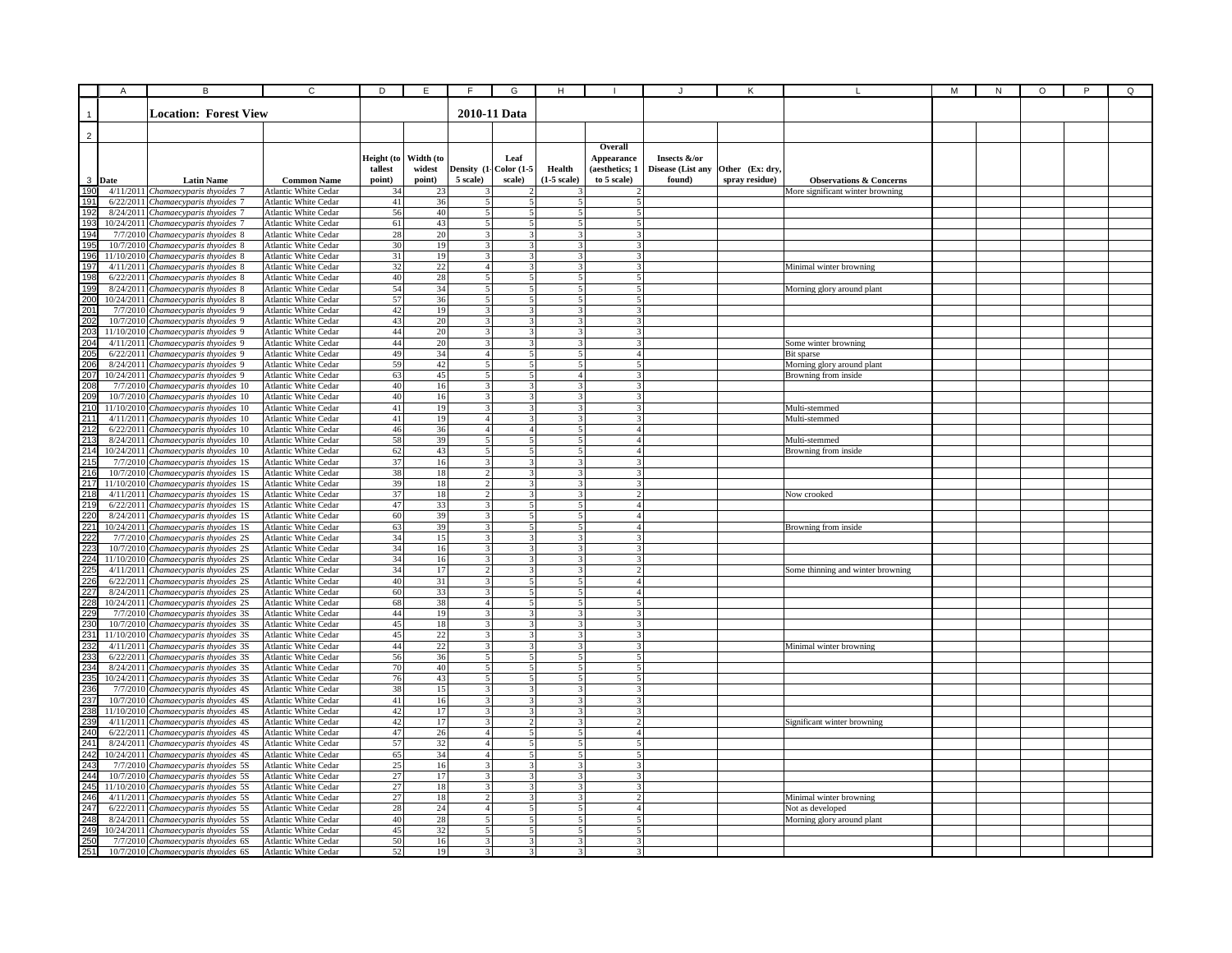|                                                      | A      | в                                                                             | $\overline{c}$                                      | D                               | E                             | F                                | G                                          | н                               |                                                        |                                             | К                                 |                                                | М | ${\sf N}$ | O | P | Q |
|------------------------------------------------------|--------|-------------------------------------------------------------------------------|-----------------------------------------------------|---------------------------------|-------------------------------|----------------------------------|--------------------------------------------|---------------------------------|--------------------------------------------------------|---------------------------------------------|-----------------------------------|------------------------------------------------|---|-----------|---|---|---|
|                                                      |        | <b>Location: Forest View</b>                                                  |                                                     |                                 |                               |                                  | 2010-11 Data                               |                                 |                                                        |                                             |                                   |                                                |   |           |   |   |   |
| $\overline{2}$                                       |        |                                                                               |                                                     |                                 |                               |                                  |                                            |                                 |                                                        |                                             |                                   |                                                |   |           |   |   |   |
|                                                      | 3 Date | <b>Latin Name</b>                                                             | <b>Common Name</b>                                  | Height (to<br>tallest<br>point) | Width (to<br>widest<br>point) | Density (1<br>5 scale)           | Leaf<br>Color (1-5<br>scale)               | Health<br>$(1-5 \text{ scale})$ | Overall<br>Appearance<br>(aesthetics; 1<br>to 5 scale) | Insects &/or<br>Disease (List any<br>found) | Other (Ex: dry.<br>spray residue) | <b>Observations &amp; Concerns</b>             |   |           |   |   |   |
|                                                      |        | 11/10/2010 Chamaecyparis thyoides 6S                                          | Atlantic White Cedar                                | 55                              | 20                            |                                  |                                            |                                 |                                                        |                                             |                                   |                                                |   |           |   |   |   |
|                                                      |        | 4/11/2011 Chamaecyparis thyoides 6S                                           | Atlantic White Cedar                                | 50                              | 19                            | 3                                |                                            |                                 |                                                        |                                             |                                   | Minor browning; slightly bent from winter      |   |           |   |   |   |
|                                                      |        | 6/22/2011 Chamaecyparis thyoides 6S                                           | Atlantic White Cedar                                | 57                              | 34                            | 5 <sub>l</sub>                   | 5<br>5                                     |                                 | 5                                                      |                                             |                                   |                                                |   |           |   |   |   |
|                                                      |        | 8/24/2011 Chamaecyparis thyoides 6S<br>10/24/2011 Chamaecyparis thyoides 6S   | Atlantic White Cedar                                | 75<br>83                        | 43<br>48                      | $\overline{4}$<br>5 <sup>1</sup> | 5 <sup>1</sup>                             |                                 | 5<br>5                                                 |                                             |                                   |                                                |   |           |   |   |   |
|                                                      |        | 7/7/2010 Chamaecyparis thyoides 7S                                            | Atlantic White Cedar<br>Atlantic White Cedar        | 47                              | 16                            | $\overline{3}$                   | 3                                          |                                 | $\mathbf{a}$                                           |                                             |                                   | Minor browning from inside                     |   |           |   |   |   |
|                                                      |        | 10/7/2010 Chamaecyparis thyoides 7S                                           | Atlantic White Cedar                                | 48                              | 17                            | $\overline{3}$                   | $\overline{\mathbf{3}}$                    |                                 | $\overline{\mathbf{3}}$                                |                                             |                                   |                                                |   |           |   |   |   |
|                                                      |        | 11/10/2010 Chamaecyparis thyoides 7S                                          | Atlantic White Cedar                                | 48                              | 17                            | $\overline{3}$                   | $\mathbf{3}$                               |                                 | 3                                                      |                                             |                                   |                                                |   |           |   |   |   |
|                                                      |        | 4/11/2011 Chamaecyparis thyoides 7S                                           | Atlantic White Cedar                                | 48                              | 17                            | $\overline{\mathbf{3}}$          | 3                                          |                                 | $\mathbf{R}$                                           |                                             |                                   | Minimal winter browning                        |   |           |   |   |   |
|                                                      |        | 6/22/2011 Chamaecyparis thyoides 7S                                           | Atlantic White Cedar                                | 54                              | 33                            | 5                                | 5                                          |                                 |                                                        |                                             |                                   |                                                |   |           |   |   |   |
|                                                      |        | 8/24/2011 Chamaecyparis thyoides 7S                                           | Atlantic White Cedar                                | 68                              | 39                            |                                  |                                            |                                 |                                                        |                                             |                                   |                                                |   |           |   |   |   |
|                                                      |        | 10/24/2011 Chamaecyparis thyoides 7S                                          | Atlantic White Cedar                                | 76                              | 43                            | 5                                | 5                                          |                                 |                                                        |                                             |                                   |                                                |   |           |   |   |   |
|                                                      |        | 7/7/2010 Chamaecyparis thyoides 8S                                            | Atlantic White Cedar                                | 31                              | 16                            | $\overline{3}$                   | 3                                          |                                 | $\mathbf{3}$                                           |                                             |                                   |                                                |   |           |   |   |   |
|                                                      |        | 10/7/2010 Chamaecyparis thyoides 8S                                           | Atlantic White Cedar                                | $32\,$                          | 18                            | $\overline{3}$                   | 3                                          |                                 | 3                                                      |                                             |                                   | Leader crooked                                 |   |           |   |   |   |
|                                                      |        | 11/10/2010 Chamaecyparis thyoides 8S                                          | Atlantic White Cedar                                | 32                              | 18                            | $\overline{\mathbf{3}}$          | 3                                          |                                 |                                                        |                                             |                                   |                                                |   |           |   |   |   |
|                                                      |        | 4/11/2011 Chamaecyparis thyoides 8S                                           | Atlantic White Cedar                                | 32                              | 18                            | $\overline{2}$                   | 2                                          |                                 | $\mathcal{P}$                                          |                                             |                                   | Significant winter browning                    |   |           |   |   |   |
|                                                      |        | 6/22/2011 Chamaecyparis thyoides 8S                                           | Atlantic White Cedar                                | 43                              | 25                            | 4 <sup>1</sup>                   | 5                                          |                                 | $\mathbf{A}$                                           |                                             |                                   |                                                |   |           |   |   |   |
|                                                      |        | 8/24/2011 Chamaecyparis thyoides 8S                                           | Atlantic White Cedar                                | 52                              | 27                            | $\overline{4}$<br>$\overline{4}$ | $\overline{5}$<br>$\overline{\phantom{0}}$ |                                 | $\leq$                                                 |                                             |                                   | Crooked trunk                                  |   |           |   |   |   |
|                                                      |        | 10/24/2011 Chamaecyparis thyoides 8S<br>7/7/2010 Chamaecyparis thyoides 9S    | Atlantic White Cedar                                | 54                              | 29<br>17                      | 3                                |                                            |                                 |                                                        |                                             |                                   |                                                |   |           |   |   |   |
|                                                      |        | 10/7/2010 Chamaecyparis thyoides 9S                                           | <b>Atlantic White Cedar</b><br>Atlantic White Cedar | 42<br>47                        | 18                            | 3                                |                                            |                                 |                                                        |                                             |                                   |                                                |   |           |   |   |   |
|                                                      |        | 11/10/2010 Chamaecyparis thyoides 9S                                          | Atlantic White Cedar                                | 50                              | 18                            | 3                                |                                            |                                 |                                                        |                                             |                                   |                                                |   |           |   |   |   |
|                                                      |        | 4/11/2011 Chamaecyparis thyoides 9S                                           | Atlantic White Cedar                                | 48                              | 18                            | $\overline{\mathbf{3}}$          | 3                                          |                                 |                                                        |                                             |                                   | Minor winter browning                          |   |           |   |   |   |
|                                                      |        | 6/22/2011 Chamaecyparis thyoides 9S                                           | Atlantic White Cedar                                | 56                              | 30                            | $\overline{4}$                   | 5                                          |                                 | 4                                                      |                                             |                                   |                                                |   |           |   |   |   |
|                                                      |        | 8/24/2011 Chamaecyparis thyoides 9S                                           | Atlantic White Cedar                                | 70                              | 33                            | $\overline{4}$                   | 5                                          |                                 | 5                                                      |                                             |                                   |                                                |   |           |   |   |   |
|                                                      |        | 10/24/2011 Chamaecyparis thyoides 9S                                          | Atlantic White Cedar                                | 76                              | 42                            | $\overline{4}$                   | 4 <sup>1</sup>                             |                                 | $\overline{4}$                                         |                                             |                                   | Browning from inside                           |   |           |   |   |   |
|                                                      |        | 7/7/2010 Chamaecyparis thyoides 10S                                           | Atlantic White Cedar                                | 28                              | 15                            | $\overline{\mathbf{3}}$          | 3                                          |                                 | 3                                                      |                                             |                                   |                                                |   |           |   |   |   |
|                                                      |        | 10/7/2010 Chamaecyparis thyoides 10S                                          | Atlantic White Cedar                                | 30                              | 15                            | 3 <sup>1</sup>                   | 3                                          |                                 | 3                                                      |                                             |                                   |                                                |   |           |   |   |   |
|                                                      |        | 11/10/2010 Chamaecyparis thyoides 10S                                         | Atlantic White Cedar                                | 32                              | 20                            | $\overline{3}$                   | $\overline{\mathbf{3}}$                    |                                 | $\mathbf{3}$                                           |                                             |                                   |                                                |   |           |   |   |   |
|                                                      |        | 4/11/2011 Chamaecyparis thyoides 10S                                          | Atlantic White Cedar                                | 32                              | 18                            | 2                                | $\overline{2}$                             |                                 | $\mathcal{D}$                                          |                                             |                                   | Minor winter browning                          |   |           |   |   |   |
|                                                      |        | 6/22/2011 Chamaecyparis thyoides 10S                                          | Atlantic White Cedar                                | 37                              | 25                            | $\mathbf{3}$                     | 5                                          |                                 |                                                        |                                             |                                   |                                                |   |           |   |   |   |
|                                                      |        | 8/24/2011 Chamaecyparis thyoides 10S                                          | Atlantic White Cedar                                | 46                              | 28                            | $\overline{4}$                   | 5                                          |                                 |                                                        |                                             |                                   |                                                |   |           |   |   |   |
|                                                      |        | 10/24/2011 Chamaecyparis thyoides 10S                                         | Atlantic White Cedar                                | 48                              | 28                            | 4 <sup>1</sup>                   | $\overline{4}$                             |                                 |                                                        |                                             |                                   | Browning from inside                           |   |           |   |   |   |
|                                                      |        | 7/7/2010 Chamaecyparis thyoides 11S                                           | Atlantic White Cedar                                | 34                              | 16                            | 3                                | 3                                          |                                 |                                                        |                                             |                                   |                                                |   |           |   |   |   |
|                                                      |        | 10/7/2010 Chamaecyparis thyoides 11S                                          | Atlantic White Cedar                                | 34                              | 19                            | $\overline{3}$                   | 3                                          |                                 | $\mathbf{R}$                                           |                                             |                                   |                                                |   |           |   |   |   |
|                                                      |        | 11/10/2010 Chamaecyparis thyoides 11S                                         | Atlantic White Cedar                                | 35                              | 19                            | 3 <sup>1</sup>                   | 3                                          |                                 |                                                        |                                             |                                   |                                                |   |           |   |   |   |
|                                                      |        | 4/11/2011 Chamaecyparis thyoides 11S                                          | Atlantic White Cedar                                | 35                              | 21                            | $\overline{3}$                   | 3                                          |                                 |                                                        |                                             |                                   | Minor winter browning                          |   |           |   |   |   |
|                                                      |        | 6/22/2011 Chamaecyparis thyoides 11S                                          | Atlantic White Cedar<br>Atlantic White Cedar        | 40<br>47                        | 31<br>35                      | $\overline{5}$<br>4 <sup>1</sup> | 5<br>5                                     |                                 | $\overline{A}$<br>$\mathbf{A}$                         |                                             |                                   | Multi-stemmed at base<br>Multi-stemmed at base |   |           |   |   |   |
|                                                      |        | 8/24/2011 Chamaecyparis thyoides 11S<br>10/24/2011 Chamaecyparis thyoides 11S | Atlantic White Cedar                                | 52                              | 36                            | $\overline{5}$                   | $\overline{4}$                             |                                 | $\mathbf{3}$                                           |                                             |                                   | Browning from inside                           |   |           |   |   |   |
|                                                      |        | 7/7/2010 Chamaecyparis thyoides 12S                                           | Atlantic White Cedar                                | 38                              | 16                            | $\overline{3}$                   | 3                                          |                                 | 3                                                      |                                             |                                   |                                                |   |           |   |   |   |
|                                                      |        | 10/7/2010 Chamaecyparis thyoides 12S                                          | Atlantic White Cedar                                | $40\,$                          | 16                            | $\overline{\mathbf{3}}$          | R                                          |                                 |                                                        |                                             |                                   |                                                |   |           |   |   |   |
|                                                      |        | 11/10/2010 Chamaecyparis thyoides 12S                                         | <b>Atlantic White Cedar</b>                         | 42                              | 16                            | 3                                | $\mathbf{3}$                               |                                 |                                                        |                                             |                                   |                                                |   |           |   |   |   |
|                                                      |        | 4/11/2011 Chamaecyparis thyoides 12S                                          | Atlantic White Cedar                                | 43                              | 17                            | 3                                | 3                                          |                                 |                                                        |                                             |                                   | Significant browning at base                   |   |           |   |   |   |
|                                                      |        | 6/22/2011 Chamaecyparis thyoides 12S                                          | Atlantic White Cedar                                | $52\,$                          | 30                            | 5 <sub>l</sub>                   | 5                                          |                                 | $\overline{4}$                                         |                                             |                                   |                                                |   |           |   |   |   |
|                                                      |        | 8/24/2011 Chamaecyparis thyoides 12S                                          | Atlantic White Cedar                                | 63                              | 34                            | $\mathfrak{S}$                   | 5                                          |                                 | 5                                                      |                                             |                                   |                                                |   |           |   |   |   |
|                                                      |        | 10/24/2011 Chamaecyparis thyoides 12S                                         | Atlantic White Cedar                                | 71                              | 38                            | 5 <sup>1</sup>                   | 5 <sup>1</sup>                             | $\sim$                          | $\Delta$                                               |                                             |                                   | Minor brownig from inside                      |   |           |   |   |   |
|                                                      |        | 7/7/2010 Chamaecyparis thyoides 13S                                           | Atlantic White Cedar                                | 30                              | 14                            | 3 <sup>1</sup>                   | 3                                          |                                 | 3                                                      |                                             |                                   |                                                |   |           |   |   |   |
|                                                      |        | 10/7/2010 Chamaecyparis thyoides 13S                                          | Atlantic White Cedar                                | 33                              | 14                            | $\overline{3}$                   | 3                                          |                                 | $\mathbf{R}$                                           |                                             |                                   |                                                |   |           |   |   |   |
|                                                      |        | 11/10/2010 Chamaecyparis thyoides 13S                                         | Atlantic White Cedar                                | 34                              | 15                            | $\overline{\mathbf{3}}$          | 3                                          |                                 | 3                                                      |                                             |                                   |                                                |   |           |   |   |   |
|                                                      |        | 4/11/2011 Chamaecyparis thyoides 13S                                          | Atlantic White Cedar                                | 33                              | 15                            | $\overline{2}$                   | $\mathbf{3}$                               |                                 | $\mathcal{D}$                                          |                                             |                                   | Leaves thinned at base                         |   |           |   |   |   |
|                                                      |        | 6/22/2011 Chamaecyparis thyoides 13S                                          | Atlantic White Cedar                                | 40                              | 28                            | $\overline{5}$                   | $\overline{5}$                             |                                 | $\Delta$                                               |                                             |                                   | Bit top heavy                                  |   |           |   |   |   |
|                                                      |        | 8/24/2011 Chamaecyparis thyoides 13S                                          | Atlantic White Cedar                                | 55                              | 32                            |                                  |                                            |                                 |                                                        |                                             |                                   |                                                |   |           |   |   |   |
|                                                      |        | 10/24/2011 Chamaecyparis thyoides 13S                                         | Atlantic White Cedar                                | 57                              | 32                            | 5                                | $\overline{4}$                             |                                 |                                                        |                                             |                                   | Minor browning from inside                     |   |           |   |   |   |
|                                                      |        | 7/7/2010 Chamaecyparis thyoides 14S                                           | Atlantic White Cedar                                | 27                              | 15                            | 3                                |                                            |                                 |                                                        |                                             |                                   |                                                |   |           |   |   |   |
|                                                      |        | 10/7/2010 Chamaecyparis thyoides 14S                                          | Atlantic White Cedar                                | 30                              | 13                            | 3<br>3                           | 3<br>3                                     |                                 | 3                                                      |                                             |                                   |                                                |   |           |   |   |   |
|                                                      |        | 11/10/2010 Chamaecyparis thyoides 14S<br>4/11/2011 Chamaecyparis thyoides 14S | Atlantic White Cedar<br>Atlantic White Cedar        | 30<br>30                        | 14<br>15                      | $\overline{2}$                   | $\overline{c}$                             |                                 | $\gamma$                                               |                                             |                                   |                                                |   |           |   |   |   |
|                                                      |        | 6/22/2011 Chamaecyparis thyoides 14S                                          | Atlantic White Cedar                                | 36                              | 26                            | $\overline{4}$                   | 5                                          |                                 | $\boldsymbol{\Delta}$                                  |                                             |                                   | Sparse<br>Less dense at base                   |   |           |   |   |   |
|                                                      |        | 8/24/2011 Chamaecyparis thyoides 14S                                          | Atlantic White Cedar                                | 46                              | 30                            | $\overline{5}$                   | 5                                          |                                 | 5                                                      |                                             |                                   |                                                |   |           |   |   |   |
|                                                      |        | 10/24/2011 Chamaecyparis thyoides 14S                                         | Atlantic White Cedar                                | 55                              | 33                            | $\overline{5}$                   | 5                                          |                                 |                                                        |                                             |                                   |                                                |   |           |   |   |   |
| 306<br>307<br>308<br>310<br>311<br>311<br>311<br>313 |        | 7/7/2010 Chamaecyparis thyoides 15S                                           | Atlantic White Cedar                                | 32                              | 12                            | $\overline{3}$                   | $\mathbf{R}$                               |                                 | $\mathbf{R}$                                           |                                             |                                   |                                                |   |           |   |   |   |
|                                                      |        |                                                                               |                                                     |                                 |                               |                                  |                                            |                                 |                                                        |                                             |                                   |                                                |   |           |   |   |   |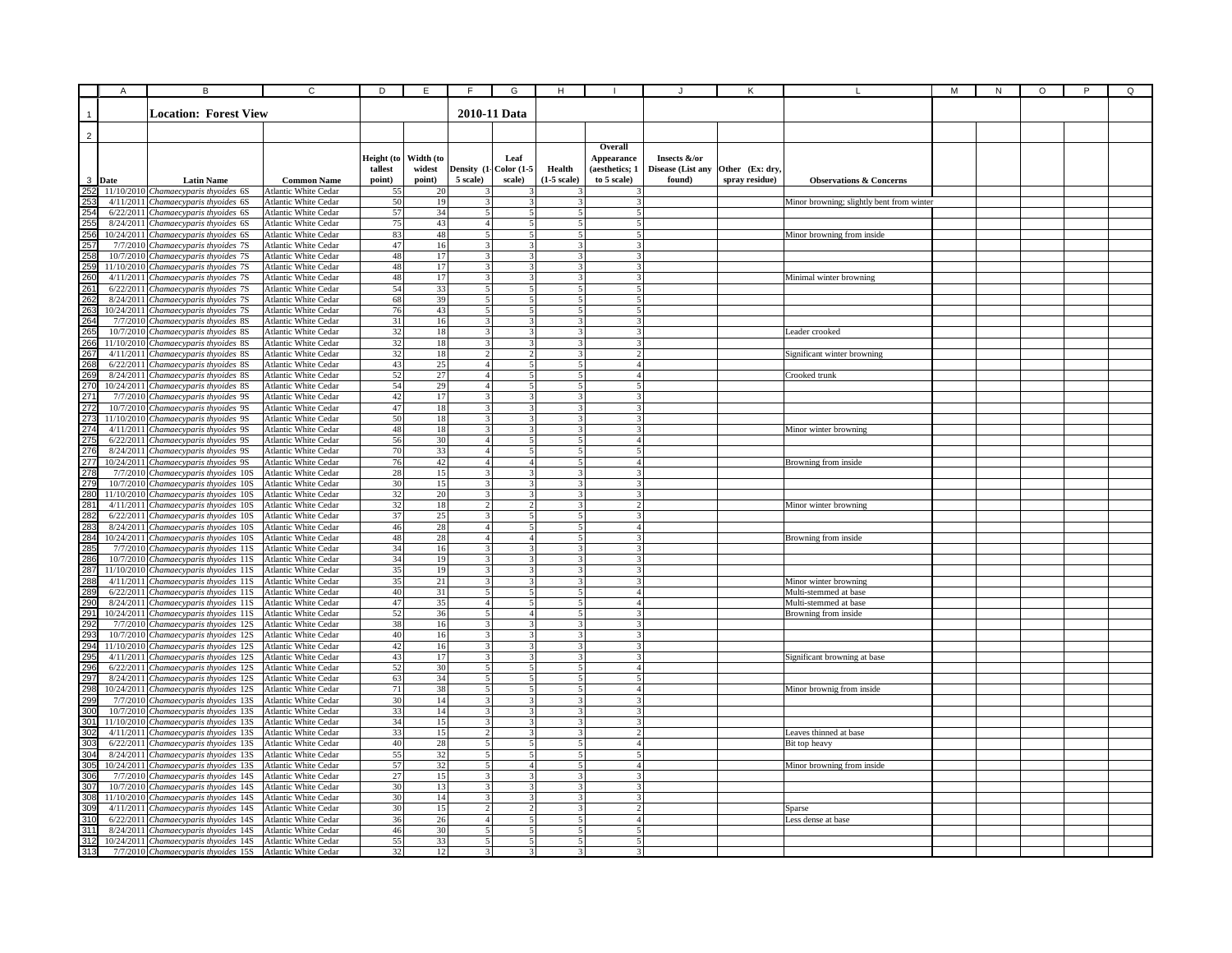|                       | Α      | В                                                                             | C                                            | D                     | E                              | E                                | G                                        | н                                |                                  |                     | Κ               |                                                     | М | N | $\circ$ | P | Q |
|-----------------------|--------|-------------------------------------------------------------------------------|----------------------------------------------|-----------------------|--------------------------------|----------------------------------|------------------------------------------|----------------------------------|----------------------------------|---------------------|-----------------|-----------------------------------------------------|---|---|---------|---|---|
|                       |        |                                                                               |                                              |                       |                                |                                  |                                          |                                  |                                  |                     |                 |                                                     |   |   |         |   |   |
|                       |        | <b>Location: Forest View</b>                                                  |                                              |                       |                                |                                  | 2010-11 Data                             |                                  |                                  |                     |                 |                                                     |   |   |         |   |   |
|                       |        |                                                                               |                                              |                       |                                |                                  |                                          |                                  |                                  |                     |                 |                                                     |   |   |         |   |   |
| $\overline{2}$        |        |                                                                               |                                              |                       |                                |                                  |                                          |                                  | Overall                          |                     |                 |                                                     |   |   |         |   |   |
|                       |        |                                                                               |                                              | Height (to            | Width (to                      |                                  | Leaf                                     |                                  | <b>Appearance</b>                | Insects &/or        |                 |                                                     |   |   |         |   |   |
|                       |        |                                                                               |                                              | tallest               | widest                         | Density (1- Color (1-5           |                                          | Health                           | (aesthetics; 1                   | Disease (List any   | Other (Ex: dry. |                                                     |   |   |         |   |   |
|                       | 3 Date | <b>Latin Name</b>                                                             | <b>Common Name</b>                           | point)                | point)                         | 5 scale)                         | scale)                                   | $(1-5 scale)$                    | to 5 scale)                      | found)              | spray residue)  | <b>Observations &amp; Concerns</b>                  |   |   |         |   |   |
| 314                   |        | 10/7/2010 Chamaecyparis thyoides 15S                                          | Atlantic White Cedar                         | 36                    | 11                             |                                  |                                          |                                  |                                  |                     |                 |                                                     |   |   |         |   |   |
| 315                   |        | 11/10/2010 Chamaecyparis thyoides 15S                                         | Atlantic White Cedar                         | 36                    | 17                             | $\overline{2}$                   | 3                                        |                                  |                                  |                     |                 |                                                     |   |   |         |   |   |
| 316                   |        | 4/11/2011 Chamaecyparis thyoides 15S Atlantic White Cedar                     |                                              | 35                    | 17                             | $\overline{c}$                   | $\mathbf{1}$                             | 2                                |                                  |                     |                 | Significant winter browning                         |   |   |         |   |   |
| 317<br>318            |        | 6/22/2011 Chamaecyparis thyoides 15S                                          | Atlantic White Cedar                         | 34<br>39              | 24                             | $\overline{2}$<br>$\overline{2}$ | 3                                        | 2                                | $\mathbf{1}$<br>$\overline{2}$   |                     |                 | Top 1/3 of tree appears dead                        |   |   |         |   |   |
| 319                   |        | 8/24/2011 Chamaecyparis thyoides 15S<br>10/24/2011 Chamaecyparis thyoides 15S | Atlantic White Cedar<br>Atlantic White Cedar | 43                    | 23<br>23                       | $\overline{\phantom{a}}$         | $\mathbf{5}$<br>$\overline{\phantom{0}}$ | $\overline{4}$<br>$\leq$         | $\mathcal{D}$                    |                     |                 | Foliage at extreme top & bottom                     |   |   |         |   |   |
| 32 <sub>0</sub>       |        | 7/7/2010 Chionanthus virginicus 1                                             | Fringe Tree                                  | 36                    | 15                             | $\overline{2}$                   | $\overline{4}$                           | 3 <sup>1</sup>                   | $\overline{2}$                   |                     |                 |                                                     |   |   |         |   |   |
| 321                   |        | 10/7/2010 Chionanthus virginicus 1                                            | Fringe Tree                                  | 37                    | 10                             | $\mathbf{1}$                     | $\mathcal{L}$                            | $\mathbf{3}$                     | $\mathfrak{D}$                   |                     |                 | Defoliated-2 leaves                                 |   |   |         |   |   |
| 322                   |        | 11/10/2010 Chionanthus virginicus 1                                           | Fringe Tree                                  | 34                    | 10                             | $\mathbf{1}$                     | $\mathbf{1}$                             | $\overline{3}$                   |                                  |                     |                 | Defoliated-2 leaves                                 |   |   |         |   |   |
| 32 <sup>2</sup>       |        | 4/11/2011 Chionanthus virginicus 1                                            | Fringe Tree                                  | 34                    | 10                             | $\mathbf{1}$                     | $\mathbf{1}$                             | 2                                | $\mathbf{1}$                     |                     |                 | <b>Buds</b>                                         |   |   |         |   |   |
| 324                   |        | 6/22/2011 Chionanthus virginicus 1                                            | Fringe Tree                                  | 42                    | 15                             | $\overline{\mathbf{3}}$          | 5                                        |                                  |                                  |                     |                 | Sparse in middle                                    |   |   |         |   |   |
| 325<br>326            |        | 8/24/2011 Chionanthus virginicus 1<br>10/24/2011 Chionanthus virginicus 1     | Fringe Tree<br>Fringe Tree                   | 42<br>39              | 15<br>12                       | 3<br>$\mathbf{1}$                | 5<br>$\mathbf{1}$                        | $\overline{4}$                   |                                  |                     |                 | Virtually defoliated                                |   |   |         |   |   |
| 327                   |        | 7/7/2010 Chionanthus virginicus 2                                             | Fringe Tree                                  | 33                    | 19                             | 3                                | 2                                        | $\overline{2}$                   | $\overline{2}$                   |                     |                 | Stressed; wilt                                      |   |   |         |   |   |
| 328                   |        | 10/7/2010 Chionanthus virginicus 2                                            | Fringe Tree                                  | 31                    | 15                             | $\mathbf{1}$                     | $\overline{2}$                           | 3                                | $\overline{2}$                   |                     |                 | Defoliated-2 leaves                                 |   |   |         |   |   |
| 329                   |        | 11/10/2010 Chionanthus virginicus 2                                           | Fringe Tree                                  | 29                    | 15                             | $\mathbf{1}$                     | $\frac{1}{2}$                            | 3                                |                                  |                     |                 | Defoliated-2 leaves                                 |   |   |         |   |   |
| 330                   |        | 4/11/2011 Chionanthus virginicus 2                                            | Fringe Tree                                  | 29                    | 15                             | $\mathbf{1}$                     | $\mathbf{1}$                             | $\mathbf{R}$                     |                                  |                     |                 | <b>Buds</b>                                         |   |   |         |   |   |
| 33 <sup>2</sup>       |        | 6/22/2011 Chionanthus virginicus 2                                            | Fringe Tree                                  | 36                    | 28                             | $\overline{5}$                   | $\overline{5}$                           | 5 <sup>1</sup>                   | $\overline{5}$                   |                     |                 | Full throughout                                     |   |   |         |   |   |
| 33                    |        | 8/24/2011 Chionanthus virginicus 2                                            | Fringe Tree                                  | 36<br>$\overline{33}$ | $\sqrt{28}$<br>$\overline{22}$ | 5 <sup>1</sup><br>1 <sup>1</sup> | 4<br>$\mathbf{1}$                        | 4 <sup>1</sup><br>4 <sup>1</sup> | 4 <sup>1</sup><br>$\mathbf{1}$   |                     |                 | Minor leaf spot                                     |   |   |         |   |   |
| 33<br>33 <sub>°</sub> |        | 10/24/2011 Chionanthus virginicus 2<br>7/7/2010 Chionanthus virginicus 3      | Fringe Tree<br>Fringe Tree                   | 33                    | 14                             | $\overline{3}$                   | $\mathbf{2}$                             |                                  |                                  |                     |                 | Virtually defoliated<br>Very stressed               |   |   |         |   |   |
| 335                   |        | 10/7/2010 Chionanthus virginicus 3                                            | Fringe Tree                                  | 33                    | 12                             | $\mathbf{1}$                     | 3                                        | 3                                | $\overline{c}$                   |                     |                 | Almost defoliated-6 leaves                          |   |   |         |   |   |
| 336                   |        | 11/10/2010 Chionanthus virginicus 3                                           | Fringe Tree                                  | 32                    | 11                             | $\mathbf{1}$                     | $\mathbf{1}$                             | 3                                |                                  |                     |                 | Defoliated                                          |   |   |         |   |   |
| 337                   |        | 4/11/2011 Chionanthus virginicus 3                                            | Fringe Tree                                  | 32                    | 12                             | $\mathbf{1}$                     | $\mathbf{1}$                             | 3                                |                                  |                     |                 | Buds; crooked                                       |   |   |         |   |   |
| 338<br>339            |        | 6/22/2011 Chionanthus virginicus 3                                            | Fringe Tree                                  | 33                    | 28                             | 5 <sup>1</sup>                   | 5                                        | 5 <sup>1</sup>                   | $\overline{4}$                   |                     |                 | Crooked                                             |   |   |         |   |   |
|                       |        | 8/24/2011 Chionanthus virginicus 3                                            | Fringe Tree                                  | 38                    | 28                             | $\mathbf{5}$                     | 4                                        | 4 <sup>1</sup>                   | 4                                |                     |                 | Minor leaf spot                                     |   |   |         |   |   |
| 340<br>34             |        | 10/24/2011 Chionanthus virginicus 3<br>7/7/2010 Chionanthus virginicus 4      | Fringe Tree<br>Fringe Tree                   | 36<br>34              | 32<br>15                       | 4 <sup>1</sup><br>4 <sup>1</sup> | $\overline{3}$<br>3                      | 5<br>3 <sup>1</sup>              | 3<br>$\mathbf{R}$                |                     |                 | Beginning to defoliate; some leaf spot<br>Leaf spot |   |   |         |   |   |
| 34                    |        | 10/7/2010 Chionanthus virginicus 4                                            | Fringe Tree                                  | 35                    | 18                             | $\overline{2}$                   | $\mathbf{3}$                             | $\mathbf{3}$                     | $\mathbf{3}$                     |                     |                 | Leaf spot                                           |   |   |         |   |   |
| 343                   |        | 11/10/2010 Chionanthus virginicus 4                                           | Fringe Tree                                  | 34                    | 17                             | $\overline{1}$                   | $\overline{1}$                           | $\overline{\mathbf{3}}$          |                                  |                     |                 | Almost defoliated; leaf spot                        |   |   |         |   |   |
| 344                   |        | 4/11/2011 Chionanthus virginicus 4                                            | Fringe Tree                                  | 34                    | 15                             | $\mathbf{1}$                     | $\frac{1}{2}$                            | $\overline{3}$                   | $\mathbf{1}$                     |                     |                 | <b>Buds</b>                                         |   |   |         |   |   |
| 345                   |        | 6/22/2011 Chionanthus virginicus 4                                            | Fringe Tree                                  | 48                    | 32                             | $\overline{5}$                   | 5                                        | $\Delta$                         | $\mathbf{3}$                     |                     |                 | Leaf spot                                           |   |   |         |   |   |
| 346                   |        | 8/24/2011 Chionanthus virginicus 4                                            | Fringe Tree                                  | 48                    | 32                             | 5                                |                                          |                                  | $\overline{A}$                   |                     |                 | Leaf spot; some leaf burn                           |   |   |         |   |   |
| 347<br>348            |        | 10/24/2011 Chionanthus virginicus 4<br>7/7/2010 Chionanthus virginicus 5      | Fringe Tree                                  | 49<br>36              | 33<br>23                       | 5 <sup>1</sup><br>$\overline{3}$ | 3<br>$\overline{4}$                      | 5<br>3                           | $\overline{4}$<br>3              |                     |                 | Some leaf spot                                      |   |   |         |   |   |
| 349                   |        | 10/7/2010 Chionanthus virginicus 5                                            | Fringe Tree<br>Fringe Tree                   | 36                    | 23                             | $\mathbf{1}$                     | 3                                        | 3                                | $\overline{c}$                   |                     |                 | Some dead leaves                                    |   |   |         |   |   |
| 350                   |        | 11/10/2010 Chionanthus virginicus 5                                           | Fringe Tree                                  | 35                    | 20                             | $\mathbf{1}$                     | $\mathbf{1}$                             | 3                                |                                  |                     |                 | Defoliated                                          |   |   |         |   |   |
| 35 <sup>′</sup>       |        | 4/11/2011 Chionanthus virginicus 5                                            | Fringe Tree                                  | 35                    | 20                             | $\overline{1}$                   | $\mathbf{1}$                             | $\mathbf{3}$                     | $\mathbf{1}$                     |                     |                 | <b>Buds</b>                                         |   |   |         |   |   |
| 35                    |        | 6/22/2011 Chionanthus virginicus 5                                            | Fringe Tree                                  | 42                    | 31                             | 5 <sup>1</sup>                   | $\overline{5}$                           | 5 <sup>1</sup>                   | 5                                |                     |                 |                                                     |   |   |         |   |   |
| 35                    |        | 8/24/2011 Chionanthus virginicus 5                                            | Fringe Tree                                  | 43                    | 31                             | 5 <sup>1</sup>                   | $\varsigma$                              | 5                                | $\leq$                           |                     |                 |                                                     |   |   |         |   |   |
| $35 -$<br>355         |        | 10/24/2011 Chionanthus virginicus 5                                           | Fringe Tree                                  | 43<br>33              | 31                             | $\overline{5}$<br>$\overline{3}$ | $\overline{3}$<br>3                      | $\overline{5}$<br>$\overline{2}$ | 4<br>$\overline{2}$              |                     |                 | Some leaf spot                                      |   |   |         |   |   |
| 356                   |        | 7/7/2010 Chionanthus virginicus 6<br>10/7/2010 Chionanthus virginicus 6       | Fringe Tree<br>Fringe Tree                   | 33                    | 18<br>15                       | $\mathbf{1}$                     | $\overline{c}$                           |                                  | $\mathcal{D}$                    |                     |                 | Stressed; leaf curl<br>Almost defoliated            |   |   |         |   |   |
| 357                   |        | 11/10/2010 Chionanthus virginicus 6                                           | Fringe Tree                                  | 32                    | 14                             | $\mathbf{1}$                     | $\mathbf{1}$                             | 3                                |                                  |                     |                 | Defoliated                                          |   |   |         |   |   |
| 358                   |        | 4/11/2011 Chionanthus virginicus 6                                            | Fringe Tree                                  | 32                    | 14                             | $\mathbf{1}$                     | $\mathbf{1}$                             | 3                                |                                  |                     |                 | Buds not as pronounced                              |   |   |         |   |   |
| 359                   |        | 6/22/2011 Chionanthus virginicus 6                                            | Fringe Tree                                  | 38                    | 23                             | $\overline{4}$                   | 5                                        | 5                                | $\overline{4}$                   |                     |                 |                                                     |   |   |         |   |   |
| 360                   |        | 8/24/2011 Chionanthus virginicus 6                                            | Fringe Tree                                  | 38                    | 23                             | 4 <sup>1</sup>                   | $\frac{5}{3}$                            | 5                                | 5                                |                     |                 |                                                     |   |   |         |   |   |
| 361                   |        | 10/24/2011 Chionanthus virginicus 6                                           | Fringe Tree                                  | 38                    | 25                             | 4 <sup>1</sup>                   | $\overline{\mathbf{3}}$                  | 4 <sup>1</sup><br>$\mathcal{D}$  | $\mathbf{3}$                     |                     |                 | Leaf spot; beginning to defoliate                   |   |   |         |   |   |
| 36<br>36              |        | 7/7/2010 Chionanthus virginicus 7<br>10/7/2010 Chionanthus virginicus 7       | Fringe Tree<br>Fringe Tree                   | 45<br>45              | 20<br>18                       | $\overline{2}$<br>$\mathbf{1}$   | $\overline{2}$<br>$\overline{2}$         | 3                                | $\overline{2}$<br>$\overline{c}$ |                     |                 | Dead/dving leaves<br>Almost defoliated              |   |   |         |   |   |
| 364                   |        | 11/10/2010 Chionanthus virginicus 7                                           | Fringe Tree                                  | 42                    | 14                             | $\mathbf{1}$                     | $\overline{1}$                           | $\overline{\mathbf{3}}$          |                                  |                     |                 | Defoliated                                          |   |   |         |   |   |
| 365                   |        | 4/11/2011 Chionanthus virginicus 7                                            | Fringe Tree                                  | 41                    | 14                             | $\mathbf{1}$                     | $\frac{1}{2}$                            | 3                                | $\mathbf{1}$                     |                     |                 | Buds not as pronounced                              |   |   |         |   |   |
| 366                   |        | 6/22/2011 Chionanthus virginicus 7                                            | Fringe Tree                                  | 52                    | 26                             | $\overline{3}$                   | 5                                        |                                  | 3                                |                     |                 | Sparse                                              |   |   |         |   |   |
| 367                   |        | 8/24/2011 Chionanthus virginicus 7                                            | Fringe Tree                                  | 52                    | 26                             | $\overline{\mathbf{3}}$          | 5                                        |                                  |                                  |                     |                 | Leaves at tips                                      |   |   |         |   |   |
| 36                    |        | 10/24/2011 Chionanthus virginicus 7                                           | Fringe Tree                                  | 52                    | 23                             | $\overline{3}$                   | 2                                        | $\overline{4}$                   | 3                                |                     |                 | Leaf spot; defoliating                              |   |   |         |   |   |
| 369<br>370            |        | 7/7/2010 Chionanthus virginicus 8                                             | Fringe Tree                                  | 30<br>32              | 14<br>11                       | $\overline{3}$<br>$\overline{2}$ | 3<br>3                                   | 3<br>3                           |                                  |                     |                 | Some stress                                         |   |   |         |   |   |
| 371                   |        | 10/7/2010 Chionanthus virginicus 8<br>11/10/2010 Chionanthus virginicus 8     | Fringe Tree<br>Fringe Tree                   | 32                    | 9                              | $\overline{1}$                   | $\frac{1}{2}$                            | 3                                | $\overline{1}$                   | 3 Minor leaf damage |                 | Defoliated                                          |   |   |         |   |   |
|                       |        | 4/11/2011 Chionanthus virginicus 8                                            | Fringe Tree                                  | 31                    | 9                              | $\overline{1}$                   | $\mathbf{1}$                             | $\mathbf{3}$                     |                                  |                     |                 | Buds not as pronounced                              |   |   |         |   |   |
|                       |        | 6/22/2011 Chionanthus virginicus 8                                            | Fringe Tree                                  | 39                    | 14                             | 5 <sup>1</sup>                   | 5                                        | 5                                | 5                                |                     |                 |                                                     |   |   |         |   |   |
| 374                   |        | 8/24/2011 Chionanthus virginicus 8                                            | Fringe Tree                                  | 39                    | 21                             | $\overline{4}$                   | 5                                        | 5                                | $\overline{A}$                   |                     |                 |                                                     |   |   |         |   |   |
| 375                   |        | 10/24/2011 Chionanthus virginicus 8                                           | Fringe Tree                                  | 41                    | 17                             | $\overline{2}$                   | $\overline{\mathbf{3}}$                  | $\overline{\mathbf{3}}$          |                                  |                     |                 | Defoliating; yellow fall color                      |   |   |         |   |   |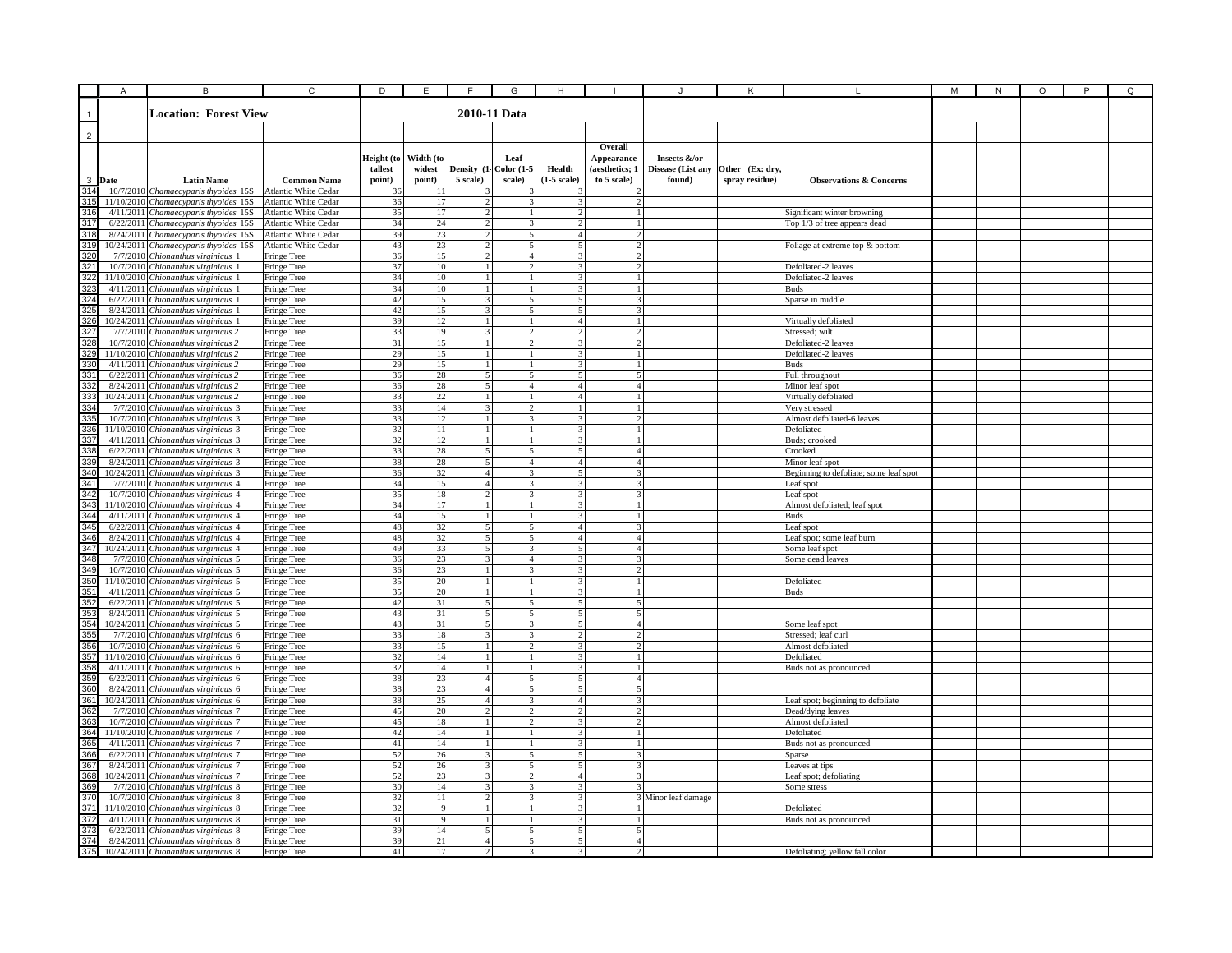| <b>Location: Forest View</b><br>2010-11 Data<br>$\overline{2}$<br>Overall<br>Width (to<br>Height (to<br>Leaf<br>Appearance<br>Insects &/or<br>Disease (List any<br>tallest<br>widest<br>Density (1<br><b>Color (1-5</b><br>Health<br>(aesthetics; 1<br>Other (Ex: dry<br>3 Date<br>5 scale)<br><b>Latin Name</b><br><b>Common Name</b><br>point)<br>point)<br>scale)<br>$(1-5 \text{ scale})$<br>to 5 scale)<br>found)<br>spray residue)<br><b>Observations &amp; Concerns</b><br>376<br>7/7/2010 Chionanthus virginicus 9<br>Very stressed; crooked<br>Fringe Tree<br>37<br>13<br>377<br>36<br>17<br>2 Leaf damage<br>10/7/2010 Chionanthus virginicus 9<br>Fringe Tree<br>3<br>2<br>36<br>378<br>15<br>11/10/2010 Chionanthus virginicus 9<br>1 Leaf damage<br>Almost defoliated<br>Fringe Tree<br>1 <sub>1</sub><br>$\mathbf{1}$<br>3 <sup>1</sup><br>379<br>29<br>4/11/2011 Chionanthus virginicus 9<br>15<br>$\overline{\mathbf{3}}$<br>Now very crooked<br>Fringe Tree<br>$\overline{1}$<br>$\mathbf{1}$<br>$\mathbf{1}$<br>380<br>25<br>42<br>5 <sup>1</sup><br>5 <sup>1</sup><br>6/22/2011 Chionanthus virginicus 9<br>Fringe Tree<br>$\frac{5}{3}$<br>$\overline{2}$<br>Veeds staking/pruning; very crooked<br>29<br>42<br>38<br>8/24/2011 Chionanthus virginicus 9<br>5 <sup>1</sup><br>5<br>5 <sup>1</sup><br>$\overline{2}$<br>Fringe Tree<br>Needs staking<br>29<br>42<br>$\overline{\mathbf{5}}$<br>38<br>10/24/2011 Chionanthus virginicus 9<br>5 <sub>l</sub><br>$\overline{\phantom{0}}$<br>$\overline{2}$<br>Fringe Tree<br>39<br>19<br>$\overline{3}$<br>$\mathbf{3}$<br>$\overline{\mathbf{3}}$<br>$\mathbf{3}$<br>383<br>7/7/2010<br>Chionanthus virginicus 10<br>Fringe Tree<br>384<br>38<br>18<br>$\overline{2}$<br>$\overline{3}$<br>$\overline{\mathbf{3}}$<br>3<br>10/7/2010 Chionanthus virginicus 10<br>Fringe Tree<br>36<br>385<br>13<br>3<br>11/10/2010 Chionanthus virginicus 10<br>Fringe Tree<br>1<br>37<br>386<br>4/11/2011 Chionanthus virginicus 10<br>13<br>3<br>Fringe Tree<br>1<br>$\mathbf{1}$<br>Buds not as pronounced<br>387<br>6/22/2011 Chionanthus virginicus 10<br>38<br>25<br>5<br>5<br>5<br>$\mathfrak{D}$<br>Veeds staking; very crooked<br>Fringe Tree<br>388<br>39<br>25<br>5<br>8/24/2011 Chionanthus virginicus 10<br>5 <sup>1</sup><br>5<br>$\mathcal{R}$<br>Needs staking<br>Fringe Tree<br>23<br>389<br>40<br>4 <sup>1</sup><br>10/24/2011 Chionanthus virginicus 10<br>4 <sup>1</sup><br>$\overline{\mathbf{3}}$<br>$\overline{2}$<br>Crooked; leaf spot; defoliating<br>Fringe Tree<br>41<br>37<br>7/7/2010 Cornus alternifolia 1<br>Alternate Leaf Dogwood<br>$\overline{2}$<br>1 <sup>1</sup><br>Defoliated; trying to push new growth<br>390<br>$\overline{1}$<br>$\mathbf{1}$<br>39<br>Alternate Leaf Dogwood<br>38<br>37<br>$\overline{\mathbf{3}}$<br>10/7/2010 Cornus alternifolia 1<br>$\overline{1}$<br>$\overline{2}$<br>$\mathbf{1}$<br>39<br>37<br>$\overline{3}$<br>11/10/2010 Cornus alternifolia 1<br>Alternate Leaf Dogwood<br>$\mathbf{1}$<br>$\mathbf{1}$<br>$\mathbf{1}$<br>Defoliated; lots of buds<br>$40\,$<br>28<br>Cornus alternifolia 1<br>Alternate Leaf Dogwood<br>$\overline{1}$<br>$\overline{1}$<br>$\overline{3}$<br>39<br>4/11/2011<br><b>Buds</b> opening<br>39<br>39<br>$\overline{2}$<br>$\overline{2}$<br>$\overline{2}$<br>$\overline{2}$<br>39 <sub>0</sub><br>6/22/2011<br>Cornus alternifolia 1<br>Alternate Leaf Dogwood<br>Significant leaf spot<br>$\overline{37}$<br>41<br>$\overline{2}$<br>395<br>8/24/2011 Cornus alternifolia 1<br>Alternate Leaf Dogwood<br>$\overline{c}$<br>Virtually defoliated<br>37<br>42<br>396<br>10/24/2011 Cornus alternifolia 1<br>Alternate Leaf Dogwood<br>$\overline{c}$<br>3<br>Defoliated<br>1<br>37<br>37<br>39<br>7/7/2010 Cornus alternifolia 2<br>Alternate Leaf Dogwood<br>3<br>1 <sup>1</sup><br>Wilt; brown leaves<br>1<br>398<br>34<br>24<br>10/7/2010 Cornus alternifolia 2<br>Alternate Leaf Dogwood<br>$\overline{2}$<br>$\overline{\mathbf{3}}$<br>2<br>1 Leaf damage<br>36<br>399<br>23<br>Alternate Leaf Dogwood<br>11/10/2010 Cornus alternifolia 2<br>3<br>Defoliated; lots of buds<br>1<br>1<br>400<br>37<br>22<br>Alternate Leaf Dogwood<br>3 <sup>1</sup><br>4/11/2011 Cornus alternifolia 2<br>$\mathbf{1}$<br>$\frac{1}{2}$<br>$\mathbf{1}$<br>Buds opening<br>401<br>39<br>22<br>6/22/2011 Cornus alternifolia 2<br>Alternate Leaf Dogwood<br>$\overline{3}$<br>$\overline{3}$<br>3 <sup>1</sup><br>3<br>Leaf spot; new growth; berries<br>$\overline{22}$<br>402<br>39<br>8/24/2011 Cornus alternifolia 2<br>Alternate Leaf Dogwood<br>$\overline{\mathbf{3}}$<br>3 <sup>1</sup><br>3<br>$\overline{2}$<br>40<br>39<br>24<br>10/24/2011 Cornus alternifolia 2<br>Alternate Leaf Dogwood<br>$\mathbf{1}$<br>3<br>3 <sup>1</sup><br>Defoliated<br>40<br>47<br>15<br>$\overline{3}$<br>$\overline{\mathbf{3}}$<br>$\overline{2}$<br>7/7/2010<br>Cornus alternifolia 3<br>Alternate Leaf Dogwood<br>405<br>47<br>13<br>$\overline{2}$<br>$\overline{2}$<br>$\overline{3}$<br>10/7/2010<br>Cornus alternifolia 3<br>Alternate Leaf Dogwood<br>1 Leaf damage<br>406<br>48<br>13<br>11/10/2010<br>Cornus alternifolia 3<br>Alternate Leaf Dogwood<br>$\mathbf{1}$<br>$\mathbf{R}$<br>Defoliated; lots of buds<br>407<br>Cornus alternifolia 3<br>Alternate Leaf Dogwood<br>48<br>13<br>3<br>4/11/2011<br>1<br><b>Buds</b> opening<br>49<br>26<br>408<br>6/22/2011 Cornus alternifolia 3<br>Alternate Leaf Dogwood<br>$\overline{4}$<br>3<br>$\overline{4}$<br>Leaf spot; berries<br>3<br>49<br>409<br>8/24/2011 Cornus alternifolia 3<br>Alternate Leaf Dogwood<br>26<br>4<br>$\overline{4}$<br>eaf spot<br>410<br>47<br>26<br>10/24/2011 Cornus alternifolia 3<br>Alternate Leaf Dogwood<br>3<br>3<br>$\mathbf{1}$<br>$\mathbf{1}$<br>Defoliated<br>41 <sup>°</sup><br>55<br>19<br>7/7/2010 Cornus alternifolia 4<br>Alternate Leaf Dogwood<br>$\overline{2}$<br>3<br>2 <sup>1</sup><br>$\overline{2}$<br>Few fruit<br>412<br>54<br>10/7/2010 Cornus alternifolia 4<br>Alternate Leaf Dogwood<br>18<br>$\overline{2}$<br>3 <sup>1</sup><br>$\overline{2}$<br>$\mathbf{1}$<br>41<br>54<br>18<br>11/10/2010 Cornus alternifolia 4<br>Alternate Leaf Dogwood<br>$\mathbf{1}$<br>$\mathbf{1}$<br>3 <sup>1</sup><br>$\mathbf{1}$<br>Defoliated<br>41<br>55<br>18<br>$\overline{3}$<br>4/11/2011 Cornus alternifolia 4<br>Alternate Leaf Dogwood<br>$\mathbf{1}$<br>$\mathbf{1}$<br>$\mathbf{1}$<br>Buds opening<br>41<br>53<br>31<br>$\overline{\mathbf{3}}$<br>$\overline{\mathbf{3}}$<br>$\overline{3}$<br>6/22/2011 Cornus alternifolia 4<br>Alternate Leaf Dogwood<br>eaf spot; berries<br>54<br>416<br>417<br>31<br>$\overline{2}$<br>$\overline{2}$<br>$\overline{3}$<br>2 Leaf damage<br>8/24/2011<br>Cornus alternifolia 4<br>Alternate Leaf Dogwood<br>Leaf spot; berries<br>54<br>30<br>$\overline{3}$<br>$\mathbf{3}$<br>10/24/2011 Cornus alternifolia 4<br>Alternate Leaf Dogwood<br>$\mathbf{1}$<br>Defoliated<br>45<br>7/7/2010 Cornus alternifolia 5<br>Alternate Leaf Dogwood<br>34<br>418<br>$\overline{2}$<br>$\overline{c}$<br>$\overline{2}$<br>Stressed<br>$\overline{2}$<br>419<br>44<br>33<br>$\overline{2}$<br>10/7/2010 Cornus alternifolia 5<br>Alternate Leaf Dogwood<br>3<br>3<br>$\mathbf{1}$<br>420<br>45<br>31<br>11/10/2010 Cornus alternifolia 5<br>Alternate Leaf Dogwood<br>3<br>$\mathbf{1}$<br>$\overline{2}$<br>Almost defoliated<br>421<br>45<br>33<br>4/11/2011 Cornus alternifolia 5<br>Alternate Leaf Dogwood<br>3<br>1<br>$\mathbf{1}$<br>1<br>Buds opening<br>$42^{2}$<br>$42^{3}$<br>41<br>39<br>6/22/2011 Cornus alternifolia 5<br>Alternate Leaf Dogwood<br>4 <sup>1</sup><br>$\overline{\mathbf{3}}$<br>3 <sup>1</sup><br>Significant leaf spot; few berries<br>$\mathcal{P}$<br>41<br>8/24/2011 Cornus alternifolia 5<br>Alternate Leaf Dogwood<br>39<br>$\mathcal{E}$<br>3 <sup>1</sup><br>2 Leaf damage<br>3<br>Leaf spot<br>42<br>45<br>39<br>$\overline{3}$<br>10/24/2011 Cornus alternifolia 5<br>Alternate Leaf Dogwood<br>$\mathbf{1}$<br>3<br>Defoliated<br>40<br>25<br>42<br>7/7/2010<br>Cornus alternifolia 6<br>Alternate Leaf Dogwood<br>3 <sup>1</sup><br>$\overline{2}$<br>2 <sup>1</sup><br>Stressed<br>$\overline{2}$<br>426<br>24<br>$\overline{3}$<br>40<br>$\mathbf{1}$<br>$\mathcal{L}$<br>10/7/2010<br>Cornus alternifolia 6<br>Alternate Leaf Dogwood<br>$\frac{42}{428}$<br>38<br>$\overline{23}$<br>$\overline{3}$<br>11/10/2010<br>Cornus alternifolia 6<br>Alternate Leaf Dogwood<br>$\mathbf{1}$<br>$\mathbf{1}$<br>Defoliated<br>23<br>40<br>4/11/2011<br>Cornus alternifolia 6<br>Alternate Leaf Dogwood<br>3<br>Buds haven't opened<br>$\mathbf{1}$<br>429<br>6/22/2011 Cornus alternifolia 6<br>Alternate Leaf Dogwood<br>39<br>30<br>$\mathcal{E}$<br>3<br>3<br>Leaf spot; some berries; poor shape<br>39<br>27<br>430<br>8/24/2011 Cornus alternifolia 6<br>Alternate Leaf Dogwood<br>$\overline{2}$<br>3<br>3<br>2 Leaf damage<br>eaf spot<br>431<br>38<br>10/24/2011 Cornus alternifolia 6<br>23<br>Alternate Leaf Dogwood<br>3<br>3<br>Defoliated<br>1<br>432<br>48<br>21<br>Alternate Leaf Dogwood<br>$\overline{2}$<br>$\overline{c}$<br>2 <sup>1</sup><br>7/7/2010 Cornus alternifolia 7<br>2<br>Some new growth<br>43<br>49<br>21<br>10/7/2010 Cornus alternifolia 7<br>Alternate Leaf Dogwood<br>$\mathbf{1}$<br>2<br>$\overline{\mathbf{3}}$<br>$\mathbf{1}$<br>Leaf curl; leaf spot<br>434<br>Alternate Leaf Dogwood<br>48<br>19<br>$\overline{\mathbf{3}}$<br>11/10/2010 Cornus alternifolia 7<br>$\frac{1}{2}$<br>$\mathbf{1}$<br>$\mathbf{1}$<br>arge branch broken<br>48<br>19<br>$\overline{3}$<br>435<br>4/11/2011 Cornus alternifolia 7<br>Alternate Leaf Dogwood<br>$\mathbf{1}$<br>$\mathbf{1}$<br>$\mathbf{1}$<br><b>Buds</b> opening<br>436<br>6/22/2011 Cornus alternifolia 7<br>Alternate Leaf Dogwood<br>43<br>26<br>$\mathbf{3}$<br>$\mathbf{3}$<br>$\overline{3}$<br>$\mathcal{D}$<br>Minor leaf spot; berries; poor shape<br>$\overline{3}$<br>8/24/2011 Cornus alternifolia 7<br>$\overline{2}$ |     | Α | В | $\overline{c}$         | D  | $\overline{E}$ | F | G                        | н |               |           | М | N | O | P | Q |
|-----------------------------------------------------------------------------------------------------------------------------------------------------------------------------------------------------------------------------------------------------------------------------------------------------------------------------------------------------------------------------------------------------------------------------------------------------------------------------------------------------------------------------------------------------------------------------------------------------------------------------------------------------------------------------------------------------------------------------------------------------------------------------------------------------------------------------------------------------------------------------------------------------------------------------------------------------------------------------------------------------------------------------------------------------------------------------------------------------------------------------------------------------------------------------------------------------------------------------------------------------------------------------------------------------------------------------------------------------------------------------------------------------------------------------------------------------------------------------------------------------------------------------------------------------------------------------------------------------------------------------------------------------------------------------------------------------------------------------------------------------------------------------------------------------------------------------------------------------------------------------------------------------------------------------------------------------------------------------------------------------------------------------------------------------------------------------------------------------------------------------------------------------------------------------------------------------------------------------------------------------------------------------------------------------------------------------------------------------------------------------------------------------------------------------------------------------------------------------------------------------------------------------------------------------------------------------------------------------------------------------------------------------------------------------------------------------------------------------------------------------------------------------------------------------------------------------------------------------------------------------------------------------------------------------------------------------------------------------------------------------------------------------------------------------------------------------------------------------------------------------------------------------------------------------------------------------------------------------------------------------------------------------------------------------------------------------------------------------------------------------------------------------------------------------------------------------------------------------------------------------------------------------------------------------------------------------------------------------------------------------------------------------------------------------------------------------------------------------------------------------------------------------------------------------------------------------------------------------------------------------------------------------------------------------------------------------------------------------------------------------------------------------------------------------------------------------------------------------------------------------------------------------------------------------------------------------------------------------------------------------------------------------------------------------------------------------------------------------------------------------------------------------------------------------------------------------------------------------------------------------------------------------------------------------------------------------------------------------------------------------------------------------------------------------------------------------------------------------------------------------------------------------------------------------------------------------------------------------------------------------------------------------------------------------------------------------------------------------------------------------------------------------------------------------------------------------------------------------------------------------------------------------------------------------------------------------------------------------------------------------------------------------------------------------------------------------------------------------------------------------------------------------------------------------------------------------------------------------------------------------------------------------------------------------------------------------------------------------------------------------------------------------------------------------------------------------------------------------------------------------------------------------------------------------------------------------------------------------------------------------------------------------------------------------------------------------------------------------------------------------------------------------------------------------------------------------------------------------------------------------------------------------------------------------------------------------------------------------------------------------------------------------------------------------------------------------------------------------------------------------------------------------------------------------------------------------------------------------------------------------------------------------------------------------------------------------------------------------------------------------------------------------------------------------------------------------------------------------------------------------------------------------------------------------------------------------------------------------------------------------------------------------------------------------------------------------------------------------------------------------------------------------------------------------------------------------------------------------------------------------------------------------------------------------------------------------------------------------------------------------------------------------------------------------------------------------------------------------------------------------------------------------------------------------------------------------------------------------------------------------------------------------------------------------------------------------------------------------------------------------------------------------------------------------------------------------------------------------------------------------------------------------------------------------------------------------------------------------------------------------------------------------------------------------------------------------------------------------------------------------------------------------------------------------------------------------------------------------------------------------------------------------------------------------------------------------------------------------------------------------------------------------------------------------------------------------------------------------------------------------------------------------------------------------------------------------------------------------------------------------------------------------------------------------------------------------------------------------------------------------------------------------------------------------------------------------------------------------------------------------------------------------------------------------------------------------------------------------------------------------------------------------------------------------------------------------------------------------------------------------------------------------------------------------------------------------------------------------------------------------------------------------------------------------------------------------------------------------------------------------------------------------------------------------------------------------------------------------------------------------------------------------------------------------------------------------------------------------------------------------------------------------------------------------------------------------------------------------------------------------------------------------------------------------------------------------------------------------------------------------------------------------------------------------------------------------------------------------------------------------------------------------------------------------------------------------------------------------------------------------------------------------------------------------------------------|-----|---|---|------------------------|----|----------------|---|--------------------------|---|---------------|-----------|---|---|---|---|---|
|                                                                                                                                                                                                                                                                                                                                                                                                                                                                                                                                                                                                                                                                                                                                                                                                                                                                                                                                                                                                                                                                                                                                                                                                                                                                                                                                                                                                                                                                                                                                                                                                                                                                                                                                                                                                                                                                                                                                                                                                                                                                                                                                                                                                                                                                                                                                                                                                                                                                                                                                                                                                                                                                                                                                                                                                                                                                                                                                                                                                                                                                                                                                                                                                                                                                                                                                                                                                                                                                                                                                                                                                                                                                                                                                                                                                                                                                                                                                                                                                                                                                                                                                                                                                                                                                                                                                                                                                                                                                                                                                                                                                                                                                                                                                                                                                                                                                                                                                                                                                                                                                                                                                                                                                                                                                                                                                                                                                                                                                                                                                                                                                                                                                                                                                                                                                                                                                                                                                                                                                                                                                                                                                                                                                                                                                                                                                                                                                                                                                                                                                                                                                                                                                                                                                                                                                                                                                                                                                                                                                                                                                                                                                                                                                                                                                                                                                                                                                                                                                                                                                                                                                                                                                                                                                                                                                                                                                                                                                                                                                                                                                                                                                                                                                                                                                                                                                                                                                                                                                                                                                                                                                                                                                                                                                                                                                                                                                                                                                                                                                                                                                                                                                                                                                                                                                                                                                                                                                                                                                                                                                                                                                                                                                                                                                                                                                                                                                                                                                                                                                                                                                       |     |   |   |                        |    |                |   |                          |   |               |           |   |   |   |   |   |
|                                                                                                                                                                                                                                                                                                                                                                                                                                                                                                                                                                                                                                                                                                                                                                                                                                                                                                                                                                                                                                                                                                                                                                                                                                                                                                                                                                                                                                                                                                                                                                                                                                                                                                                                                                                                                                                                                                                                                                                                                                                                                                                                                                                                                                                                                                                                                                                                                                                                                                                                                                                                                                                                                                                                                                                                                                                                                                                                                                                                                                                                                                                                                                                                                                                                                                                                                                                                                                                                                                                                                                                                                                                                                                                                                                                                                                                                                                                                                                                                                                                                                                                                                                                                                                                                                                                                                                                                                                                                                                                                                                                                                                                                                                                                                                                                                                                                                                                                                                                                                                                                                                                                                                                                                                                                                                                                                                                                                                                                                                                                                                                                                                                                                                                                                                                                                                                                                                                                                                                                                                                                                                                                                                                                                                                                                                                                                                                                                                                                                                                                                                                                                                                                                                                                                                                                                                                                                                                                                                                                                                                                                                                                                                                                                                                                                                                                                                                                                                                                                                                                                                                                                                                                                                                                                                                                                                                                                                                                                                                                                                                                                                                                                                                                                                                                                                                                                                                                                                                                                                                                                                                                                                                                                                                                                                                                                                                                                                                                                                                                                                                                                                                                                                                                                                                                                                                                                                                                                                                                                                                                                                                                                                                                                                                                                                                                                                                                                                                                                                                                                                                                       |     |   |   |                        |    |                |   |                          |   |               |           |   |   |   |   |   |
|                                                                                                                                                                                                                                                                                                                                                                                                                                                                                                                                                                                                                                                                                                                                                                                                                                                                                                                                                                                                                                                                                                                                                                                                                                                                                                                                                                                                                                                                                                                                                                                                                                                                                                                                                                                                                                                                                                                                                                                                                                                                                                                                                                                                                                                                                                                                                                                                                                                                                                                                                                                                                                                                                                                                                                                                                                                                                                                                                                                                                                                                                                                                                                                                                                                                                                                                                                                                                                                                                                                                                                                                                                                                                                                                                                                                                                                                                                                                                                                                                                                                                                                                                                                                                                                                                                                                                                                                                                                                                                                                                                                                                                                                                                                                                                                                                                                                                                                                                                                                                                                                                                                                                                                                                                                                                                                                                                                                                                                                                                                                                                                                                                                                                                                                                                                                                                                                                                                                                                                                                                                                                                                                                                                                                                                                                                                                                                                                                                                                                                                                                                                                                                                                                                                                                                                                                                                                                                                                                                                                                                                                                                                                                                                                                                                                                                                                                                                                                                                                                                                                                                                                                                                                                                                                                                                                                                                                                                                                                                                                                                                                                                                                                                                                                                                                                                                                                                                                                                                                                                                                                                                                                                                                                                                                                                                                                                                                                                                                                                                                                                                                                                                                                                                                                                                                                                                                                                                                                                                                                                                                                                                                                                                                                                                                                                                                                                                                                                                                                                                                                                                                       |     |   |   |                        |    |                |   |                          |   |               |           |   |   |   |   |   |
|                                                                                                                                                                                                                                                                                                                                                                                                                                                                                                                                                                                                                                                                                                                                                                                                                                                                                                                                                                                                                                                                                                                                                                                                                                                                                                                                                                                                                                                                                                                                                                                                                                                                                                                                                                                                                                                                                                                                                                                                                                                                                                                                                                                                                                                                                                                                                                                                                                                                                                                                                                                                                                                                                                                                                                                                                                                                                                                                                                                                                                                                                                                                                                                                                                                                                                                                                                                                                                                                                                                                                                                                                                                                                                                                                                                                                                                                                                                                                                                                                                                                                                                                                                                                                                                                                                                                                                                                                                                                                                                                                                                                                                                                                                                                                                                                                                                                                                                                                                                                                                                                                                                                                                                                                                                                                                                                                                                                                                                                                                                                                                                                                                                                                                                                                                                                                                                                                                                                                                                                                                                                                                                                                                                                                                                                                                                                                                                                                                                                                                                                                                                                                                                                                                                                                                                                                                                                                                                                                                                                                                                                                                                                                                                                                                                                                                                                                                                                                                                                                                                                                                                                                                                                                                                                                                                                                                                                                                                                                                                                                                                                                                                                                                                                                                                                                                                                                                                                                                                                                                                                                                                                                                                                                                                                                                                                                                                                                                                                                                                                                                                                                                                                                                                                                                                                                                                                                                                                                                                                                                                                                                                                                                                                                                                                                                                                                                                                                                                                                                                                                                                                       |     |   |   |                        |    |                |   |                          |   |               |           |   |   |   |   |   |
|                                                                                                                                                                                                                                                                                                                                                                                                                                                                                                                                                                                                                                                                                                                                                                                                                                                                                                                                                                                                                                                                                                                                                                                                                                                                                                                                                                                                                                                                                                                                                                                                                                                                                                                                                                                                                                                                                                                                                                                                                                                                                                                                                                                                                                                                                                                                                                                                                                                                                                                                                                                                                                                                                                                                                                                                                                                                                                                                                                                                                                                                                                                                                                                                                                                                                                                                                                                                                                                                                                                                                                                                                                                                                                                                                                                                                                                                                                                                                                                                                                                                                                                                                                                                                                                                                                                                                                                                                                                                                                                                                                                                                                                                                                                                                                                                                                                                                                                                                                                                                                                                                                                                                                                                                                                                                                                                                                                                                                                                                                                                                                                                                                                                                                                                                                                                                                                                                                                                                                                                                                                                                                                                                                                                                                                                                                                                                                                                                                                                                                                                                                                                                                                                                                                                                                                                                                                                                                                                                                                                                                                                                                                                                                                                                                                                                                                                                                                                                                                                                                                                                                                                                                                                                                                                                                                                                                                                                                                                                                                                                                                                                                                                                                                                                                                                                                                                                                                                                                                                                                                                                                                                                                                                                                                                                                                                                                                                                                                                                                                                                                                                                                                                                                                                                                                                                                                                                                                                                                                                                                                                                                                                                                                                                                                                                                                                                                                                                                                                                                                                                                                                       |     |   |   |                        |    |                |   |                          |   |               |           |   |   |   |   |   |
|                                                                                                                                                                                                                                                                                                                                                                                                                                                                                                                                                                                                                                                                                                                                                                                                                                                                                                                                                                                                                                                                                                                                                                                                                                                                                                                                                                                                                                                                                                                                                                                                                                                                                                                                                                                                                                                                                                                                                                                                                                                                                                                                                                                                                                                                                                                                                                                                                                                                                                                                                                                                                                                                                                                                                                                                                                                                                                                                                                                                                                                                                                                                                                                                                                                                                                                                                                                                                                                                                                                                                                                                                                                                                                                                                                                                                                                                                                                                                                                                                                                                                                                                                                                                                                                                                                                                                                                                                                                                                                                                                                                                                                                                                                                                                                                                                                                                                                                                                                                                                                                                                                                                                                                                                                                                                                                                                                                                                                                                                                                                                                                                                                                                                                                                                                                                                                                                                                                                                                                                                                                                                                                                                                                                                                                                                                                                                                                                                                                                                                                                                                                                                                                                                                                                                                                                                                                                                                                                                                                                                                                                                                                                                                                                                                                                                                                                                                                                                                                                                                                                                                                                                                                                                                                                                                                                                                                                                                                                                                                                                                                                                                                                                                                                                                                                                                                                                                                                                                                                                                                                                                                                                                                                                                                                                                                                                                                                                                                                                                                                                                                                                                                                                                                                                                                                                                                                                                                                                                                                                                                                                                                                                                                                                                                                                                                                                                                                                                                                                                                                                                                                       |     |   |   |                        |    |                |   |                          |   |               |           |   |   |   |   |   |
|                                                                                                                                                                                                                                                                                                                                                                                                                                                                                                                                                                                                                                                                                                                                                                                                                                                                                                                                                                                                                                                                                                                                                                                                                                                                                                                                                                                                                                                                                                                                                                                                                                                                                                                                                                                                                                                                                                                                                                                                                                                                                                                                                                                                                                                                                                                                                                                                                                                                                                                                                                                                                                                                                                                                                                                                                                                                                                                                                                                                                                                                                                                                                                                                                                                                                                                                                                                                                                                                                                                                                                                                                                                                                                                                                                                                                                                                                                                                                                                                                                                                                                                                                                                                                                                                                                                                                                                                                                                                                                                                                                                                                                                                                                                                                                                                                                                                                                                                                                                                                                                                                                                                                                                                                                                                                                                                                                                                                                                                                                                                                                                                                                                                                                                                                                                                                                                                                                                                                                                                                                                                                                                                                                                                                                                                                                                                                                                                                                                                                                                                                                                                                                                                                                                                                                                                                                                                                                                                                                                                                                                                                                                                                                                                                                                                                                                                                                                                                                                                                                                                                                                                                                                                                                                                                                                                                                                                                                                                                                                                                                                                                                                                                                                                                                                                                                                                                                                                                                                                                                                                                                                                                                                                                                                                                                                                                                                                                                                                                                                                                                                                                                                                                                                                                                                                                                                                                                                                                                                                                                                                                                                                                                                                                                                                                                                                                                                                                                                                                                                                                                                                       |     |   |   |                        |    |                |   |                          |   |               |           |   |   |   |   |   |
|                                                                                                                                                                                                                                                                                                                                                                                                                                                                                                                                                                                                                                                                                                                                                                                                                                                                                                                                                                                                                                                                                                                                                                                                                                                                                                                                                                                                                                                                                                                                                                                                                                                                                                                                                                                                                                                                                                                                                                                                                                                                                                                                                                                                                                                                                                                                                                                                                                                                                                                                                                                                                                                                                                                                                                                                                                                                                                                                                                                                                                                                                                                                                                                                                                                                                                                                                                                                                                                                                                                                                                                                                                                                                                                                                                                                                                                                                                                                                                                                                                                                                                                                                                                                                                                                                                                                                                                                                                                                                                                                                                                                                                                                                                                                                                                                                                                                                                                                                                                                                                                                                                                                                                                                                                                                                                                                                                                                                                                                                                                                                                                                                                                                                                                                                                                                                                                                                                                                                                                                                                                                                                                                                                                                                                                                                                                                                                                                                                                                                                                                                                                                                                                                                                                                                                                                                                                                                                                                                                                                                                                                                                                                                                                                                                                                                                                                                                                                                                                                                                                                                                                                                                                                                                                                                                                                                                                                                                                                                                                                                                                                                                                                                                                                                                                                                                                                                                                                                                                                                                                                                                                                                                                                                                                                                                                                                                                                                                                                                                                                                                                                                                                                                                                                                                                                                                                                                                                                                                                                                                                                                                                                                                                                                                                                                                                                                                                                                                                                                                                                                                                                       |     |   |   |                        |    |                |   |                          |   |               |           |   |   |   |   |   |
|                                                                                                                                                                                                                                                                                                                                                                                                                                                                                                                                                                                                                                                                                                                                                                                                                                                                                                                                                                                                                                                                                                                                                                                                                                                                                                                                                                                                                                                                                                                                                                                                                                                                                                                                                                                                                                                                                                                                                                                                                                                                                                                                                                                                                                                                                                                                                                                                                                                                                                                                                                                                                                                                                                                                                                                                                                                                                                                                                                                                                                                                                                                                                                                                                                                                                                                                                                                                                                                                                                                                                                                                                                                                                                                                                                                                                                                                                                                                                                                                                                                                                                                                                                                                                                                                                                                                                                                                                                                                                                                                                                                                                                                                                                                                                                                                                                                                                                                                                                                                                                                                                                                                                                                                                                                                                                                                                                                                                                                                                                                                                                                                                                                                                                                                                                                                                                                                                                                                                                                                                                                                                                                                                                                                                                                                                                                                                                                                                                                                                                                                                                                                                                                                                                                                                                                                                                                                                                                                                                                                                                                                                                                                                                                                                                                                                                                                                                                                                                                                                                                                                                                                                                                                                                                                                                                                                                                                                                                                                                                                                                                                                                                                                                                                                                                                                                                                                                                                                                                                                                                                                                                                                                                                                                                                                                                                                                                                                                                                                                                                                                                                                                                                                                                                                                                                                                                                                                                                                                                                                                                                                                                                                                                                                                                                                                                                                                                                                                                                                                                                                                                                       |     |   |   |                        |    |                |   |                          |   |               |           |   |   |   |   |   |
|                                                                                                                                                                                                                                                                                                                                                                                                                                                                                                                                                                                                                                                                                                                                                                                                                                                                                                                                                                                                                                                                                                                                                                                                                                                                                                                                                                                                                                                                                                                                                                                                                                                                                                                                                                                                                                                                                                                                                                                                                                                                                                                                                                                                                                                                                                                                                                                                                                                                                                                                                                                                                                                                                                                                                                                                                                                                                                                                                                                                                                                                                                                                                                                                                                                                                                                                                                                                                                                                                                                                                                                                                                                                                                                                                                                                                                                                                                                                                                                                                                                                                                                                                                                                                                                                                                                                                                                                                                                                                                                                                                                                                                                                                                                                                                                                                                                                                                                                                                                                                                                                                                                                                                                                                                                                                                                                                                                                                                                                                                                                                                                                                                                                                                                                                                                                                                                                                                                                                                                                                                                                                                                                                                                                                                                                                                                                                                                                                                                                                                                                                                                                                                                                                                                                                                                                                                                                                                                                                                                                                                                                                                                                                                                                                                                                                                                                                                                                                                                                                                                                                                                                                                                                                                                                                                                                                                                                                                                                                                                                                                                                                                                                                                                                                                                                                                                                                                                                                                                                                                                                                                                                                                                                                                                                                                                                                                                                                                                                                                                                                                                                                                                                                                                                                                                                                                                                                                                                                                                                                                                                                                                                                                                                                                                                                                                                                                                                                                                                                                                                                                                                       |     |   |   |                        |    |                |   |                          |   |               |           |   |   |   |   |   |
|                                                                                                                                                                                                                                                                                                                                                                                                                                                                                                                                                                                                                                                                                                                                                                                                                                                                                                                                                                                                                                                                                                                                                                                                                                                                                                                                                                                                                                                                                                                                                                                                                                                                                                                                                                                                                                                                                                                                                                                                                                                                                                                                                                                                                                                                                                                                                                                                                                                                                                                                                                                                                                                                                                                                                                                                                                                                                                                                                                                                                                                                                                                                                                                                                                                                                                                                                                                                                                                                                                                                                                                                                                                                                                                                                                                                                                                                                                                                                                                                                                                                                                                                                                                                                                                                                                                                                                                                                                                                                                                                                                                                                                                                                                                                                                                                                                                                                                                                                                                                                                                                                                                                                                                                                                                                                                                                                                                                                                                                                                                                                                                                                                                                                                                                                                                                                                                                                                                                                                                                                                                                                                                                                                                                                                                                                                                                                                                                                                                                                                                                                                                                                                                                                                                                                                                                                                                                                                                                                                                                                                                                                                                                                                                                                                                                                                                                                                                                                                                                                                                                                                                                                                                                                                                                                                                                                                                                                                                                                                                                                                                                                                                                                                                                                                                                                                                                                                                                                                                                                                                                                                                                                                                                                                                                                                                                                                                                                                                                                                                                                                                                                                                                                                                                                                                                                                                                                                                                                                                                                                                                                                                                                                                                                                                                                                                                                                                                                                                                                                                                                                                                       |     |   |   |                        |    |                |   |                          |   |               |           |   |   |   |   |   |
|                                                                                                                                                                                                                                                                                                                                                                                                                                                                                                                                                                                                                                                                                                                                                                                                                                                                                                                                                                                                                                                                                                                                                                                                                                                                                                                                                                                                                                                                                                                                                                                                                                                                                                                                                                                                                                                                                                                                                                                                                                                                                                                                                                                                                                                                                                                                                                                                                                                                                                                                                                                                                                                                                                                                                                                                                                                                                                                                                                                                                                                                                                                                                                                                                                                                                                                                                                                                                                                                                                                                                                                                                                                                                                                                                                                                                                                                                                                                                                                                                                                                                                                                                                                                                                                                                                                                                                                                                                                                                                                                                                                                                                                                                                                                                                                                                                                                                                                                                                                                                                                                                                                                                                                                                                                                                                                                                                                                                                                                                                                                                                                                                                                                                                                                                                                                                                                                                                                                                                                                                                                                                                                                                                                                                                                                                                                                                                                                                                                                                                                                                                                                                                                                                                                                                                                                                                                                                                                                                                                                                                                                                                                                                                                                                                                                                                                                                                                                                                                                                                                                                                                                                                                                                                                                                                                                                                                                                                                                                                                                                                                                                                                                                                                                                                                                                                                                                                                                                                                                                                                                                                                                                                                                                                                                                                                                                                                                                                                                                                                                                                                                                                                                                                                                                                                                                                                                                                                                                                                                                                                                                                                                                                                                                                                                                                                                                                                                                                                                                                                                                                                                       |     |   |   |                        |    |                |   |                          |   |               |           |   |   |   |   |   |
|                                                                                                                                                                                                                                                                                                                                                                                                                                                                                                                                                                                                                                                                                                                                                                                                                                                                                                                                                                                                                                                                                                                                                                                                                                                                                                                                                                                                                                                                                                                                                                                                                                                                                                                                                                                                                                                                                                                                                                                                                                                                                                                                                                                                                                                                                                                                                                                                                                                                                                                                                                                                                                                                                                                                                                                                                                                                                                                                                                                                                                                                                                                                                                                                                                                                                                                                                                                                                                                                                                                                                                                                                                                                                                                                                                                                                                                                                                                                                                                                                                                                                                                                                                                                                                                                                                                                                                                                                                                                                                                                                                                                                                                                                                                                                                                                                                                                                                                                                                                                                                                                                                                                                                                                                                                                                                                                                                                                                                                                                                                                                                                                                                                                                                                                                                                                                                                                                                                                                                                                                                                                                                                                                                                                                                                                                                                                                                                                                                                                                                                                                                                                                                                                                                                                                                                                                                                                                                                                                                                                                                                                                                                                                                                                                                                                                                                                                                                                                                                                                                                                                                                                                                                                                                                                                                                                                                                                                                                                                                                                                                                                                                                                                                                                                                                                                                                                                                                                                                                                                                                                                                                                                                                                                                                                                                                                                                                                                                                                                                                                                                                                                                                                                                                                                                                                                                                                                                                                                                                                                                                                                                                                                                                                                                                                                                                                                                                                                                                                                                                                                                                                       |     |   |   |                        |    |                |   |                          |   |               |           |   |   |   |   |   |
|                                                                                                                                                                                                                                                                                                                                                                                                                                                                                                                                                                                                                                                                                                                                                                                                                                                                                                                                                                                                                                                                                                                                                                                                                                                                                                                                                                                                                                                                                                                                                                                                                                                                                                                                                                                                                                                                                                                                                                                                                                                                                                                                                                                                                                                                                                                                                                                                                                                                                                                                                                                                                                                                                                                                                                                                                                                                                                                                                                                                                                                                                                                                                                                                                                                                                                                                                                                                                                                                                                                                                                                                                                                                                                                                                                                                                                                                                                                                                                                                                                                                                                                                                                                                                                                                                                                                                                                                                                                                                                                                                                                                                                                                                                                                                                                                                                                                                                                                                                                                                                                                                                                                                                                                                                                                                                                                                                                                                                                                                                                                                                                                                                                                                                                                                                                                                                                                                                                                                                                                                                                                                                                                                                                                                                                                                                                                                                                                                                                                                                                                                                                                                                                                                                                                                                                                                                                                                                                                                                                                                                                                                                                                                                                                                                                                                                                                                                                                                                                                                                                                                                                                                                                                                                                                                                                                                                                                                                                                                                                                                                                                                                                                                                                                                                                                                                                                                                                                                                                                                                                                                                                                                                                                                                                                                                                                                                                                                                                                                                                                                                                                                                                                                                                                                                                                                                                                                                                                                                                                                                                                                                                                                                                                                                                                                                                                                                                                                                                                                                                                                                                                       |     |   |   |                        |    |                |   |                          |   |               |           |   |   |   |   |   |
|                                                                                                                                                                                                                                                                                                                                                                                                                                                                                                                                                                                                                                                                                                                                                                                                                                                                                                                                                                                                                                                                                                                                                                                                                                                                                                                                                                                                                                                                                                                                                                                                                                                                                                                                                                                                                                                                                                                                                                                                                                                                                                                                                                                                                                                                                                                                                                                                                                                                                                                                                                                                                                                                                                                                                                                                                                                                                                                                                                                                                                                                                                                                                                                                                                                                                                                                                                                                                                                                                                                                                                                                                                                                                                                                                                                                                                                                                                                                                                                                                                                                                                                                                                                                                                                                                                                                                                                                                                                                                                                                                                                                                                                                                                                                                                                                                                                                                                                                                                                                                                                                                                                                                                                                                                                                                                                                                                                                                                                                                                                                                                                                                                                                                                                                                                                                                                                                                                                                                                                                                                                                                                                                                                                                                                                                                                                                                                                                                                                                                                                                                                                                                                                                                                                                                                                                                                                                                                                                                                                                                                                                                                                                                                                                                                                                                                                                                                                                                                                                                                                                                                                                                                                                                                                                                                                                                                                                                                                                                                                                                                                                                                                                                                                                                                                                                                                                                                                                                                                                                                                                                                                                                                                                                                                                                                                                                                                                                                                                                                                                                                                                                                                                                                                                                                                                                                                                                                                                                                                                                                                                                                                                                                                                                                                                                                                                                                                                                                                                                                                                                                                                       |     |   |   |                        |    |                |   |                          |   |               |           |   |   |   |   |   |
|                                                                                                                                                                                                                                                                                                                                                                                                                                                                                                                                                                                                                                                                                                                                                                                                                                                                                                                                                                                                                                                                                                                                                                                                                                                                                                                                                                                                                                                                                                                                                                                                                                                                                                                                                                                                                                                                                                                                                                                                                                                                                                                                                                                                                                                                                                                                                                                                                                                                                                                                                                                                                                                                                                                                                                                                                                                                                                                                                                                                                                                                                                                                                                                                                                                                                                                                                                                                                                                                                                                                                                                                                                                                                                                                                                                                                                                                                                                                                                                                                                                                                                                                                                                                                                                                                                                                                                                                                                                                                                                                                                                                                                                                                                                                                                                                                                                                                                                                                                                                                                                                                                                                                                                                                                                                                                                                                                                                                                                                                                                                                                                                                                                                                                                                                                                                                                                                                                                                                                                                                                                                                                                                                                                                                                                                                                                                                                                                                                                                                                                                                                                                                                                                                                                                                                                                                                                                                                                                                                                                                                                                                                                                                                                                                                                                                                                                                                                                                                                                                                                                                                                                                                                                                                                                                                                                                                                                                                                                                                                                                                                                                                                                                                                                                                                                                                                                                                                                                                                                                                                                                                                                                                                                                                                                                                                                                                                                                                                                                                                                                                                                                                                                                                                                                                                                                                                                                                                                                                                                                                                                                                                                                                                                                                                                                                                                                                                                                                                                                                                                                                                                       |     |   |   |                        |    |                |   |                          |   |               |           |   |   |   |   |   |
|                                                                                                                                                                                                                                                                                                                                                                                                                                                                                                                                                                                                                                                                                                                                                                                                                                                                                                                                                                                                                                                                                                                                                                                                                                                                                                                                                                                                                                                                                                                                                                                                                                                                                                                                                                                                                                                                                                                                                                                                                                                                                                                                                                                                                                                                                                                                                                                                                                                                                                                                                                                                                                                                                                                                                                                                                                                                                                                                                                                                                                                                                                                                                                                                                                                                                                                                                                                                                                                                                                                                                                                                                                                                                                                                                                                                                                                                                                                                                                                                                                                                                                                                                                                                                                                                                                                                                                                                                                                                                                                                                                                                                                                                                                                                                                                                                                                                                                                                                                                                                                                                                                                                                                                                                                                                                                                                                                                                                                                                                                                                                                                                                                                                                                                                                                                                                                                                                                                                                                                                                                                                                                                                                                                                                                                                                                                                                                                                                                                                                                                                                                                                                                                                                                                                                                                                                                                                                                                                                                                                                                                                                                                                                                                                                                                                                                                                                                                                                                                                                                                                                                                                                                                                                                                                                                                                                                                                                                                                                                                                                                                                                                                                                                                                                                                                                                                                                                                                                                                                                                                                                                                                                                                                                                                                                                                                                                                                                                                                                                                                                                                                                                                                                                                                                                                                                                                                                                                                                                                                                                                                                                                                                                                                                                                                                                                                                                                                                                                                                                                                                                                                       |     |   |   |                        |    |                |   |                          |   |               |           |   |   |   |   |   |
|                                                                                                                                                                                                                                                                                                                                                                                                                                                                                                                                                                                                                                                                                                                                                                                                                                                                                                                                                                                                                                                                                                                                                                                                                                                                                                                                                                                                                                                                                                                                                                                                                                                                                                                                                                                                                                                                                                                                                                                                                                                                                                                                                                                                                                                                                                                                                                                                                                                                                                                                                                                                                                                                                                                                                                                                                                                                                                                                                                                                                                                                                                                                                                                                                                                                                                                                                                                                                                                                                                                                                                                                                                                                                                                                                                                                                                                                                                                                                                                                                                                                                                                                                                                                                                                                                                                                                                                                                                                                                                                                                                                                                                                                                                                                                                                                                                                                                                                                                                                                                                                                                                                                                                                                                                                                                                                                                                                                                                                                                                                                                                                                                                                                                                                                                                                                                                                                                                                                                                                                                                                                                                                                                                                                                                                                                                                                                                                                                                                                                                                                                                                                                                                                                                                                                                                                                                                                                                                                                                                                                                                                                                                                                                                                                                                                                                                                                                                                                                                                                                                                                                                                                                                                                                                                                                                                                                                                                                                                                                                                                                                                                                                                                                                                                                                                                                                                                                                                                                                                                                                                                                                                                                                                                                                                                                                                                                                                                                                                                                                                                                                                                                                                                                                                                                                                                                                                                                                                                                                                                                                                                                                                                                                                                                                                                                                                                                                                                                                                                                                                                                                                       |     |   |   |                        |    |                |   |                          |   |               |           |   |   |   |   |   |
|                                                                                                                                                                                                                                                                                                                                                                                                                                                                                                                                                                                                                                                                                                                                                                                                                                                                                                                                                                                                                                                                                                                                                                                                                                                                                                                                                                                                                                                                                                                                                                                                                                                                                                                                                                                                                                                                                                                                                                                                                                                                                                                                                                                                                                                                                                                                                                                                                                                                                                                                                                                                                                                                                                                                                                                                                                                                                                                                                                                                                                                                                                                                                                                                                                                                                                                                                                                                                                                                                                                                                                                                                                                                                                                                                                                                                                                                                                                                                                                                                                                                                                                                                                                                                                                                                                                                                                                                                                                                                                                                                                                                                                                                                                                                                                                                                                                                                                                                                                                                                                                                                                                                                                                                                                                                                                                                                                                                                                                                                                                                                                                                                                                                                                                                                                                                                                                                                                                                                                                                                                                                                                                                                                                                                                                                                                                                                                                                                                                                                                                                                                                                                                                                                                                                                                                                                                                                                                                                                                                                                                                                                                                                                                                                                                                                                                                                                                                                                                                                                                                                                                                                                                                                                                                                                                                                                                                                                                                                                                                                                                                                                                                                                                                                                                                                                                                                                                                                                                                                                                                                                                                                                                                                                                                                                                                                                                                                                                                                                                                                                                                                                                                                                                                                                                                                                                                                                                                                                                                                                                                                                                                                                                                                                                                                                                                                                                                                                                                                                                                                                                                                       |     |   |   |                        |    |                |   |                          |   |               |           |   |   |   |   |   |
|                                                                                                                                                                                                                                                                                                                                                                                                                                                                                                                                                                                                                                                                                                                                                                                                                                                                                                                                                                                                                                                                                                                                                                                                                                                                                                                                                                                                                                                                                                                                                                                                                                                                                                                                                                                                                                                                                                                                                                                                                                                                                                                                                                                                                                                                                                                                                                                                                                                                                                                                                                                                                                                                                                                                                                                                                                                                                                                                                                                                                                                                                                                                                                                                                                                                                                                                                                                                                                                                                                                                                                                                                                                                                                                                                                                                                                                                                                                                                                                                                                                                                                                                                                                                                                                                                                                                                                                                                                                                                                                                                                                                                                                                                                                                                                                                                                                                                                                                                                                                                                                                                                                                                                                                                                                                                                                                                                                                                                                                                                                                                                                                                                                                                                                                                                                                                                                                                                                                                                                                                                                                                                                                                                                                                                                                                                                                                                                                                                                                                                                                                                                                                                                                                                                                                                                                                                                                                                                                                                                                                                                                                                                                                                                                                                                                                                                                                                                                                                                                                                                                                                                                                                                                                                                                                                                                                                                                                                                                                                                                                                                                                                                                                                                                                                                                                                                                                                                                                                                                                                                                                                                                                                                                                                                                                                                                                                                                                                                                                                                                                                                                                                                                                                                                                                                                                                                                                                                                                                                                                                                                                                                                                                                                                                                                                                                                                                                                                                                                                                                                                                                                       |     |   |   |                        |    |                |   |                          |   |               |           |   |   |   |   |   |
|                                                                                                                                                                                                                                                                                                                                                                                                                                                                                                                                                                                                                                                                                                                                                                                                                                                                                                                                                                                                                                                                                                                                                                                                                                                                                                                                                                                                                                                                                                                                                                                                                                                                                                                                                                                                                                                                                                                                                                                                                                                                                                                                                                                                                                                                                                                                                                                                                                                                                                                                                                                                                                                                                                                                                                                                                                                                                                                                                                                                                                                                                                                                                                                                                                                                                                                                                                                                                                                                                                                                                                                                                                                                                                                                                                                                                                                                                                                                                                                                                                                                                                                                                                                                                                                                                                                                                                                                                                                                                                                                                                                                                                                                                                                                                                                                                                                                                                                                                                                                                                                                                                                                                                                                                                                                                                                                                                                                                                                                                                                                                                                                                                                                                                                                                                                                                                                                                                                                                                                                                                                                                                                                                                                                                                                                                                                                                                                                                                                                                                                                                                                                                                                                                                                                                                                                                                                                                                                                                                                                                                                                                                                                                                                                                                                                                                                                                                                                                                                                                                                                                                                                                                                                                                                                                                                                                                                                                                                                                                                                                                                                                                                                                                                                                                                                                                                                                                                                                                                                                                                                                                                                                                                                                                                                                                                                                                                                                                                                                                                                                                                                                                                                                                                                                                                                                                                                                                                                                                                                                                                                                                                                                                                                                                                                                                                                                                                                                                                                                                                                                                                                       |     |   |   |                        |    |                |   |                          |   |               |           |   |   |   |   |   |
|                                                                                                                                                                                                                                                                                                                                                                                                                                                                                                                                                                                                                                                                                                                                                                                                                                                                                                                                                                                                                                                                                                                                                                                                                                                                                                                                                                                                                                                                                                                                                                                                                                                                                                                                                                                                                                                                                                                                                                                                                                                                                                                                                                                                                                                                                                                                                                                                                                                                                                                                                                                                                                                                                                                                                                                                                                                                                                                                                                                                                                                                                                                                                                                                                                                                                                                                                                                                                                                                                                                                                                                                                                                                                                                                                                                                                                                                                                                                                                                                                                                                                                                                                                                                                                                                                                                                                                                                                                                                                                                                                                                                                                                                                                                                                                                                                                                                                                                                                                                                                                                                                                                                                                                                                                                                                                                                                                                                                                                                                                                                                                                                                                                                                                                                                                                                                                                                                                                                                                                                                                                                                                                                                                                                                                                                                                                                                                                                                                                                                                                                                                                                                                                                                                                                                                                                                                                                                                                                                                                                                                                                                                                                                                                                                                                                                                                                                                                                                                                                                                                                                                                                                                                                                                                                                                                                                                                                                                                                                                                                                                                                                                                                                                                                                                                                                                                                                                                                                                                                                                                                                                                                                                                                                                                                                                                                                                                                                                                                                                                                                                                                                                                                                                                                                                                                                                                                                                                                                                                                                                                                                                                                                                                                                                                                                                                                                                                                                                                                                                                                                                                                       |     |   |   |                        |    |                |   |                          |   |               |           |   |   |   |   |   |
|                                                                                                                                                                                                                                                                                                                                                                                                                                                                                                                                                                                                                                                                                                                                                                                                                                                                                                                                                                                                                                                                                                                                                                                                                                                                                                                                                                                                                                                                                                                                                                                                                                                                                                                                                                                                                                                                                                                                                                                                                                                                                                                                                                                                                                                                                                                                                                                                                                                                                                                                                                                                                                                                                                                                                                                                                                                                                                                                                                                                                                                                                                                                                                                                                                                                                                                                                                                                                                                                                                                                                                                                                                                                                                                                                                                                                                                                                                                                                                                                                                                                                                                                                                                                                                                                                                                                                                                                                                                                                                                                                                                                                                                                                                                                                                                                                                                                                                                                                                                                                                                                                                                                                                                                                                                                                                                                                                                                                                                                                                                                                                                                                                                                                                                                                                                                                                                                                                                                                                                                                                                                                                                                                                                                                                                                                                                                                                                                                                                                                                                                                                                                                                                                                                                                                                                                                                                                                                                                                                                                                                                                                                                                                                                                                                                                                                                                                                                                                                                                                                                                                                                                                                                                                                                                                                                                                                                                                                                                                                                                                                                                                                                                                                                                                                                                                                                                                                                                                                                                                                                                                                                                                                                                                                                                                                                                                                                                                                                                                                                                                                                                                                                                                                                                                                                                                                                                                                                                                                                                                                                                                                                                                                                                                                                                                                                                                                                                                                                                                                                                                                                                       |     |   |   |                        |    |                |   |                          |   |               |           |   |   |   |   |   |
|                                                                                                                                                                                                                                                                                                                                                                                                                                                                                                                                                                                                                                                                                                                                                                                                                                                                                                                                                                                                                                                                                                                                                                                                                                                                                                                                                                                                                                                                                                                                                                                                                                                                                                                                                                                                                                                                                                                                                                                                                                                                                                                                                                                                                                                                                                                                                                                                                                                                                                                                                                                                                                                                                                                                                                                                                                                                                                                                                                                                                                                                                                                                                                                                                                                                                                                                                                                                                                                                                                                                                                                                                                                                                                                                                                                                                                                                                                                                                                                                                                                                                                                                                                                                                                                                                                                                                                                                                                                                                                                                                                                                                                                                                                                                                                                                                                                                                                                                                                                                                                                                                                                                                                                                                                                                                                                                                                                                                                                                                                                                                                                                                                                                                                                                                                                                                                                                                                                                                                                                                                                                                                                                                                                                                                                                                                                                                                                                                                                                                                                                                                                                                                                                                                                                                                                                                                                                                                                                                                                                                                                                                                                                                                                                                                                                                                                                                                                                                                                                                                                                                                                                                                                                                                                                                                                                                                                                                                                                                                                                                                                                                                                                                                                                                                                                                                                                                                                                                                                                                                                                                                                                                                                                                                                                                                                                                                                                                                                                                                                                                                                                                                                                                                                                                                                                                                                                                                                                                                                                                                                                                                                                                                                                                                                                                                                                                                                                                                                                                                                                                                                                       |     |   |   |                        |    |                |   |                          |   |               |           |   |   |   |   |   |
|                                                                                                                                                                                                                                                                                                                                                                                                                                                                                                                                                                                                                                                                                                                                                                                                                                                                                                                                                                                                                                                                                                                                                                                                                                                                                                                                                                                                                                                                                                                                                                                                                                                                                                                                                                                                                                                                                                                                                                                                                                                                                                                                                                                                                                                                                                                                                                                                                                                                                                                                                                                                                                                                                                                                                                                                                                                                                                                                                                                                                                                                                                                                                                                                                                                                                                                                                                                                                                                                                                                                                                                                                                                                                                                                                                                                                                                                                                                                                                                                                                                                                                                                                                                                                                                                                                                                                                                                                                                                                                                                                                                                                                                                                                                                                                                                                                                                                                                                                                                                                                                                                                                                                                                                                                                                                                                                                                                                                                                                                                                                                                                                                                                                                                                                                                                                                                                                                                                                                                                                                                                                                                                                                                                                                                                                                                                                                                                                                                                                                                                                                                                                                                                                                                                                                                                                                                                                                                                                                                                                                                                                                                                                                                                                                                                                                                                                                                                                                                                                                                                                                                                                                                                                                                                                                                                                                                                                                                                                                                                                                                                                                                                                                                                                                                                                                                                                                                                                                                                                                                                                                                                                                                                                                                                                                                                                                                                                                                                                                                                                                                                                                                                                                                                                                                                                                                                                                                                                                                                                                                                                                                                                                                                                                                                                                                                                                                                                                                                                                                                                                                                                       |     |   |   |                        |    |                |   |                          |   |               |           |   |   |   |   |   |
|                                                                                                                                                                                                                                                                                                                                                                                                                                                                                                                                                                                                                                                                                                                                                                                                                                                                                                                                                                                                                                                                                                                                                                                                                                                                                                                                                                                                                                                                                                                                                                                                                                                                                                                                                                                                                                                                                                                                                                                                                                                                                                                                                                                                                                                                                                                                                                                                                                                                                                                                                                                                                                                                                                                                                                                                                                                                                                                                                                                                                                                                                                                                                                                                                                                                                                                                                                                                                                                                                                                                                                                                                                                                                                                                                                                                                                                                                                                                                                                                                                                                                                                                                                                                                                                                                                                                                                                                                                                                                                                                                                                                                                                                                                                                                                                                                                                                                                                                                                                                                                                                                                                                                                                                                                                                                                                                                                                                                                                                                                                                                                                                                                                                                                                                                                                                                                                                                                                                                                                                                                                                                                                                                                                                                                                                                                                                                                                                                                                                                                                                                                                                                                                                                                                                                                                                                                                                                                                                                                                                                                                                                                                                                                                                                                                                                                                                                                                                                                                                                                                                                                                                                                                                                                                                                                                                                                                                                                                                                                                                                                                                                                                                                                                                                                                                                                                                                                                                                                                                                                                                                                                                                                                                                                                                                                                                                                                                                                                                                                                                                                                                                                                                                                                                                                                                                                                                                                                                                                                                                                                                                                                                                                                                                                                                                                                                                                                                                                                                                                                                                                                                       |     |   |   |                        |    |                |   |                          |   |               |           |   |   |   |   |   |
|                                                                                                                                                                                                                                                                                                                                                                                                                                                                                                                                                                                                                                                                                                                                                                                                                                                                                                                                                                                                                                                                                                                                                                                                                                                                                                                                                                                                                                                                                                                                                                                                                                                                                                                                                                                                                                                                                                                                                                                                                                                                                                                                                                                                                                                                                                                                                                                                                                                                                                                                                                                                                                                                                                                                                                                                                                                                                                                                                                                                                                                                                                                                                                                                                                                                                                                                                                                                                                                                                                                                                                                                                                                                                                                                                                                                                                                                                                                                                                                                                                                                                                                                                                                                                                                                                                                                                                                                                                                                                                                                                                                                                                                                                                                                                                                                                                                                                                                                                                                                                                                                                                                                                                                                                                                                                                                                                                                                                                                                                                                                                                                                                                                                                                                                                                                                                                                                                                                                                                                                                                                                                                                                                                                                                                                                                                                                                                                                                                                                                                                                                                                                                                                                                                                                                                                                                                                                                                                                                                                                                                                                                                                                                                                                                                                                                                                                                                                                                                                                                                                                                                                                                                                                                                                                                                                                                                                                                                                                                                                                                                                                                                                                                                                                                                                                                                                                                                                                                                                                                                                                                                                                                                                                                                                                                                                                                                                                                                                                                                                                                                                                                                                                                                                                                                                                                                                                                                                                                                                                                                                                                                                                                                                                                                                                                                                                                                                                                                                                                                                                                                                                       |     |   |   |                        |    |                |   |                          |   |               |           |   |   |   |   |   |
|                                                                                                                                                                                                                                                                                                                                                                                                                                                                                                                                                                                                                                                                                                                                                                                                                                                                                                                                                                                                                                                                                                                                                                                                                                                                                                                                                                                                                                                                                                                                                                                                                                                                                                                                                                                                                                                                                                                                                                                                                                                                                                                                                                                                                                                                                                                                                                                                                                                                                                                                                                                                                                                                                                                                                                                                                                                                                                                                                                                                                                                                                                                                                                                                                                                                                                                                                                                                                                                                                                                                                                                                                                                                                                                                                                                                                                                                                                                                                                                                                                                                                                                                                                                                                                                                                                                                                                                                                                                                                                                                                                                                                                                                                                                                                                                                                                                                                                                                                                                                                                                                                                                                                                                                                                                                                                                                                                                                                                                                                                                                                                                                                                                                                                                                                                                                                                                                                                                                                                                                                                                                                                                                                                                                                                                                                                                                                                                                                                                                                                                                                                                                                                                                                                                                                                                                                                                                                                                                                                                                                                                                                                                                                                                                                                                                                                                                                                                                                                                                                                                                                                                                                                                                                                                                                                                                                                                                                                                                                                                                                                                                                                                                                                                                                                                                                                                                                                                                                                                                                                                                                                                                                                                                                                                                                                                                                                                                                                                                                                                                                                                                                                                                                                                                                                                                                                                                                                                                                                                                                                                                                                                                                                                                                                                                                                                                                                                                                                                                                                                                                                                                       |     |   |   |                        |    |                |   |                          |   |               |           |   |   |   |   |   |
|                                                                                                                                                                                                                                                                                                                                                                                                                                                                                                                                                                                                                                                                                                                                                                                                                                                                                                                                                                                                                                                                                                                                                                                                                                                                                                                                                                                                                                                                                                                                                                                                                                                                                                                                                                                                                                                                                                                                                                                                                                                                                                                                                                                                                                                                                                                                                                                                                                                                                                                                                                                                                                                                                                                                                                                                                                                                                                                                                                                                                                                                                                                                                                                                                                                                                                                                                                                                                                                                                                                                                                                                                                                                                                                                                                                                                                                                                                                                                                                                                                                                                                                                                                                                                                                                                                                                                                                                                                                                                                                                                                                                                                                                                                                                                                                                                                                                                                                                                                                                                                                                                                                                                                                                                                                                                                                                                                                                                                                                                                                                                                                                                                                                                                                                                                                                                                                                                                                                                                                                                                                                                                                                                                                                                                                                                                                                                                                                                                                                                                                                                                                                                                                                                                                                                                                                                                                                                                                                                                                                                                                                                                                                                                                                                                                                                                                                                                                                                                                                                                                                                                                                                                                                                                                                                                                                                                                                                                                                                                                                                                                                                                                                                                                                                                                                                                                                                                                                                                                                                                                                                                                                                                                                                                                                                                                                                                                                                                                                                                                                                                                                                                                                                                                                                                                                                                                                                                                                                                                                                                                                                                                                                                                                                                                                                                                                                                                                                                                                                                                                                                                                       |     |   |   |                        |    |                |   |                          |   |               |           |   |   |   |   |   |
|                                                                                                                                                                                                                                                                                                                                                                                                                                                                                                                                                                                                                                                                                                                                                                                                                                                                                                                                                                                                                                                                                                                                                                                                                                                                                                                                                                                                                                                                                                                                                                                                                                                                                                                                                                                                                                                                                                                                                                                                                                                                                                                                                                                                                                                                                                                                                                                                                                                                                                                                                                                                                                                                                                                                                                                                                                                                                                                                                                                                                                                                                                                                                                                                                                                                                                                                                                                                                                                                                                                                                                                                                                                                                                                                                                                                                                                                                                                                                                                                                                                                                                                                                                                                                                                                                                                                                                                                                                                                                                                                                                                                                                                                                                                                                                                                                                                                                                                                                                                                                                                                                                                                                                                                                                                                                                                                                                                                                                                                                                                                                                                                                                                                                                                                                                                                                                                                                                                                                                                                                                                                                                                                                                                                                                                                                                                                                                                                                                                                                                                                                                                                                                                                                                                                                                                                                                                                                                                                                                                                                                                                                                                                                                                                                                                                                                                                                                                                                                                                                                                                                                                                                                                                                                                                                                                                                                                                                                                                                                                                                                                                                                                                                                                                                                                                                                                                                                                                                                                                                                                                                                                                                                                                                                                                                                                                                                                                                                                                                                                                                                                                                                                                                                                                                                                                                                                                                                                                                                                                                                                                                                                                                                                                                                                                                                                                                                                                                                                                                                                                                                                                       |     |   |   |                        |    |                |   |                          |   |               |           |   |   |   |   |   |
|                                                                                                                                                                                                                                                                                                                                                                                                                                                                                                                                                                                                                                                                                                                                                                                                                                                                                                                                                                                                                                                                                                                                                                                                                                                                                                                                                                                                                                                                                                                                                                                                                                                                                                                                                                                                                                                                                                                                                                                                                                                                                                                                                                                                                                                                                                                                                                                                                                                                                                                                                                                                                                                                                                                                                                                                                                                                                                                                                                                                                                                                                                                                                                                                                                                                                                                                                                                                                                                                                                                                                                                                                                                                                                                                                                                                                                                                                                                                                                                                                                                                                                                                                                                                                                                                                                                                                                                                                                                                                                                                                                                                                                                                                                                                                                                                                                                                                                                                                                                                                                                                                                                                                                                                                                                                                                                                                                                                                                                                                                                                                                                                                                                                                                                                                                                                                                                                                                                                                                                                                                                                                                                                                                                                                                                                                                                                                                                                                                                                                                                                                                                                                                                                                                                                                                                                                                                                                                                                                                                                                                                                                                                                                                                                                                                                                                                                                                                                                                                                                                                                                                                                                                                                                                                                                                                                                                                                                                                                                                                                                                                                                                                                                                                                                                                                                                                                                                                                                                                                                                                                                                                                                                                                                                                                                                                                                                                                                                                                                                                                                                                                                                                                                                                                                                                                                                                                                                                                                                                                                                                                                                                                                                                                                                                                                                                                                                                                                                                                                                                                                                                                       |     |   |   |                        |    |                |   |                          |   |               |           |   |   |   |   |   |
|                                                                                                                                                                                                                                                                                                                                                                                                                                                                                                                                                                                                                                                                                                                                                                                                                                                                                                                                                                                                                                                                                                                                                                                                                                                                                                                                                                                                                                                                                                                                                                                                                                                                                                                                                                                                                                                                                                                                                                                                                                                                                                                                                                                                                                                                                                                                                                                                                                                                                                                                                                                                                                                                                                                                                                                                                                                                                                                                                                                                                                                                                                                                                                                                                                                                                                                                                                                                                                                                                                                                                                                                                                                                                                                                                                                                                                                                                                                                                                                                                                                                                                                                                                                                                                                                                                                                                                                                                                                                                                                                                                                                                                                                                                                                                                                                                                                                                                                                                                                                                                                                                                                                                                                                                                                                                                                                                                                                                                                                                                                                                                                                                                                                                                                                                                                                                                                                                                                                                                                                                                                                                                                                                                                                                                                                                                                                                                                                                                                                                                                                                                                                                                                                                                                                                                                                                                                                                                                                                                                                                                                                                                                                                                                                                                                                                                                                                                                                                                                                                                                                                                                                                                                                                                                                                                                                                                                                                                                                                                                                                                                                                                                                                                                                                                                                                                                                                                                                                                                                                                                                                                                                                                                                                                                                                                                                                                                                                                                                                                                                                                                                                                                                                                                                                                                                                                                                                                                                                                                                                                                                                                                                                                                                                                                                                                                                                                                                                                                                                                                                                                                                       |     |   |   |                        |    |                |   |                          |   |               |           |   |   |   |   |   |
|                                                                                                                                                                                                                                                                                                                                                                                                                                                                                                                                                                                                                                                                                                                                                                                                                                                                                                                                                                                                                                                                                                                                                                                                                                                                                                                                                                                                                                                                                                                                                                                                                                                                                                                                                                                                                                                                                                                                                                                                                                                                                                                                                                                                                                                                                                                                                                                                                                                                                                                                                                                                                                                                                                                                                                                                                                                                                                                                                                                                                                                                                                                                                                                                                                                                                                                                                                                                                                                                                                                                                                                                                                                                                                                                                                                                                                                                                                                                                                                                                                                                                                                                                                                                                                                                                                                                                                                                                                                                                                                                                                                                                                                                                                                                                                                                                                                                                                                                                                                                                                                                                                                                                                                                                                                                                                                                                                                                                                                                                                                                                                                                                                                                                                                                                                                                                                                                                                                                                                                                                                                                                                                                                                                                                                                                                                                                                                                                                                                                                                                                                                                                                                                                                                                                                                                                                                                                                                                                                                                                                                                                                                                                                                                                                                                                                                                                                                                                                                                                                                                                                                                                                                                                                                                                                                                                                                                                                                                                                                                                                                                                                                                                                                                                                                                                                                                                                                                                                                                                                                                                                                                                                                                                                                                                                                                                                                                                                                                                                                                                                                                                                                                                                                                                                                                                                                                                                                                                                                                                                                                                                                                                                                                                                                                                                                                                                                                                                                                                                                                                                                                                       |     |   |   |                        |    |                |   |                          |   |               |           |   |   |   |   |   |
|                                                                                                                                                                                                                                                                                                                                                                                                                                                                                                                                                                                                                                                                                                                                                                                                                                                                                                                                                                                                                                                                                                                                                                                                                                                                                                                                                                                                                                                                                                                                                                                                                                                                                                                                                                                                                                                                                                                                                                                                                                                                                                                                                                                                                                                                                                                                                                                                                                                                                                                                                                                                                                                                                                                                                                                                                                                                                                                                                                                                                                                                                                                                                                                                                                                                                                                                                                                                                                                                                                                                                                                                                                                                                                                                                                                                                                                                                                                                                                                                                                                                                                                                                                                                                                                                                                                                                                                                                                                                                                                                                                                                                                                                                                                                                                                                                                                                                                                                                                                                                                                                                                                                                                                                                                                                                                                                                                                                                                                                                                                                                                                                                                                                                                                                                                                                                                                                                                                                                                                                                                                                                                                                                                                                                                                                                                                                                                                                                                                                                                                                                                                                                                                                                                                                                                                                                                                                                                                                                                                                                                                                                                                                                                                                                                                                                                                                                                                                                                                                                                                                                                                                                                                                                                                                                                                                                                                                                                                                                                                                                                                                                                                                                                                                                                                                                                                                                                                                                                                                                                                                                                                                                                                                                                                                                                                                                                                                                                                                                                                                                                                                                                                                                                                                                                                                                                                                                                                                                                                                                                                                                                                                                                                                                                                                                                                                                                                                                                                                                                                                                                                                       |     |   |   |                        |    |                |   |                          |   |               |           |   |   |   |   |   |
|                                                                                                                                                                                                                                                                                                                                                                                                                                                                                                                                                                                                                                                                                                                                                                                                                                                                                                                                                                                                                                                                                                                                                                                                                                                                                                                                                                                                                                                                                                                                                                                                                                                                                                                                                                                                                                                                                                                                                                                                                                                                                                                                                                                                                                                                                                                                                                                                                                                                                                                                                                                                                                                                                                                                                                                                                                                                                                                                                                                                                                                                                                                                                                                                                                                                                                                                                                                                                                                                                                                                                                                                                                                                                                                                                                                                                                                                                                                                                                                                                                                                                                                                                                                                                                                                                                                                                                                                                                                                                                                                                                                                                                                                                                                                                                                                                                                                                                                                                                                                                                                                                                                                                                                                                                                                                                                                                                                                                                                                                                                                                                                                                                                                                                                                                                                                                                                                                                                                                                                                                                                                                                                                                                                                                                                                                                                                                                                                                                                                                                                                                                                                                                                                                                                                                                                                                                                                                                                                                                                                                                                                                                                                                                                                                                                                                                                                                                                                                                                                                                                                                                                                                                                                                                                                                                                                                                                                                                                                                                                                                                                                                                                                                                                                                                                                                                                                                                                                                                                                                                                                                                                                                                                                                                                                                                                                                                                                                                                                                                                                                                                                                                                                                                                                                                                                                                                                                                                                                                                                                                                                                                                                                                                                                                                                                                                                                                                                                                                                                                                                                                                                       |     |   |   |                        |    |                |   |                          |   |               |           |   |   |   |   |   |
|                                                                                                                                                                                                                                                                                                                                                                                                                                                                                                                                                                                                                                                                                                                                                                                                                                                                                                                                                                                                                                                                                                                                                                                                                                                                                                                                                                                                                                                                                                                                                                                                                                                                                                                                                                                                                                                                                                                                                                                                                                                                                                                                                                                                                                                                                                                                                                                                                                                                                                                                                                                                                                                                                                                                                                                                                                                                                                                                                                                                                                                                                                                                                                                                                                                                                                                                                                                                                                                                                                                                                                                                                                                                                                                                                                                                                                                                                                                                                                                                                                                                                                                                                                                                                                                                                                                                                                                                                                                                                                                                                                                                                                                                                                                                                                                                                                                                                                                                                                                                                                                                                                                                                                                                                                                                                                                                                                                                                                                                                                                                                                                                                                                                                                                                                                                                                                                                                                                                                                                                                                                                                                                                                                                                                                                                                                                                                                                                                                                                                                                                                                                                                                                                                                                                                                                                                                                                                                                                                                                                                                                                                                                                                                                                                                                                                                                                                                                                                                                                                                                                                                                                                                                                                                                                                                                                                                                                                                                                                                                                                                                                                                                                                                                                                                                                                                                                                                                                                                                                                                                                                                                                                                                                                                                                                                                                                                                                                                                                                                                                                                                                                                                                                                                                                                                                                                                                                                                                                                                                                                                                                                                                                                                                                                                                                                                                                                                                                                                                                                                                                                                                       |     |   |   |                        |    |                |   |                          |   |               |           |   |   |   |   |   |
|                                                                                                                                                                                                                                                                                                                                                                                                                                                                                                                                                                                                                                                                                                                                                                                                                                                                                                                                                                                                                                                                                                                                                                                                                                                                                                                                                                                                                                                                                                                                                                                                                                                                                                                                                                                                                                                                                                                                                                                                                                                                                                                                                                                                                                                                                                                                                                                                                                                                                                                                                                                                                                                                                                                                                                                                                                                                                                                                                                                                                                                                                                                                                                                                                                                                                                                                                                                                                                                                                                                                                                                                                                                                                                                                                                                                                                                                                                                                                                                                                                                                                                                                                                                                                                                                                                                                                                                                                                                                                                                                                                                                                                                                                                                                                                                                                                                                                                                                                                                                                                                                                                                                                                                                                                                                                                                                                                                                                                                                                                                                                                                                                                                                                                                                                                                                                                                                                                                                                                                                                                                                                                                                                                                                                                                                                                                                                                                                                                                                                                                                                                                                                                                                                                                                                                                                                                                                                                                                                                                                                                                                                                                                                                                                                                                                                                                                                                                                                                                                                                                                                                                                                                                                                                                                                                                                                                                                                                                                                                                                                                                                                                                                                                                                                                                                                                                                                                                                                                                                                                                                                                                                                                                                                                                                                                                                                                                                                                                                                                                                                                                                                                                                                                                                                                                                                                                                                                                                                                                                                                                                                                                                                                                                                                                                                                                                                                                                                                                                                                                                                                                                       |     |   |   |                        |    |                |   |                          |   |               |           |   |   |   |   |   |
|                                                                                                                                                                                                                                                                                                                                                                                                                                                                                                                                                                                                                                                                                                                                                                                                                                                                                                                                                                                                                                                                                                                                                                                                                                                                                                                                                                                                                                                                                                                                                                                                                                                                                                                                                                                                                                                                                                                                                                                                                                                                                                                                                                                                                                                                                                                                                                                                                                                                                                                                                                                                                                                                                                                                                                                                                                                                                                                                                                                                                                                                                                                                                                                                                                                                                                                                                                                                                                                                                                                                                                                                                                                                                                                                                                                                                                                                                                                                                                                                                                                                                                                                                                                                                                                                                                                                                                                                                                                                                                                                                                                                                                                                                                                                                                                                                                                                                                                                                                                                                                                                                                                                                                                                                                                                                                                                                                                                                                                                                                                                                                                                                                                                                                                                                                                                                                                                                                                                                                                                                                                                                                                                                                                                                                                                                                                                                                                                                                                                                                                                                                                                                                                                                                                                                                                                                                                                                                                                                                                                                                                                                                                                                                                                                                                                                                                                                                                                                                                                                                                                                                                                                                                                                                                                                                                                                                                                                                                                                                                                                                                                                                                                                                                                                                                                                                                                                                                                                                                                                                                                                                                                                                                                                                                                                                                                                                                                                                                                                                                                                                                                                                                                                                                                                                                                                                                                                                                                                                                                                                                                                                                                                                                                                                                                                                                                                                                                                                                                                                                                                                                                       |     |   |   |                        |    |                |   |                          |   |               |           |   |   |   |   |   |
|                                                                                                                                                                                                                                                                                                                                                                                                                                                                                                                                                                                                                                                                                                                                                                                                                                                                                                                                                                                                                                                                                                                                                                                                                                                                                                                                                                                                                                                                                                                                                                                                                                                                                                                                                                                                                                                                                                                                                                                                                                                                                                                                                                                                                                                                                                                                                                                                                                                                                                                                                                                                                                                                                                                                                                                                                                                                                                                                                                                                                                                                                                                                                                                                                                                                                                                                                                                                                                                                                                                                                                                                                                                                                                                                                                                                                                                                                                                                                                                                                                                                                                                                                                                                                                                                                                                                                                                                                                                                                                                                                                                                                                                                                                                                                                                                                                                                                                                                                                                                                                                                                                                                                                                                                                                                                                                                                                                                                                                                                                                                                                                                                                                                                                                                                                                                                                                                                                                                                                                                                                                                                                                                                                                                                                                                                                                                                                                                                                                                                                                                                                                                                                                                                                                                                                                                                                                                                                                                                                                                                                                                                                                                                                                                                                                                                                                                                                                                                                                                                                                                                                                                                                                                                                                                                                                                                                                                                                                                                                                                                                                                                                                                                                                                                                                                                                                                                                                                                                                                                                                                                                                                                                                                                                                                                                                                                                                                                                                                                                                                                                                                                                                                                                                                                                                                                                                                                                                                                                                                                                                                                                                                                                                                                                                                                                                                                                                                                                                                                                                                                                                                       |     |   |   |                        |    |                |   |                          |   |               |           |   |   |   |   |   |
|                                                                                                                                                                                                                                                                                                                                                                                                                                                                                                                                                                                                                                                                                                                                                                                                                                                                                                                                                                                                                                                                                                                                                                                                                                                                                                                                                                                                                                                                                                                                                                                                                                                                                                                                                                                                                                                                                                                                                                                                                                                                                                                                                                                                                                                                                                                                                                                                                                                                                                                                                                                                                                                                                                                                                                                                                                                                                                                                                                                                                                                                                                                                                                                                                                                                                                                                                                                                                                                                                                                                                                                                                                                                                                                                                                                                                                                                                                                                                                                                                                                                                                                                                                                                                                                                                                                                                                                                                                                                                                                                                                                                                                                                                                                                                                                                                                                                                                                                                                                                                                                                                                                                                                                                                                                                                                                                                                                                                                                                                                                                                                                                                                                                                                                                                                                                                                                                                                                                                                                                                                                                                                                                                                                                                                                                                                                                                                                                                                                                                                                                                                                                                                                                                                                                                                                                                                                                                                                                                                                                                                                                                                                                                                                                                                                                                                                                                                                                                                                                                                                                                                                                                                                                                                                                                                                                                                                                                                                                                                                                                                                                                                                                                                                                                                                                                                                                                                                                                                                                                                                                                                                                                                                                                                                                                                                                                                                                                                                                                                                                                                                                                                                                                                                                                                                                                                                                                                                                                                                                                                                                                                                                                                                                                                                                                                                                                                                                                                                                                                                                                                                                       |     |   |   |                        |    |                |   |                          |   |               |           |   |   |   |   |   |
|                                                                                                                                                                                                                                                                                                                                                                                                                                                                                                                                                                                                                                                                                                                                                                                                                                                                                                                                                                                                                                                                                                                                                                                                                                                                                                                                                                                                                                                                                                                                                                                                                                                                                                                                                                                                                                                                                                                                                                                                                                                                                                                                                                                                                                                                                                                                                                                                                                                                                                                                                                                                                                                                                                                                                                                                                                                                                                                                                                                                                                                                                                                                                                                                                                                                                                                                                                                                                                                                                                                                                                                                                                                                                                                                                                                                                                                                                                                                                                                                                                                                                                                                                                                                                                                                                                                                                                                                                                                                                                                                                                                                                                                                                                                                                                                                                                                                                                                                                                                                                                                                                                                                                                                                                                                                                                                                                                                                                                                                                                                                                                                                                                                                                                                                                                                                                                                                                                                                                                                                                                                                                                                                                                                                                                                                                                                                                                                                                                                                                                                                                                                                                                                                                                                                                                                                                                                                                                                                                                                                                                                                                                                                                                                                                                                                                                                                                                                                                                                                                                                                                                                                                                                                                                                                                                                                                                                                                                                                                                                                                                                                                                                                                                                                                                                                                                                                                                                                                                                                                                                                                                                                                                                                                                                                                                                                                                                                                                                                                                                                                                                                                                                                                                                                                                                                                                                                                                                                                                                                                                                                                                                                                                                                                                                                                                                                                                                                                                                                                                                                                                                                       |     |   |   |                        |    |                |   |                          |   |               |           |   |   |   |   |   |
|                                                                                                                                                                                                                                                                                                                                                                                                                                                                                                                                                                                                                                                                                                                                                                                                                                                                                                                                                                                                                                                                                                                                                                                                                                                                                                                                                                                                                                                                                                                                                                                                                                                                                                                                                                                                                                                                                                                                                                                                                                                                                                                                                                                                                                                                                                                                                                                                                                                                                                                                                                                                                                                                                                                                                                                                                                                                                                                                                                                                                                                                                                                                                                                                                                                                                                                                                                                                                                                                                                                                                                                                                                                                                                                                                                                                                                                                                                                                                                                                                                                                                                                                                                                                                                                                                                                                                                                                                                                                                                                                                                                                                                                                                                                                                                                                                                                                                                                                                                                                                                                                                                                                                                                                                                                                                                                                                                                                                                                                                                                                                                                                                                                                                                                                                                                                                                                                                                                                                                                                                                                                                                                                                                                                                                                                                                                                                                                                                                                                                                                                                                                                                                                                                                                                                                                                                                                                                                                                                                                                                                                                                                                                                                                                                                                                                                                                                                                                                                                                                                                                                                                                                                                                                                                                                                                                                                                                                                                                                                                                                                                                                                                                                                                                                                                                                                                                                                                                                                                                                                                                                                                                                                                                                                                                                                                                                                                                                                                                                                                                                                                                                                                                                                                                                                                                                                                                                                                                                                                                                                                                                                                                                                                                                                                                                                                                                                                                                                                                                                                                                                                                       |     |   |   |                        |    |                |   |                          |   |               |           |   |   |   |   |   |
|                                                                                                                                                                                                                                                                                                                                                                                                                                                                                                                                                                                                                                                                                                                                                                                                                                                                                                                                                                                                                                                                                                                                                                                                                                                                                                                                                                                                                                                                                                                                                                                                                                                                                                                                                                                                                                                                                                                                                                                                                                                                                                                                                                                                                                                                                                                                                                                                                                                                                                                                                                                                                                                                                                                                                                                                                                                                                                                                                                                                                                                                                                                                                                                                                                                                                                                                                                                                                                                                                                                                                                                                                                                                                                                                                                                                                                                                                                                                                                                                                                                                                                                                                                                                                                                                                                                                                                                                                                                                                                                                                                                                                                                                                                                                                                                                                                                                                                                                                                                                                                                                                                                                                                                                                                                                                                                                                                                                                                                                                                                                                                                                                                                                                                                                                                                                                                                                                                                                                                                                                                                                                                                                                                                                                                                                                                                                                                                                                                                                                                                                                                                                                                                                                                                                                                                                                                                                                                                                                                                                                                                                                                                                                                                                                                                                                                                                                                                                                                                                                                                                                                                                                                                                                                                                                                                                                                                                                                                                                                                                                                                                                                                                                                                                                                                                                                                                                                                                                                                                                                                                                                                                                                                                                                                                                                                                                                                                                                                                                                                                                                                                                                                                                                                                                                                                                                                                                                                                                                                                                                                                                                                                                                                                                                                                                                                                                                                                                                                                                                                                                                                                       |     |   |   |                        |    |                |   |                          |   |               |           |   |   |   |   |   |
|                                                                                                                                                                                                                                                                                                                                                                                                                                                                                                                                                                                                                                                                                                                                                                                                                                                                                                                                                                                                                                                                                                                                                                                                                                                                                                                                                                                                                                                                                                                                                                                                                                                                                                                                                                                                                                                                                                                                                                                                                                                                                                                                                                                                                                                                                                                                                                                                                                                                                                                                                                                                                                                                                                                                                                                                                                                                                                                                                                                                                                                                                                                                                                                                                                                                                                                                                                                                                                                                                                                                                                                                                                                                                                                                                                                                                                                                                                                                                                                                                                                                                                                                                                                                                                                                                                                                                                                                                                                                                                                                                                                                                                                                                                                                                                                                                                                                                                                                                                                                                                                                                                                                                                                                                                                                                                                                                                                                                                                                                                                                                                                                                                                                                                                                                                                                                                                                                                                                                                                                                                                                                                                                                                                                                                                                                                                                                                                                                                                                                                                                                                                                                                                                                                                                                                                                                                                                                                                                                                                                                                                                                                                                                                                                                                                                                                                                                                                                                                                                                                                                                                                                                                                                                                                                                                                                                                                                                                                                                                                                                                                                                                                                                                                                                                                                                                                                                                                                                                                                                                                                                                                                                                                                                                                                                                                                                                                                                                                                                                                                                                                                                                                                                                                                                                                                                                                                                                                                                                                                                                                                                                                                                                                                                                                                                                                                                                                                                                                                                                                                                                                                       |     |   |   |                        |    |                |   |                          |   |               |           |   |   |   |   |   |
|                                                                                                                                                                                                                                                                                                                                                                                                                                                                                                                                                                                                                                                                                                                                                                                                                                                                                                                                                                                                                                                                                                                                                                                                                                                                                                                                                                                                                                                                                                                                                                                                                                                                                                                                                                                                                                                                                                                                                                                                                                                                                                                                                                                                                                                                                                                                                                                                                                                                                                                                                                                                                                                                                                                                                                                                                                                                                                                                                                                                                                                                                                                                                                                                                                                                                                                                                                                                                                                                                                                                                                                                                                                                                                                                                                                                                                                                                                                                                                                                                                                                                                                                                                                                                                                                                                                                                                                                                                                                                                                                                                                                                                                                                                                                                                                                                                                                                                                                                                                                                                                                                                                                                                                                                                                                                                                                                                                                                                                                                                                                                                                                                                                                                                                                                                                                                                                                                                                                                                                                                                                                                                                                                                                                                                                                                                                                                                                                                                                                                                                                                                                                                                                                                                                                                                                                                                                                                                                                                                                                                                                                                                                                                                                                                                                                                                                                                                                                                                                                                                                                                                                                                                                                                                                                                                                                                                                                                                                                                                                                                                                                                                                                                                                                                                                                                                                                                                                                                                                                                                                                                                                                                                                                                                                                                                                                                                                                                                                                                                                                                                                                                                                                                                                                                                                                                                                                                                                                                                                                                                                                                                                                                                                                                                                                                                                                                                                                                                                                                                                                                                                                       |     |   |   |                        |    |                |   |                          |   |               |           |   |   |   |   |   |
|                                                                                                                                                                                                                                                                                                                                                                                                                                                                                                                                                                                                                                                                                                                                                                                                                                                                                                                                                                                                                                                                                                                                                                                                                                                                                                                                                                                                                                                                                                                                                                                                                                                                                                                                                                                                                                                                                                                                                                                                                                                                                                                                                                                                                                                                                                                                                                                                                                                                                                                                                                                                                                                                                                                                                                                                                                                                                                                                                                                                                                                                                                                                                                                                                                                                                                                                                                                                                                                                                                                                                                                                                                                                                                                                                                                                                                                                                                                                                                                                                                                                                                                                                                                                                                                                                                                                                                                                                                                                                                                                                                                                                                                                                                                                                                                                                                                                                                                                                                                                                                                                                                                                                                                                                                                                                                                                                                                                                                                                                                                                                                                                                                                                                                                                                                                                                                                                                                                                                                                                                                                                                                                                                                                                                                                                                                                                                                                                                                                                                                                                                                                                                                                                                                                                                                                                                                                                                                                                                                                                                                                                                                                                                                                                                                                                                                                                                                                                                                                                                                                                                                                                                                                                                                                                                                                                                                                                                                                                                                                                                                                                                                                                                                                                                                                                                                                                                                                                                                                                                                                                                                                                                                                                                                                                                                                                                                                                                                                                                                                                                                                                                                                                                                                                                                                                                                                                                                                                                                                                                                                                                                                                                                                                                                                                                                                                                                                                                                                                                                                                                                                                       |     |   |   |                        |    |                |   |                          |   |               |           |   |   |   |   |   |
|                                                                                                                                                                                                                                                                                                                                                                                                                                                                                                                                                                                                                                                                                                                                                                                                                                                                                                                                                                                                                                                                                                                                                                                                                                                                                                                                                                                                                                                                                                                                                                                                                                                                                                                                                                                                                                                                                                                                                                                                                                                                                                                                                                                                                                                                                                                                                                                                                                                                                                                                                                                                                                                                                                                                                                                                                                                                                                                                                                                                                                                                                                                                                                                                                                                                                                                                                                                                                                                                                                                                                                                                                                                                                                                                                                                                                                                                                                                                                                                                                                                                                                                                                                                                                                                                                                                                                                                                                                                                                                                                                                                                                                                                                                                                                                                                                                                                                                                                                                                                                                                                                                                                                                                                                                                                                                                                                                                                                                                                                                                                                                                                                                                                                                                                                                                                                                                                                                                                                                                                                                                                                                                                                                                                                                                                                                                                                                                                                                                                                                                                                                                                                                                                                                                                                                                                                                                                                                                                                                                                                                                                                                                                                                                                                                                                                                                                                                                                                                                                                                                                                                                                                                                                                                                                                                                                                                                                                                                                                                                                                                                                                                                                                                                                                                                                                                                                                                                                                                                                                                                                                                                                                                                                                                                                                                                                                                                                                                                                                                                                                                                                                                                                                                                                                                                                                                                                                                                                                                                                                                                                                                                                                                                                                                                                                                                                                                                                                                                                                                                                                                                                       |     |   |   |                        |    |                |   |                          |   |               |           |   |   |   |   |   |
|                                                                                                                                                                                                                                                                                                                                                                                                                                                                                                                                                                                                                                                                                                                                                                                                                                                                                                                                                                                                                                                                                                                                                                                                                                                                                                                                                                                                                                                                                                                                                                                                                                                                                                                                                                                                                                                                                                                                                                                                                                                                                                                                                                                                                                                                                                                                                                                                                                                                                                                                                                                                                                                                                                                                                                                                                                                                                                                                                                                                                                                                                                                                                                                                                                                                                                                                                                                                                                                                                                                                                                                                                                                                                                                                                                                                                                                                                                                                                                                                                                                                                                                                                                                                                                                                                                                                                                                                                                                                                                                                                                                                                                                                                                                                                                                                                                                                                                                                                                                                                                                                                                                                                                                                                                                                                                                                                                                                                                                                                                                                                                                                                                                                                                                                                                                                                                                                                                                                                                                                                                                                                                                                                                                                                                                                                                                                                                                                                                                                                                                                                                                                                                                                                                                                                                                                                                                                                                                                                                                                                                                                                                                                                                                                                                                                                                                                                                                                                                                                                                                                                                                                                                                                                                                                                                                                                                                                                                                                                                                                                                                                                                                                                                                                                                                                                                                                                                                                                                                                                                                                                                                                                                                                                                                                                                                                                                                                                                                                                                                                                                                                                                                                                                                                                                                                                                                                                                                                                                                                                                                                                                                                                                                                                                                                                                                                                                                                                                                                                                                                                                                                       |     |   |   |                        |    |                |   |                          |   |               |           |   |   |   |   |   |
|                                                                                                                                                                                                                                                                                                                                                                                                                                                                                                                                                                                                                                                                                                                                                                                                                                                                                                                                                                                                                                                                                                                                                                                                                                                                                                                                                                                                                                                                                                                                                                                                                                                                                                                                                                                                                                                                                                                                                                                                                                                                                                                                                                                                                                                                                                                                                                                                                                                                                                                                                                                                                                                                                                                                                                                                                                                                                                                                                                                                                                                                                                                                                                                                                                                                                                                                                                                                                                                                                                                                                                                                                                                                                                                                                                                                                                                                                                                                                                                                                                                                                                                                                                                                                                                                                                                                                                                                                                                                                                                                                                                                                                                                                                                                                                                                                                                                                                                                                                                                                                                                                                                                                                                                                                                                                                                                                                                                                                                                                                                                                                                                                                                                                                                                                                                                                                                                                                                                                                                                                                                                                                                                                                                                                                                                                                                                                                                                                                                                                                                                                                                                                                                                                                                                                                                                                                                                                                                                                                                                                                                                                                                                                                                                                                                                                                                                                                                                                                                                                                                                                                                                                                                                                                                                                                                                                                                                                                                                                                                                                                                                                                                                                                                                                                                                                                                                                                                                                                                                                                                                                                                                                                                                                                                                                                                                                                                                                                                                                                                                                                                                                                                                                                                                                                                                                                                                                                                                                                                                                                                                                                                                                                                                                                                                                                                                                                                                                                                                                                                                                                                                       |     |   |   |                        |    |                |   |                          |   |               |           |   |   |   |   |   |
|                                                                                                                                                                                                                                                                                                                                                                                                                                                                                                                                                                                                                                                                                                                                                                                                                                                                                                                                                                                                                                                                                                                                                                                                                                                                                                                                                                                                                                                                                                                                                                                                                                                                                                                                                                                                                                                                                                                                                                                                                                                                                                                                                                                                                                                                                                                                                                                                                                                                                                                                                                                                                                                                                                                                                                                                                                                                                                                                                                                                                                                                                                                                                                                                                                                                                                                                                                                                                                                                                                                                                                                                                                                                                                                                                                                                                                                                                                                                                                                                                                                                                                                                                                                                                                                                                                                                                                                                                                                                                                                                                                                                                                                                                                                                                                                                                                                                                                                                                                                                                                                                                                                                                                                                                                                                                                                                                                                                                                                                                                                                                                                                                                                                                                                                                                                                                                                                                                                                                                                                                                                                                                                                                                                                                                                                                                                                                                                                                                                                                                                                                                                                                                                                                                                                                                                                                                                                                                                                                                                                                                                                                                                                                                                                                                                                                                                                                                                                                                                                                                                                                                                                                                                                                                                                                                                                                                                                                                                                                                                                                                                                                                                                                                                                                                                                                                                                                                                                                                                                                                                                                                                                                                                                                                                                                                                                                                                                                                                                                                                                                                                                                                                                                                                                                                                                                                                                                                                                                                                                                                                                                                                                                                                                                                                                                                                                                                                                                                                                                                                                                                                                       |     |   |   |                        |    |                |   |                          |   |               |           |   |   |   |   |   |
|                                                                                                                                                                                                                                                                                                                                                                                                                                                                                                                                                                                                                                                                                                                                                                                                                                                                                                                                                                                                                                                                                                                                                                                                                                                                                                                                                                                                                                                                                                                                                                                                                                                                                                                                                                                                                                                                                                                                                                                                                                                                                                                                                                                                                                                                                                                                                                                                                                                                                                                                                                                                                                                                                                                                                                                                                                                                                                                                                                                                                                                                                                                                                                                                                                                                                                                                                                                                                                                                                                                                                                                                                                                                                                                                                                                                                                                                                                                                                                                                                                                                                                                                                                                                                                                                                                                                                                                                                                                                                                                                                                                                                                                                                                                                                                                                                                                                                                                                                                                                                                                                                                                                                                                                                                                                                                                                                                                                                                                                                                                                                                                                                                                                                                                                                                                                                                                                                                                                                                                                                                                                                                                                                                                                                                                                                                                                                                                                                                                                                                                                                                                                                                                                                                                                                                                                                                                                                                                                                                                                                                                                                                                                                                                                                                                                                                                                                                                                                                                                                                                                                                                                                                                                                                                                                                                                                                                                                                                                                                                                                                                                                                                                                                                                                                                                                                                                                                                                                                                                                                                                                                                                                                                                                                                                                                                                                                                                                                                                                                                                                                                                                                                                                                                                                                                                                                                                                                                                                                                                                                                                                                                                                                                                                                                                                                                                                                                                                                                                                                                                                                                                       |     |   |   |                        |    |                |   |                          |   |               |           |   |   |   |   |   |
|                                                                                                                                                                                                                                                                                                                                                                                                                                                                                                                                                                                                                                                                                                                                                                                                                                                                                                                                                                                                                                                                                                                                                                                                                                                                                                                                                                                                                                                                                                                                                                                                                                                                                                                                                                                                                                                                                                                                                                                                                                                                                                                                                                                                                                                                                                                                                                                                                                                                                                                                                                                                                                                                                                                                                                                                                                                                                                                                                                                                                                                                                                                                                                                                                                                                                                                                                                                                                                                                                                                                                                                                                                                                                                                                                                                                                                                                                                                                                                                                                                                                                                                                                                                                                                                                                                                                                                                                                                                                                                                                                                                                                                                                                                                                                                                                                                                                                                                                                                                                                                                                                                                                                                                                                                                                                                                                                                                                                                                                                                                                                                                                                                                                                                                                                                                                                                                                                                                                                                                                                                                                                                                                                                                                                                                                                                                                                                                                                                                                                                                                                                                                                                                                                                                                                                                                                                                                                                                                                                                                                                                                                                                                                                                                                                                                                                                                                                                                                                                                                                                                                                                                                                                                                                                                                                                                                                                                                                                                                                                                                                                                                                                                                                                                                                                                                                                                                                                                                                                                                                                                                                                                                                                                                                                                                                                                                                                                                                                                                                                                                                                                                                                                                                                                                                                                                                                                                                                                                                                                                                                                                                                                                                                                                                                                                                                                                                                                                                                                                                                                                                                                       |     |   |   |                        |    |                |   |                          |   |               |           |   |   |   |   |   |
|                                                                                                                                                                                                                                                                                                                                                                                                                                                                                                                                                                                                                                                                                                                                                                                                                                                                                                                                                                                                                                                                                                                                                                                                                                                                                                                                                                                                                                                                                                                                                                                                                                                                                                                                                                                                                                                                                                                                                                                                                                                                                                                                                                                                                                                                                                                                                                                                                                                                                                                                                                                                                                                                                                                                                                                                                                                                                                                                                                                                                                                                                                                                                                                                                                                                                                                                                                                                                                                                                                                                                                                                                                                                                                                                                                                                                                                                                                                                                                                                                                                                                                                                                                                                                                                                                                                                                                                                                                                                                                                                                                                                                                                                                                                                                                                                                                                                                                                                                                                                                                                                                                                                                                                                                                                                                                                                                                                                                                                                                                                                                                                                                                                                                                                                                                                                                                                                                                                                                                                                                                                                                                                                                                                                                                                                                                                                                                                                                                                                                                                                                                                                                                                                                                                                                                                                                                                                                                                                                                                                                                                                                                                                                                                                                                                                                                                                                                                                                                                                                                                                                                                                                                                                                                                                                                                                                                                                                                                                                                                                                                                                                                                                                                                                                                                                                                                                                                                                                                                                                                                                                                                                                                                                                                                                                                                                                                                                                                                                                                                                                                                                                                                                                                                                                                                                                                                                                                                                                                                                                                                                                                                                                                                                                                                                                                                                                                                                                                                                                                                                                                                                       |     |   |   |                        |    |                |   |                          |   |               |           |   |   |   |   |   |
|                                                                                                                                                                                                                                                                                                                                                                                                                                                                                                                                                                                                                                                                                                                                                                                                                                                                                                                                                                                                                                                                                                                                                                                                                                                                                                                                                                                                                                                                                                                                                                                                                                                                                                                                                                                                                                                                                                                                                                                                                                                                                                                                                                                                                                                                                                                                                                                                                                                                                                                                                                                                                                                                                                                                                                                                                                                                                                                                                                                                                                                                                                                                                                                                                                                                                                                                                                                                                                                                                                                                                                                                                                                                                                                                                                                                                                                                                                                                                                                                                                                                                                                                                                                                                                                                                                                                                                                                                                                                                                                                                                                                                                                                                                                                                                                                                                                                                                                                                                                                                                                                                                                                                                                                                                                                                                                                                                                                                                                                                                                                                                                                                                                                                                                                                                                                                                                                                                                                                                                                                                                                                                                                                                                                                                                                                                                                                                                                                                                                                                                                                                                                                                                                                                                                                                                                                                                                                                                                                                                                                                                                                                                                                                                                                                                                                                                                                                                                                                                                                                                                                                                                                                                                                                                                                                                                                                                                                                                                                                                                                                                                                                                                                                                                                                                                                                                                                                                                                                                                                                                                                                                                                                                                                                                                                                                                                                                                                                                                                                                                                                                                                                                                                                                                                                                                                                                                                                                                                                                                                                                                                                                                                                                                                                                                                                                                                                                                                                                                                                                                                                                                       |     |   |   |                        |    |                |   |                          |   |               |           |   |   |   |   |   |
|                                                                                                                                                                                                                                                                                                                                                                                                                                                                                                                                                                                                                                                                                                                                                                                                                                                                                                                                                                                                                                                                                                                                                                                                                                                                                                                                                                                                                                                                                                                                                                                                                                                                                                                                                                                                                                                                                                                                                                                                                                                                                                                                                                                                                                                                                                                                                                                                                                                                                                                                                                                                                                                                                                                                                                                                                                                                                                                                                                                                                                                                                                                                                                                                                                                                                                                                                                                                                                                                                                                                                                                                                                                                                                                                                                                                                                                                                                                                                                                                                                                                                                                                                                                                                                                                                                                                                                                                                                                                                                                                                                                                                                                                                                                                                                                                                                                                                                                                                                                                                                                                                                                                                                                                                                                                                                                                                                                                                                                                                                                                                                                                                                                                                                                                                                                                                                                                                                                                                                                                                                                                                                                                                                                                                                                                                                                                                                                                                                                                                                                                                                                                                                                                                                                                                                                                                                                                                                                                                                                                                                                                                                                                                                                                                                                                                                                                                                                                                                                                                                                                                                                                                                                                                                                                                                                                                                                                                                                                                                                                                                                                                                                                                                                                                                                                                                                                                                                                                                                                                                                                                                                                                                                                                                                                                                                                                                                                                                                                                                                                                                                                                                                                                                                                                                                                                                                                                                                                                                                                                                                                                                                                                                                                                                                                                                                                                                                                                                                                                                                                                                                                       |     |   |   |                        |    |                |   |                          |   |               |           |   |   |   |   |   |
|                                                                                                                                                                                                                                                                                                                                                                                                                                                                                                                                                                                                                                                                                                                                                                                                                                                                                                                                                                                                                                                                                                                                                                                                                                                                                                                                                                                                                                                                                                                                                                                                                                                                                                                                                                                                                                                                                                                                                                                                                                                                                                                                                                                                                                                                                                                                                                                                                                                                                                                                                                                                                                                                                                                                                                                                                                                                                                                                                                                                                                                                                                                                                                                                                                                                                                                                                                                                                                                                                                                                                                                                                                                                                                                                                                                                                                                                                                                                                                                                                                                                                                                                                                                                                                                                                                                                                                                                                                                                                                                                                                                                                                                                                                                                                                                                                                                                                                                                                                                                                                                                                                                                                                                                                                                                                                                                                                                                                                                                                                                                                                                                                                                                                                                                                                                                                                                                                                                                                                                                                                                                                                                                                                                                                                                                                                                                                                                                                                                                                                                                                                                                                                                                                                                                                                                                                                                                                                                                                                                                                                                                                                                                                                                                                                                                                                                                                                                                                                                                                                                                                                                                                                                                                                                                                                                                                                                                                                                                                                                                                                                                                                                                                                                                                                                                                                                                                                                                                                                                                                                                                                                                                                                                                                                                                                                                                                                                                                                                                                                                                                                                                                                                                                                                                                                                                                                                                                                                                                                                                                                                                                                                                                                                                                                                                                                                                                                                                                                                                                                                                                                                       |     |   |   |                        |    |                |   |                          |   |               |           |   |   |   |   |   |
|                                                                                                                                                                                                                                                                                                                                                                                                                                                                                                                                                                                                                                                                                                                                                                                                                                                                                                                                                                                                                                                                                                                                                                                                                                                                                                                                                                                                                                                                                                                                                                                                                                                                                                                                                                                                                                                                                                                                                                                                                                                                                                                                                                                                                                                                                                                                                                                                                                                                                                                                                                                                                                                                                                                                                                                                                                                                                                                                                                                                                                                                                                                                                                                                                                                                                                                                                                                                                                                                                                                                                                                                                                                                                                                                                                                                                                                                                                                                                                                                                                                                                                                                                                                                                                                                                                                                                                                                                                                                                                                                                                                                                                                                                                                                                                                                                                                                                                                                                                                                                                                                                                                                                                                                                                                                                                                                                                                                                                                                                                                                                                                                                                                                                                                                                                                                                                                                                                                                                                                                                                                                                                                                                                                                                                                                                                                                                                                                                                                                                                                                                                                                                                                                                                                                                                                                                                                                                                                                                                                                                                                                                                                                                                                                                                                                                                                                                                                                                                                                                                                                                                                                                                                                                                                                                                                                                                                                                                                                                                                                                                                                                                                                                                                                                                                                                                                                                                                                                                                                                                                                                                                                                                                                                                                                                                                                                                                                                                                                                                                                                                                                                                                                                                                                                                                                                                                                                                                                                                                                                                                                                                                                                                                                                                                                                                                                                                                                                                                                                                                                                                                                       |     |   |   |                        |    |                |   |                          |   |               |           |   |   |   |   |   |
|                                                                                                                                                                                                                                                                                                                                                                                                                                                                                                                                                                                                                                                                                                                                                                                                                                                                                                                                                                                                                                                                                                                                                                                                                                                                                                                                                                                                                                                                                                                                                                                                                                                                                                                                                                                                                                                                                                                                                                                                                                                                                                                                                                                                                                                                                                                                                                                                                                                                                                                                                                                                                                                                                                                                                                                                                                                                                                                                                                                                                                                                                                                                                                                                                                                                                                                                                                                                                                                                                                                                                                                                                                                                                                                                                                                                                                                                                                                                                                                                                                                                                                                                                                                                                                                                                                                                                                                                                                                                                                                                                                                                                                                                                                                                                                                                                                                                                                                                                                                                                                                                                                                                                                                                                                                                                                                                                                                                                                                                                                                                                                                                                                                                                                                                                                                                                                                                                                                                                                                                                                                                                                                                                                                                                                                                                                                                                                                                                                                                                                                                                                                                                                                                                                                                                                                                                                                                                                                                                                                                                                                                                                                                                                                                                                                                                                                                                                                                                                                                                                                                                                                                                                                                                                                                                                                                                                                                                                                                                                                                                                                                                                                                                                                                                                                                                                                                                                                                                                                                                                                                                                                                                                                                                                                                                                                                                                                                                                                                                                                                                                                                                                                                                                                                                                                                                                                                                                                                                                                                                                                                                                                                                                                                                                                                                                                                                                                                                                                                                                                                                                                                       |     |   |   |                        |    |                |   |                          |   |               |           |   |   |   |   |   |
|                                                                                                                                                                                                                                                                                                                                                                                                                                                                                                                                                                                                                                                                                                                                                                                                                                                                                                                                                                                                                                                                                                                                                                                                                                                                                                                                                                                                                                                                                                                                                                                                                                                                                                                                                                                                                                                                                                                                                                                                                                                                                                                                                                                                                                                                                                                                                                                                                                                                                                                                                                                                                                                                                                                                                                                                                                                                                                                                                                                                                                                                                                                                                                                                                                                                                                                                                                                                                                                                                                                                                                                                                                                                                                                                                                                                                                                                                                                                                                                                                                                                                                                                                                                                                                                                                                                                                                                                                                                                                                                                                                                                                                                                                                                                                                                                                                                                                                                                                                                                                                                                                                                                                                                                                                                                                                                                                                                                                                                                                                                                                                                                                                                                                                                                                                                                                                                                                                                                                                                                                                                                                                                                                                                                                                                                                                                                                                                                                                                                                                                                                                                                                                                                                                                                                                                                                                                                                                                                                                                                                                                                                                                                                                                                                                                                                                                                                                                                                                                                                                                                                                                                                                                                                                                                                                                                                                                                                                                                                                                                                                                                                                                                                                                                                                                                                                                                                                                                                                                                                                                                                                                                                                                                                                                                                                                                                                                                                                                                                                                                                                                                                                                                                                                                                                                                                                                                                                                                                                                                                                                                                                                                                                                                                                                                                                                                                                                                                                                                                                                                                                                                       |     |   |   |                        |    |                |   |                          |   |               |           |   |   |   |   |   |
|                                                                                                                                                                                                                                                                                                                                                                                                                                                                                                                                                                                                                                                                                                                                                                                                                                                                                                                                                                                                                                                                                                                                                                                                                                                                                                                                                                                                                                                                                                                                                                                                                                                                                                                                                                                                                                                                                                                                                                                                                                                                                                                                                                                                                                                                                                                                                                                                                                                                                                                                                                                                                                                                                                                                                                                                                                                                                                                                                                                                                                                                                                                                                                                                                                                                                                                                                                                                                                                                                                                                                                                                                                                                                                                                                                                                                                                                                                                                                                                                                                                                                                                                                                                                                                                                                                                                                                                                                                                                                                                                                                                                                                                                                                                                                                                                                                                                                                                                                                                                                                                                                                                                                                                                                                                                                                                                                                                                                                                                                                                                                                                                                                                                                                                                                                                                                                                                                                                                                                                                                                                                                                                                                                                                                                                                                                                                                                                                                                                                                                                                                                                                                                                                                                                                                                                                                                                                                                                                                                                                                                                                                                                                                                                                                                                                                                                                                                                                                                                                                                                                                                                                                                                                                                                                                                                                                                                                                                                                                                                                                                                                                                                                                                                                                                                                                                                                                                                                                                                                                                                                                                                                                                                                                                                                                                                                                                                                                                                                                                                                                                                                                                                                                                                                                                                                                                                                                                                                                                                                                                                                                                                                                                                                                                                                                                                                                                                                                                                                                                                                                                                                       |     |   |   |                        |    |                |   |                          |   |               |           |   |   |   |   |   |
|                                                                                                                                                                                                                                                                                                                                                                                                                                                                                                                                                                                                                                                                                                                                                                                                                                                                                                                                                                                                                                                                                                                                                                                                                                                                                                                                                                                                                                                                                                                                                                                                                                                                                                                                                                                                                                                                                                                                                                                                                                                                                                                                                                                                                                                                                                                                                                                                                                                                                                                                                                                                                                                                                                                                                                                                                                                                                                                                                                                                                                                                                                                                                                                                                                                                                                                                                                                                                                                                                                                                                                                                                                                                                                                                                                                                                                                                                                                                                                                                                                                                                                                                                                                                                                                                                                                                                                                                                                                                                                                                                                                                                                                                                                                                                                                                                                                                                                                                                                                                                                                                                                                                                                                                                                                                                                                                                                                                                                                                                                                                                                                                                                                                                                                                                                                                                                                                                                                                                                                                                                                                                                                                                                                                                                                                                                                                                                                                                                                                                                                                                                                                                                                                                                                                                                                                                                                                                                                                                                                                                                                                                                                                                                                                                                                                                                                                                                                                                                                                                                                                                                                                                                                                                                                                                                                                                                                                                                                                                                                                                                                                                                                                                                                                                                                                                                                                                                                                                                                                                                                                                                                                                                                                                                                                                                                                                                                                                                                                                                                                                                                                                                                                                                                                                                                                                                                                                                                                                                                                                                                                                                                                                                                                                                                                                                                                                                                                                                                                                                                                                                                                       | 437 |   |   | Alternate Leaf Dogwood | 46 | 25             |   | $\overline{\mathcal{L}}$ |   | 2 Leaf damage | Leaf spot |   |   |   |   |   |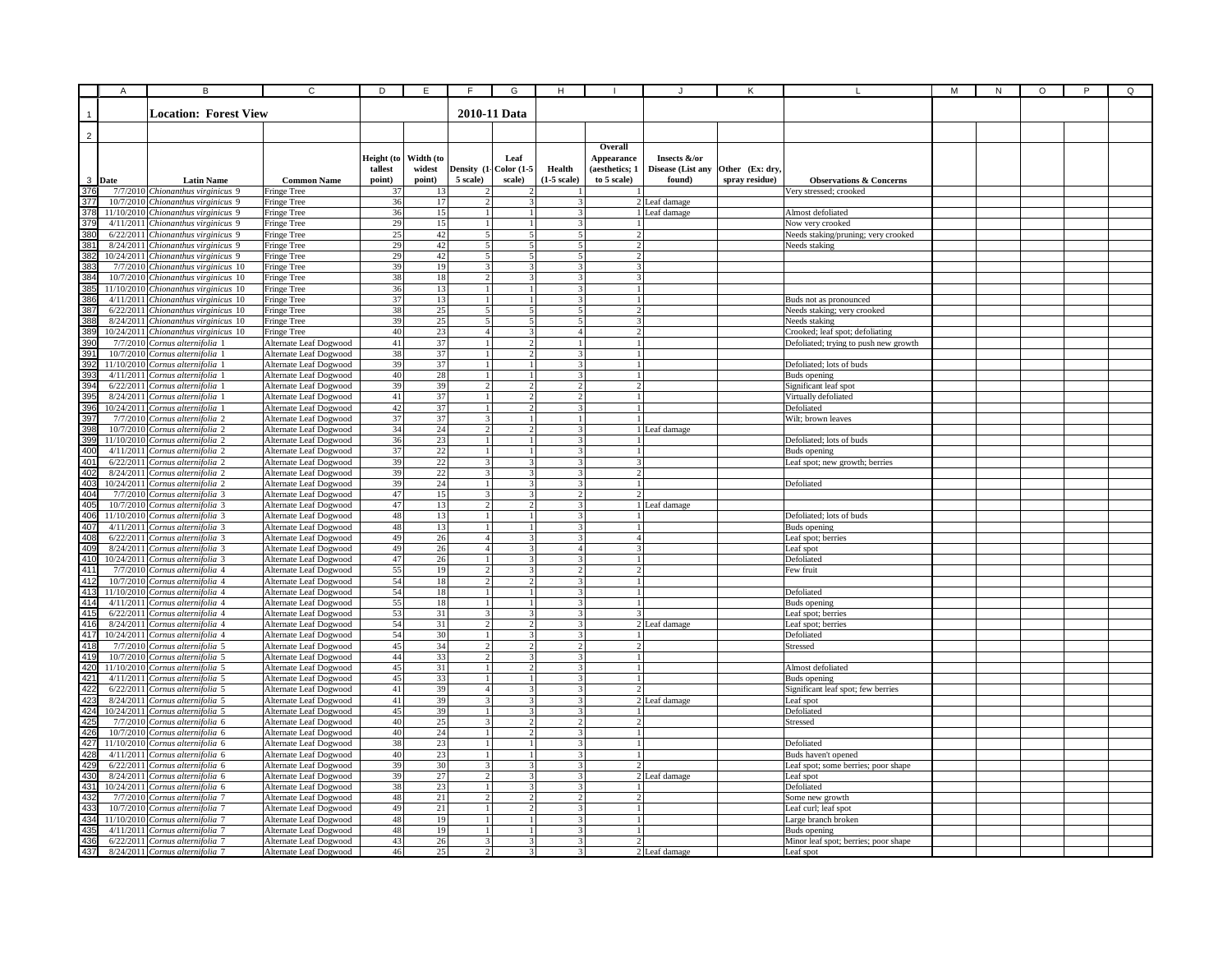|                                                             | $\overline{A}$ |                                                                       | C                                                | D                 | Ε                | F                                | G                                | н                                         |                               |                             |                                   |                                                                                | М | ${\sf N}$ | O | P | Q |
|-------------------------------------------------------------|----------------|-----------------------------------------------------------------------|--------------------------------------------------|-------------------|------------------|----------------------------------|----------------------------------|-------------------------------------------|-------------------------------|-----------------------------|-----------------------------------|--------------------------------------------------------------------------------|---|-----------|---|---|---|
|                                                             |                |                                                                       |                                                  |                   |                  |                                  |                                  |                                           |                               |                             |                                   |                                                                                |   |           |   |   |   |
|                                                             |                | <b>Location: Forest View</b>                                          |                                                  |                   |                  |                                  | 2010-11 Data                     |                                           |                               |                             |                                   |                                                                                |   |           |   |   |   |
|                                                             |                |                                                                       |                                                  |                   |                  |                                  |                                  |                                           |                               |                             |                                   |                                                                                |   |           |   |   |   |
| $\overline{2}$                                              |                |                                                                       |                                                  |                   |                  |                                  |                                  |                                           |                               |                             |                                   |                                                                                |   |           |   |   |   |
|                                                             |                |                                                                       |                                                  |                   |                  |                                  |                                  |                                           | Overall                       |                             |                                   |                                                                                |   |           |   |   |   |
|                                                             |                |                                                                       |                                                  | Height (to        | Width (to        |                                  | Leaf                             |                                           | Appearance                    | Insects &/or                |                                   |                                                                                |   |           |   |   |   |
| $\mathbf{3}$                                                | Date           | <b>Latin Name</b>                                                     | <b>Common Name</b>                               | tallest<br>point) | widest<br>point) | 5 scale)                         | Density (1- Color (1-5<br>scale) | Health<br>$(1-5)$ scale)                  | (aesthetics; 1<br>to 5 scale) | Disease (List any<br>found) | Other (Ex: dry,<br>spray residue) | <b>Observations &amp; Concerns</b>                                             |   |           |   |   |   |
| 438                                                         |                | 10/24/2011 Cornus alternifolia 7                                      | Alternate Leaf Dogwood                           | 45                | 23               |                                  |                                  |                                           |                               |                             |                                   | Defoliated                                                                     |   |           |   |   |   |
| 439                                                         |                | 7/7/2010 Cornus alternifolia 8                                        | Alternate Leaf Dogwood                           | 52                | 28               | $\overline{c}$                   |                                  | $\overline{c}$                            | $\overline{c}$                |                             |                                   | Leaf spot                                                                      |   |           |   |   |   |
|                                                             |                | 10/7/2010 Cornus alternifolia 8                                       | Alternate Leaf Dogwood                           | 54                | 27               |                                  |                                  |                                           |                               |                             |                                   |                                                                                |   |           |   |   |   |
|                                                             |                | 11/10/2010 Cornus alternifolia 8                                      | Alternate Leaf Dogwood                           | 54                | 27               | $\overline{1}$                   |                                  | 3                                         | $\mathbf{1}$                  |                             |                                   |                                                                                |   |           |   |   |   |
|                                                             |                | 4/11/2011 Cornus alternifolia 8                                       | Alternate Leaf Dogwood                           | 53                | 27               | $\overline{1}$                   |                                  | 3 <sup>1</sup>                            | $\mathbf{1}$                  |                             |                                   | Buds opening                                                                   |   |           |   |   |   |
|                                                             |                | 6/22/2011 Cornus alternifolia 8                                       | Alternate Leaf Dogwood                           | 53                | 40               | $\mathcal{E}$                    | 3                                | 31                                        | 3                             |                             |                                   | Leaf spot; berries                                                             |   |           |   |   |   |
|                                                             |                | 8/24/2011 Cornus alternifolia 8                                       | Alternate Leaf Dogwood                           | 54                | 40               | $\overline{2}$                   | $\mathbf{3}$                     | $\overline{2}$                            |                               | 2 Leaf damage               |                                   | Leaf spot                                                                      |   |           |   |   |   |
|                                                             |                | 10/24/2011 Cornus alternifolia 8                                      | Alternate Leaf Dogwood                           | 55                | 35               | 1 <sup>1</sup><br>$\overline{2}$ | $\mathbf{R}$<br>$\mathbf{3}$     | $\mathbf{3}$<br>$\mathcal{D}$             | $\gamma$                      |                             |                                   | Defoliated                                                                     |   |           |   |   |   |
|                                                             |                | 7/7/2010 Cornus alternifolia 9<br>10/7/2010 Cornus alternifolia 9     | Alternate Leaf Dogwood<br>Alternate Leaf Dogwood | 38<br>38          | 23<br>25         | $\mathbf{1}$                     | $\mathcal{L}$                    | 3                                         | $\mathbf{1}$                  |                             |                                   | Leaf spot<br>New buds                                                          |   |           |   |   |   |
|                                                             |                | 11/10/2010 Cornus alternifolia 9                                      | Alternate Leaf Dogwood                           | 40                | $\overline{27}$  |                                  |                                  |                                           |                               |                             |                                   |                                                                                |   |           |   |   |   |
| 440<br>441<br>443<br>444<br>445<br>446<br>448<br>448<br>448 |                | 4/11/2011 Cornus alternifolia 9                                       | Alternate Leaf Dogwood                           | 42                | 28               |                                  |                                  |                                           |                               |                             |                                   | Buds opening                                                                   |   |           |   |   |   |
|                                                             |                | 6/22/2011 Cornus alternifolia 9                                       | Alternate Leaf Dogwood                           | $42\,$            | 32               | 3                                |                                  |                                           |                               |                             |                                   | Leaf spot; berries                                                             |   |           |   |   |   |
|                                                             |                | 8/24/2011 Cornus alternifolia 9                                       | Alternate Leaf Dogwood                           | 46                | 31               | 3                                |                                  |                                           |                               | 3 Leaf damage               |                                   | ∟eaf spot                                                                      |   |           |   |   |   |
|                                                             |                | 10/24/2011 Cornus alternifolia 9                                      | Alternate Leaf Dogwood                           | 46                | 31               | $\overline{1}$                   | $\mathbf{3}$                     | 3                                         | 11                            |                             |                                   | Defoliated                                                                     |   |           |   |   |   |
|                                                             |                | 7/7/2010 Cornus alternifolia 10                                       | Alternate Leaf Dogwood                           | 51                | 17               | 2 <sub>1</sub>                   | $\overline{\mathbf{3}}$          | 2                                         | $\overline{2}$                |                             |                                   | Leaf spot                                                                      |   |           |   |   |   |
|                                                             |                | 10/7/2010 Cornus alternifolia 10                                      | Alternate Leaf Dogwood                           | 51                | 18               | $\mathcal{D}$                    | $\mathcal{D}$                    | $\overline{2}$                            | $\overline{2}$                |                             |                                   |                                                                                |   |           |   |   |   |
|                                                             |                | 11/10/2010 Cornus alternifolia 10<br>4/11/2011 Cornus alternifolia 10 | Alternate Leaf Dogwood                           | 51<br>51          | 17<br>18         | $\mathbf{1}$<br>$\mathbf{1}$     |                                  | 3<br>$\overline{3}$                       |                               |                             |                                   |                                                                                |   |           |   |   |   |
|                                                             |                | 6/22/2011 Cornus alternifolia 10                                      | Alternate Leaf Dogwood<br>Alternate Leaf Dogwood | 57                | 34               | $\overline{3}$                   | $\overline{A}$                   | 4 <sup>1</sup>                            | ٦I                            |                             |                                   | Buds opening<br>Significant berries; branching on top                          |   |           |   |   |   |
|                                                             |                | 8/24/2011 Cornus alternifolia 10                                      | Alternate Leaf Dogwood                           | 60                | 39               | $\overline{A}$                   | $\mathbf{R}$                     | 3                                         |                               | 2 Leaf damage               |                                   | Leaf spot                                                                      |   |           |   |   |   |
|                                                             |                | 10/24/2011 Cornus alternifolia 10                                     | Alternate Leaf Dogwood                           | 63                | 36               |                                  |                                  |                                           |                               |                             |                                   | Defoliated                                                                     |   |           |   |   |   |
|                                                             |                | 7/7/2010 Diospyros virginiana 1                                       | Persimmon                                        | 75                | 17               | 2                                |                                  |                                           | $\overline{2}$                |                             |                                   | Staked                                                                         |   |           |   |   |   |
|                                                             |                | 10/7/2010 Diospyros virginiana 1                                      | Persimmon                                        | 76                | 16               | $\overline{c}$                   |                                  |                                           | $\overline{2}$                |                             |                                   | Leaf spot                                                                      |   |           |   |   |   |
|                                                             |                | 11/10/2010 Diospyros virginiana 1                                     | Persimmon                                        | 75                | 14               |                                  |                                  |                                           |                               |                             |                                   | Defoliated                                                                     |   |           |   |   |   |
|                                                             |                | 4/11/2011 Diospyros virginiana 1                                      | Persimmon                                        | 76                | 14               | $1\vert$                         |                                  | $\mathcal{D}$                             | $\mathbf{1}$                  |                             |                                   | Buds; some dead branches                                                       |   |           |   |   |   |
|                                                             |                | 6/22/2011 Diospyros virginiana 1<br>8/24/2011 Diospyros virginiana 1  | Persimmon<br>Persimmon                           | 78<br>102         | 26<br>57         | 5 <sup>1</sup><br>5              | 5<br>$\overline{\phantom{0}}$    | 5 <sup>1</sup><br>5                       | 3<br>$\overline{4}$           |                             |                                   | Needs staking; crooked<br>Significant leaf spot                                |   |           |   |   |   |
|                                                             |                | 10/24/2011 Diospyros virginiana 1                                     | Persimmon                                        | 102               | 51               | $\varsigma$                      | $\overline{a}$                   | $\mathbf{3}$                              | $\Delta$                      |                             |                                   | Significant leaf spot; needs staking                                           |   |           |   |   |   |
|                                                             |                | 7/7/2010 Diospyros virginiana 2                                       | Persimmon                                        | 73                | 22               | 3 <sup>1</sup>                   | $\mathbf{3}$                     | $\overline{2}$                            | 2 <sup>1</sup>                |                             |                                   | Leaf spot; wilt; staked                                                        |   |           |   |   |   |
|                                                             |                | 10/7/2010 Diospyros virginiana 2                                      | Persimmon                                        | 75                | 26               | $\overline{2}$                   |                                  | $\overline{2}$                            | $\overline{2}$                |                             |                                   | Leaf spot                                                                      |   |           |   |   |   |
|                                                             |                | 11/10/2010 Diospyros virginiana 2                                     | Persimmon                                        | 71                | $\overline{25}$  | $\overline{1}$                   |                                  | $\overline{2}$                            | $\mathbf{1}$                  |                             |                                   | Defoliated                                                                     |   |           |   |   |   |
|                                                             |                | 4/11/2011 Diospyros virginiana 2                                      | Persimmon                                        | 69                | 24               |                                  |                                  |                                           |                               |                             |                                   | Buds more pronounced                                                           |   |           |   |   |   |
|                                                             |                | 6/22/2011 Diospyros virginiana 2                                      | Persimmon                                        | 79                | 42               |                                  |                                  | 4                                         |                               | 3 Webworms                  |                                   | Tree Y's 1/3 from the top                                                      |   |           |   |   |   |
|                                                             |                | 8/24/2011 Diospyros virginiana 2<br>10/24/2011 Diospyros virginiana 2 | Persimmon                                        | 102<br>105        | 65<br>65         | $\overline{4}$                   | $\Delta$                         |                                           | 4<br>3                        |                             |                                   |                                                                                |   |           |   |   |   |
|                                                             |                | 7/7/2010 Diospyros virginiana 3                                       | Persimmon<br>Persimmon                           | 66                | 26               | 3                                | 3                                | 3                                         | 3                             |                             |                                   | Significant leaf spot<br>Leaf spot; staked                                     |   |           |   |   |   |
|                                                             |                | 10/7/2010 Diospyros virginiana 3                                      | Persimmon                                        | 66                | 30               | $\mathcal{E}$                    | $\overline{\mathbf{3}}$          | 3 <sup>1</sup>                            | 3I                            |                             |                                   | Leaf spot                                                                      |   |           |   |   |   |
|                                                             |                | 11/10/2010 Diospyros virginiana 3                                     | Persimmon                                        | 66                | 30               | $\overline{1}$                   |                                  | $\overline{2}$                            | $\mathbf{1}$                  |                             |                                   | Defoliated                                                                     |   |           |   |   |   |
|                                                             |                | 4/11/2011 Diospyros virginiana 3                                      | Persimmon                                        | 64                | 30               | $\mathbf{1}$                     |                                  | $\overline{2}$                            | $\mathbf{1}$                  |                             |                                   | Very crooked leader; buds not as pronouncefd                                   |   |           |   |   |   |
|                                                             |                | 6/22/2011 Diospyros virginiana 3                                      | Persimmon                                        | 78                | 47               | 5 <sup>1</sup>                   | 5 <sup>1</sup>                   | 5 <sup>1</sup>                            | $\Delta$                      |                             |                                   | Crooked trunk                                                                  |   |           |   |   |   |
|                                                             |                | 8/24/2011 Diospyros virginiana 3                                      | Persimmon                                        | 103               | 66               | $\overline{5}$                   | $\varsigma$                      | $\varsigma$                               |                               | 4 Some leaf damage          |                                   |                                                                                |   |           |   |   |   |
|                                                             |                | 10/24/2011 Diospyros virginiana 3                                     | Persimmon                                        | 106               | 67               | $\overline{3}$                   | $\mathbf{R}$                     | $\mathbf{a}$                              | $\mathcal{L}$                 |                             |                                   | Significan leaf spot                                                           |   |           |   |   |   |
|                                                             |                | 7/7/2010 Diospyros virginiana 4<br>10/7/2010 Diospyros virginiana 4   | Persimmon<br>Persimmon                           | 77<br>78          | 23<br>27         | 3<br>$\mathfrak{D}$              | 3                                | 3<br>$\mathcal{P}$                        |                               | 1 Leaf damage               |                                   | Leaf spot; wilt; staked                                                        |   |           |   |   |   |
|                                                             |                | 11/10/2010 Diospyros virginiana 4                                     | Persimmon                                        | 78                | 24               | $\mathbf{1}$                     |                                  | $\mathcal{P}$                             |                               |                             |                                   | Browning; leaf spot<br>Defoliated: dead branched                               |   |           |   |   |   |
|                                                             |                | 4/11/2011 Diospyros virginiana 4                                      | Persimmon                                        | 77                | 23               | 1                                |                                  |                                           |                               |                             |                                   | Buds; some dead branched                                                       |   |           |   |   |   |
|                                                             |                | 6/22/2011 Diospyros virginiana 4                                      | Persimmon                                        | 92                | 39               | $\overline{4}$                   | 5                                | 4                                         | 4 <sup>1</sup>                |                             |                                   | Leaf spot; touch to measure                                                    |   |           |   |   |   |
|                                                             |                | 8/24/2011 Diospyros virginiana 4                                      | Persimmon                                        | 103               | 46               | $\mathfrak{S}$                   | 5                                | 4 <sup>1</sup>                            | 3                             |                             |                                   | Significan leaf spot                                                           |   |           |   |   |   |
|                                                             |                | 10/24/2011 Diospyros virginiana 4                                     | Persimmon                                        | 103               | 46               | 4 <sup>1</sup>                   | $\mathcal{D}$                    | $\overline{2}$                            | 21                            |                             |                                   | Significan leaf spot; leaves brown/black                                       |   |           |   |   |   |
|                                                             |                | 7/7/2010 Diospyros virginiana 5                                       | Persimmon                                        | 84                | 23               | $\overline{\mathbf{3}}$          | $\mathbf{3}$                     | $\mathcal{R}$                             | $\mathcal{R}$                 |                             |                                   | Leaf spot; wilt; staked                                                        |   |           |   |   |   |
|                                                             |                | 10/7/2010 Diospyros virginiana 5                                      | Persimmon                                        | 90                | $20\,$           | $\mathcal{R}$                    |                                  | $\overline{\mathbf{3}}$<br>$\overline{2}$ |                               | 2 Leaf damage               |                                   |                                                                                |   |           |   |   |   |
| 488<br>489<br>490<br>491<br>492<br>493                      |                | 11/10/2010 Diospyros virginiana 5                                     | Persimmon                                        | 88<br>88          | 18<br>18         | $\mathbf{1}$<br>$\mathbf{1}$     |                                  | $\mathcal{D}$                             | 1 <sup>1</sup>                |                             |                                   | Almost defoliated                                                              |   |           |   |   |   |
|                                                             |                | 4/11/2011 Diospyros virginiana 5<br>6/22/2011 Diospyros virginiana 5  | Persimmon<br>Persimmon                           | 112               | 52               | $\overline{4}$                   | $\overline{4}$                   | $\overline{4}$                            | $\overline{4}$                |                             |                                   | Buds; some dead branches<br>Minor leaf spot; should be secured higher on stake |   |           |   |   |   |
|                                                             |                | 8/24/2011 Diospyros virginiana 5                                      | Persimmon                                        | 134               | 58               | $\overline{4}$                   | $\overline{4}$                   |                                           | 4                             |                             |                                   | Crooked trunk                                                                  |   |           |   |   |   |
| 494                                                         |                | 10/24/2011 Diospyros virginiana 5                                     | Persimmon                                        | 136               | 60               | 3                                |                                  |                                           |                               |                             |                                   | Significant leaf spot                                                          |   |           |   |   |   |
| 495<br>496<br>497<br>498<br>499                             |                | 7/7/2010 Diospyros virginiana 6                                       | Persimmon                                        | 74                | 13               | $\overline{a}$                   |                                  |                                           |                               |                             |                                   |                                                                                |   |           |   |   |   |
|                                                             |                | 10/7/2010 Diospyros virginiana 6                                      | Persimmon                                        | 77                | 16               | $\overline{2}$                   | $\overline{2}$                   | $\overline{2}$                            |                               | 2 Leaf damage               |                                   | Leaf spot; wilt                                                                |   |           |   |   |   |
|                                                             |                | 11/10/2010 Diospyros virginiana 6                                     | Persimmon                                        | 76                | 16               | $\overline{1}$                   | $\mathbf{1}$                     | $\overline{2}$                            | $\overline{1}$                |                             |                                   | Defoliated                                                                     |   |           |   |   |   |
|                                                             |                | 4/11/2011 Diospyros virginiana 6                                      | Persimmon                                        | 76                | 16               | $\overline{1}$                   | $\mathbf{1}$                     | $\overline{2}$                            |                               |                             |                                   | Buds not as pronounced                                                         |   |           |   |   |   |
|                                                             |                | 6/22/2011 Diospyros virginiana 6                                      | Persimmon                                        | 84                | 36               | $\vert$                          | 5 <sup>1</sup>                   | $\mathbf{5}$                              | 4 <sup>1</sup>                |                             |                                   |                                                                                |   |           |   |   |   |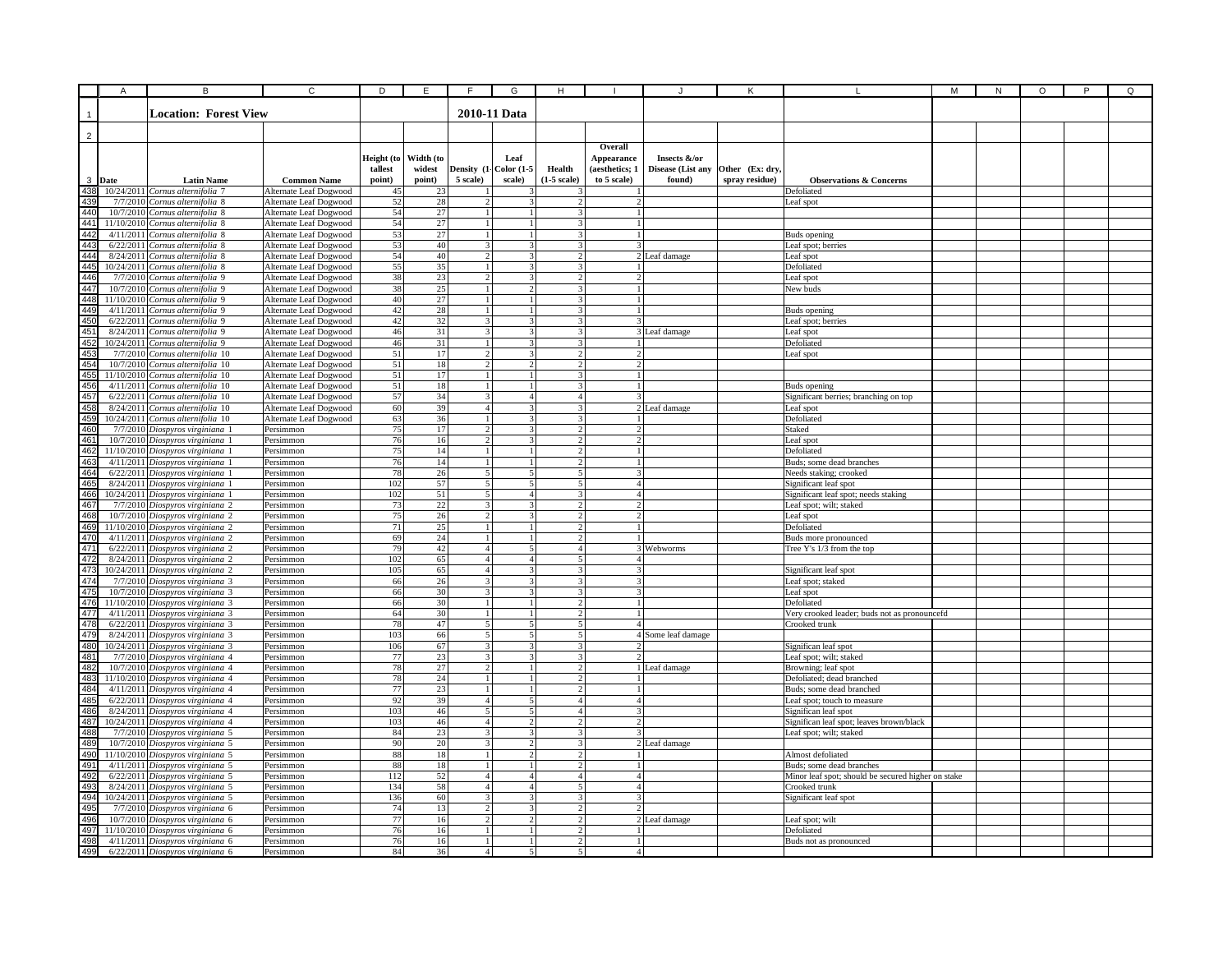|                        | Α    | B                                                                      | $\overline{c}$                         | D          | E              | F                                         | G                                | н                                |                               |                           |                 |                                                                                   | М | N | $\circ$ | $\overline{P}$ | Q |
|------------------------|------|------------------------------------------------------------------------|----------------------------------------|------------|----------------|-------------------------------------------|----------------------------------|----------------------------------|-------------------------------|---------------------------|-----------------|-----------------------------------------------------------------------------------|---|---|---------|----------------|---|
|                        |      |                                                                        |                                        |            |                |                                           |                                  |                                  |                               |                           |                 |                                                                                   |   |   |         |                |   |
|                        |      | <b>Location: Forest View</b>                                           |                                        |            |                |                                           | 2010-11 Data                     |                                  |                               |                           |                 |                                                                                   |   |   |         |                |   |
|                        |      |                                                                        |                                        |            |                |                                           |                                  |                                  |                               |                           |                 |                                                                                   |   |   |         |                |   |
| $\overline{2}$         |      |                                                                        |                                        |            |                |                                           |                                  |                                  |                               |                           |                 |                                                                                   |   |   |         |                |   |
|                        |      |                                                                        |                                        | Height (to | Width (to      |                                           | Leaf                             |                                  | Overall<br><b>Appearance</b>  | Insects &/or              |                 |                                                                                   |   |   |         |                |   |
|                        |      |                                                                        |                                        | tallest    | widest         |                                           | Density (1- Color (1-5           | Health                           | (aesthetics; 1                | Disease (List any         | Other (Ex: dry. |                                                                                   |   |   |         |                |   |
| 3                      | Date | <b>Latin Name</b>                                                      | <b>Common Name</b>                     | point)     | point)         | 5 scale)                                  | scale)                           | $(1-5 scale)$                    | to 5 scale)                   | found)                    | spray residue)  | <b>Observations &amp; Concerns</b>                                                |   |   |         |                |   |
| 500                    |      | 8/24/2011 Diospyros virginiana 6                                       | Persimmon                              | 98         | 39             |                                           |                                  |                                  |                               |                           |                 | Crooked trunk; leaf spot                                                          |   |   |         |                |   |
| 501                    |      | 10/24/2011 Diospyros virginiana 6                                      | Persimmon                              | 101        | 40             | 3                                         | 3                                | 3                                |                               |                           |                 | Defoliating; leaf spot                                                            |   |   |         |                |   |
| 502                    |      | 7/7/2010 Diospyros virginiana 7                                        | Persimmon                              | 84         | 23             | 3                                         | 3                                | 3                                |                               |                           |                 | Leaf spot; wilt; staked                                                           |   |   |         |                |   |
| 503<br>504             |      | 10/7/2010 Diospyros virginiana 7                                       | Persimmon                              | 86         | 24             | 3<br>$\mathbf{1}$                         | 2                                | $\overline{c}$<br>$\mathcal{P}$  |                               | 2 Leaf damage             |                 | Leaf spot; wilt                                                                   |   |   |         |                |   |
| 505                    |      | 11/10/2010 Diospyros virginiana 7<br>4/11/2011 Diospyros virginiana 7  | Persimmon<br>Persimmon                 | 85<br>86   | 22<br>21       | $\overline{1}$                            | 1<br>$\mathbf{1}$                | $\mathcal{D}$                    |                               |                           |                 | Defoliated<br>Buds not as pronounced                                              |   |   |         |                |   |
| 506                    |      | 6/22/2011 Diospyros virginiana 7                                       | Persimmon                              | 102        | 42             | 3 <sup>1</sup>                            | $\overline{4}$                   | $\overline{4}$                   | 3                             |                           |                 | Minor leaf spot; top heavy                                                        |   |   |         |                |   |
| 507                    |      | 8/24/2011 Diospyros virginiana 7                                       | Persimmon                              | 108        | 42             | 4 <sup>1</sup>                            | $\overline{a}$                   | $\mathbf{A}$                     | $\mathbf{A}$                  |                           |                 | Leaf spot                                                                         |   |   |         |                |   |
| 508                    |      | 10/24/2011 Diospyros virginiana 7                                      | Persimmon                              | 108        | 47             | $\overline{4}$                            | $\overline{3}$                   | $\overline{3}$                   | $\overline{\mathbf{3}}$       |                           |                 | Needs restaking                                                                   |   |   |         |                |   |
| 509                    |      | 7/7/2010 Diospyros virginiana 8                                        | Persimmon                              | 72         | 21             | $\overline{2}$                            | 3                                | 3                                |                               |                           |                 | Leaf spot                                                                         |   |   |         |                |   |
| 510                    |      | 10/7/2010 Diospyros virginiana 8                                       | Persimmon                              | 71         | 22             | $\overline{c}$                            | 2<br>$\mathbf{1}$                |                                  |                               | 2 Leaf damage             |                 | Leaf spot; wilt                                                                   |   |   |         |                |   |
| 511                    |      | 11/10/2010 Diospyros virginiana 8<br>4/11/2011 Diospyros virginiana 8  | Persimmon<br>Persimmon                 | 71<br>71   | 20<br>19       |                                           | $\mathbf{1}$                     | $\overline{c}$                   |                               |                           |                 | Defoliated                                                                        |   |   |         |                |   |
| 513                    |      | 6/22/2011 Diospyros virginiana 8                                       | Persimmon                              | 74         | 41             | 3                                         | $\overline{4}$                   |                                  |                               |                           |                 | Leaf spot; poor structure                                                         |   |   |         |                |   |
| 514                    |      | 8/24/2011 Diospyros virginiana 8                                       | Persimmon                              | 87         | 44             | $\overline{\mathbf{3}}$                   | 3                                | 3                                | $\mathbf{3}$                  |                           |                 | Leaf spot                                                                         |   |   |         |                |   |
| 51                     |      | 10/24/2011 Diospyros virginiana 8                                      | Persimmon                              | 91         | 35             | 3 <sup>1</sup>                            | $\overline{\mathbf{3}}$          | 3 <sup>1</sup>                   | $\mathcal{D}$                 |                           |                 | Defoliating; stem broken; leaf spot                                               |   |   |         |                |   |
|                        |      | 7/7/2010 Diospyros virginiana 9                                        | Persimmon                              | 74         | 25             | 3 <sup>1</sup>                            | $\overline{3}$                   | 3                                |                               |                           |                 | Leaf spot; wilt                                                                   |   |   |         |                |   |
|                        |      | 10/7/2010 Diospyros virginiana 9                                       | Persimmon                              | 77         | 25             | $\overline{2}$                            | $\overline{2}$                   | $\overline{2}$                   |                               | 2 Leaf damage             |                 | Leaf spot; wilt                                                                   |   |   |         |                |   |
|                        |      | 11/10/2010 Diospyros virginiana 9<br>4/11/2011 Diospyros virginiana 9  | Persimmon                              | 76<br>76   | 24<br>24       | $\mathbf{1}$<br>$\overline{1}$            | $\mathbf{1}$<br>$\overline{1}$   | $\overline{2}$<br>J              |                               |                           |                 | Defoliated                                                                        |   |   |         |                |   |
|                        |      | 6/22/2011 Diospyros virginiana 9                                       | Persimmon<br>Persimmon                 | 84         | 40             | $\overline{4}$                            | $\overline{\mathbf{3}}$          | 2                                | $\overline{\mathbf{3}}$       |                           |                 | Buds not as pronounced<br>Leaf spot; poor structure                               |   |   |         |                |   |
| 52 <sup>2</sup>        |      | 8/24/2011 Diospyros virginiana 9                                       | Persimmon                              | 101        | 42             | $\overline{4}$                            | 3                                | $\mathbf{R}$                     |                               |                           |                 | Significant leaf spot; turning fall color                                         |   |   |         |                |   |
|                        |      | 10/24/2011 Diospyros virginiana 9                                      | Persimmon                              | 103        | 33             | $\overline{2}$                            | $\overline{2}$                   | $\mathbf{3}$                     |                               |                           |                 | Defoliating; leaf spot; needs restaking                                           |   |   |         |                |   |
|                        |      | 7/7/2010 Diospyros virginiana 10                                       | Persimmon                              | 89         | 16             | $\overline{c}$                            | 3                                |                                  |                               |                           |                 | Leaf spot; wilt                                                                   |   |   |         |                |   |
| 52                     |      | 10/7/2010 Diospyros virginiana 10                                      | Persimmon                              | 92         | 22             | $\overline{2}$                            | $\mathbf{2}$                     | 3                                |                               | 2 Leaf damage             |                 | Leaf spot; wilt                                                                   |   |   |         |                |   |
| 52                     |      | 11/10/2010 Diospyros virginiana 10                                     | Persimmon                              | 92<br>92   | 18             | $\mathbf{1}$                              | $\mathbf{1}$                     | 2                                |                               |                           |                 | Defoliated                                                                        |   |   |         |                |   |
| 526<br>52              |      | 4/11/2011 Diospyros virginiana 10<br>6/22/2011 Diospyros virginiana 10 | Persimmon<br>Persimmon                 | 95         | 18<br>44       | 1<br>5 <sup>1</sup>                       | 1<br>4 <sup>1</sup>              | 2<br>3                           | 3                             |                           |                 | Buds not as pronounced<br>Leaf spot; repositioned stake ties; very crooked        |   |   |         |                |   |
| 528                    |      | 8/24/2011 Diospyros virginiana 10                                      | Persimmon                              | 118        | 42             | 5 <sup>1</sup>                            | 4 <sup>1</sup>                   | 3                                |                               | 3 Significant leaf damage |                 | Significant leaf spot                                                             |   |   |         |                |   |
|                        |      | 10/24/2011 Diospyros virginiana 10                                     | Persimmon                              | 122        | 35             | $\overline{2}$                            | $\overline{2}$                   | $\mathbf{R}$                     |                               |                           |                 | Defoliating; leaf spot                                                            |   |   |         |                |   |
|                        |      | 7/7/2010 Taxodium ascendens 1S                                         | Pond Bald Cypress                      | 68         | 21             | $\mathcal{D}$                             | $\mathcal{L}$                    | $\mathbf{1}$                     | $\mathbf{1}$                  |                           |                 | Stressed; staked                                                                  |   |   |         |                |   |
| 53 <sup>°</sup>        |      | 10/7/2010 Taxodium ascendens 1S                                        | Pond Bald Cypress                      | 68         | 21             | $\overline{\mathbf{3}}$                   | $\overline{\mathbf{3}}$          | $\overline{3}$                   | $\overline{2}$                |                           |                 | Leafs not fully developed                                                         |   |   |         |                |   |
| 532                    |      | 11/10/2010 Taxodium ascendens 1S                                       | Pond Bald Cypress                      | 68         | 21             | $\overline{2}$                            | 3                                | $\overline{3}$                   | $\overline{2}$                |                           |                 |                                                                                   |   |   |         |                |   |
| 53                     |      | 4/11/2011 Taxodium distichum 15S<br>6/22/2011 Taxodium distichum 15S   | Pond Bald Cypress                      | 68<br>17   | 21<br>14       | $\mathbf{1}$<br>5                         | $1\vert$<br>5                    | 3<br>5                           | $\mathbf{1}$                  |                           |                 | Buds not as pronounced; plant is actually a T. distichum<br>Coming back from base |   |   |         |                |   |
| 53                     |      | 8/24/2011 Taxodium distichum 15S                                       | Pond Bald Cypress<br>Pond Bald Cypress | 33         | 19             | 5                                         | 5                                | 5                                | 3                             |                           |                 | Multi-stemmed                                                                     |   |   |         |                |   |
|                        |      | 10/24/2011 Taxodium distichum 15S                                      | Pond Bald Cypress                      | 33         | 25             | 5 <sup>1</sup>                            | $\mathbf{5}$                     | 5                                | 4 <sup>1</sup>                |                           |                 | Multi-stemmed                                                                     |   |   |         |                |   |
|                        |      | 7/7/2010 Taxodium ascendens 2S                                         | Pond Bald Cypress                      | 66         | 19             | $\overline{\mathbf{3}}$                   | 3                                | $\mathbf{R}$                     | $\mathbf{3}$                  |                           |                 | Staked                                                                            |   |   |         |                |   |
|                        |      | 10/7/2010 Taxodium ascendens 2S                                        | Pond Bald Cypress                      | 66         | 19             | $\overline{3}$                            | $\overline{\mathbf{3}}$          | $\mathbf{a}$                     | $\overline{3}$                |                           |                 |                                                                                   |   |   |         |                |   |
|                        |      | 11/10/2010 Taxodium ascendens 2S                                       | Pond Bald Cypress                      | 66         | 20             |                                           | $\overline{\mathbf{3}}$          | 3                                | $\overline{2}$                |                           |                 | Rust colored                                                                      |   |   |         |                |   |
| 540                    |      | 4/11/2011 Taxodium ascendens 2S                                        | Pond Bald Cypress                      | 64         | 19             | $\mathbf{1}$                              | $\mathbf{1}$                     |                                  |                               |                           |                 |                                                                                   |   |   |         |                |   |
| 54 <sup>°</sup><br>542 |      | 6/22/2011 Taxodium ascendens 2S<br>8/24/2011 Taxodium ascendens 2S     | Pond Bald Cypress<br>Pond Bald Cypress | 67<br>68   | 19<br>33       | 5<br>5                                    | 5<br>5                           | 5<br>5                           | 3<br>$\overline{4}$           |                           |                 | Branching predominantly at top                                                    |   |   |         |                |   |
| 54                     |      | 10/24/2011 Taxodium ascendens 2S                                       | Pond Bald Cypress                      | 69         | 34             | 5                                         | 5                                | 5                                | $\overline{4}$                |                           |                 | Y-shaped                                                                          |   |   |         |                |   |
| 544                    |      | 7/7/2010 Taxodium ascendens 3S                                         | Pond Bald Cypress                      | 56         | 20             | $\overline{2}$                            | 3                                | $\overline{2}$                   | $\overline{2}$                |                           |                 | Foliage sparse on top; staked                                                     |   |   |         |                |   |
| 545                    |      | 10/7/2010 Taxodium ascendens 3S                                        | Pond Bald Cypress                      | 57         | 19             | $\overline{\mathbf{3}}$                   | 3                                | 3                                | $\overline{c}$                |                           |                 |                                                                                   |   |   |         |                |   |
| 546                    |      | 11/10/2010 Taxodium ascendens 3S                                       | Pond Bald Cypress                      | 57         | 20             | $\overline{2}$                            | 3                                | 3                                | $\overline{2}$                |                           |                 |                                                                                   |   |   |         |                |   |
| 54                     |      | 4/11/2011 Taxodium ascendens 3S                                        | Pond Bald Cypress                      | 57         | 16             | $\mathbf{1}$                              | $\mathbf{1}$                     | 3                                |                               |                           |                 | Buds not as pronounced                                                            |   |   |         |                |   |
| 548                    |      | 6/22/2011 Taxodium ascendens 3S                                        | Pond Bald Cypress                      | 58         | 26             | $\overline{2}$<br>$\overline{\mathbf{3}}$ | 5 <sup>1</sup><br>$\overline{5}$ | $\mathfrak{S}$<br>5 <sup>1</sup> | $\mathfrak{D}$<br>4           |                           |                 | Not well-branched                                                                 |   |   |         |                |   |
| 549<br>550             |      | 8/24/2011 Taxodium ascendens 3S<br>10/24/2011 Taxodium ascendens 3S    | Pond Bald Cypress<br>Pond Bald Cypress | 64<br>66   | 42<br>43       | $\overline{3}$                            | $\overline{5}$                   | $\overline{5}$                   | $\overline{3}$                |                           |                 | Top heavy                                                                         |   |   |         |                |   |
| 551                    |      | 7/7/2010 Taxodium ascendens 4S                                         | Pond Bald Cypress                      | 42         | 9              | $\overline{2}$                            | 3                                | $\mathcal{D}$                    | 2                             |                           |                 | Staked                                                                            |   |   |         |                |   |
|                        |      | 10/7/2010 Taxodium ascendens 4S                                        | Pond Bald Cypress                      | 39         | 4 <sup>1</sup> | $\mathbf{1}$                              | $\mathbf{1}$                     |                                  |                               |                           |                 | Defoliated; dying                                                                 |   |   |         |                |   |
| 55                     |      | 11/10/2010 Taxodium ascendens 4S                                       | Pond Bald Cypress                      | 39         | 4 <sup>1</sup> | $\mathbf{1}$                              | 1 <sup>1</sup>                   | $\mathbf{1}$                     |                               |                           |                 | <b>Dead</b>                                                                       |   |   |         |                |   |
|                        |      | 7/7/2010 Taxodium ascendens 5S                                         | Pond Bald Cypress                      | 48         | 9              | 3                                         | 3                                | 3                                | 3                             |                           |                 | Staked                                                                            |   |   |         |                |   |
| 555                    |      | 10/7/2010 Taxodium ascendens 5S                                        | Pond Bald Cypress                      | 48         | $\overline{9}$ | $\overline{3}$                            | 3                                | 3                                | $\overline{2}$                |                           |                 |                                                                                   |   |   |         |                |   |
| 556<br>557             |      | 11/10/2010 Taxodium ascendens 5S<br>4/11/2011 Taxodium ascendens 5S    | Pond Bald Cypress<br>Pond Bald Cypress | 48<br>48   | 9<br>9         | $\mathbf{3}$<br>$\mathbf{1}$              | 3<br>$\mathbf{1}$                | 3<br>$\mathbf{R}$                | $\mathcal{P}$<br>$\mathbf{1}$ |                           |                 | <b>Buds</b>                                                                       |   |   |         |                |   |
| 558                    |      | 6/22/2011 Taxodium ascendens 5S                                        | Pond Bald Cypress                      | 54         | 15             | 3 <sup>1</sup>                            | $\mathbf{5}$                     | 5                                | 3                             |                           |                 |                                                                                   |   |   |         |                |   |
|                        |      | 8/24/2011 Taxodium ascendens 5S                                        | Pond Bald Cypress                      | 69         | 28             | $\overline{3}$                            | 5                                | 5                                | 3                             |                           |                 |                                                                                   |   |   |         |                |   |
| 560                    |      | 10/24/2011 Taxodium ascendens 5S                                       | Pond Bald Cypress                      | 73         | 29             | $\overline{3}$                            | $\overline{5}$                   | 5                                | $\mathbf{3}$                  |                           |                 |                                                                                   |   |   |         |                |   |
| 561                    |      | 7/7/2010 Taxodium ascendens 6S                                         | Pond Bald Cypress                      | 56         | 18             | $\mathcal{R}$                             | $\overline{3}$                   | $\mathbf{a}$                     |                               |                           |                 | Staked                                                                            |   |   |         |                |   |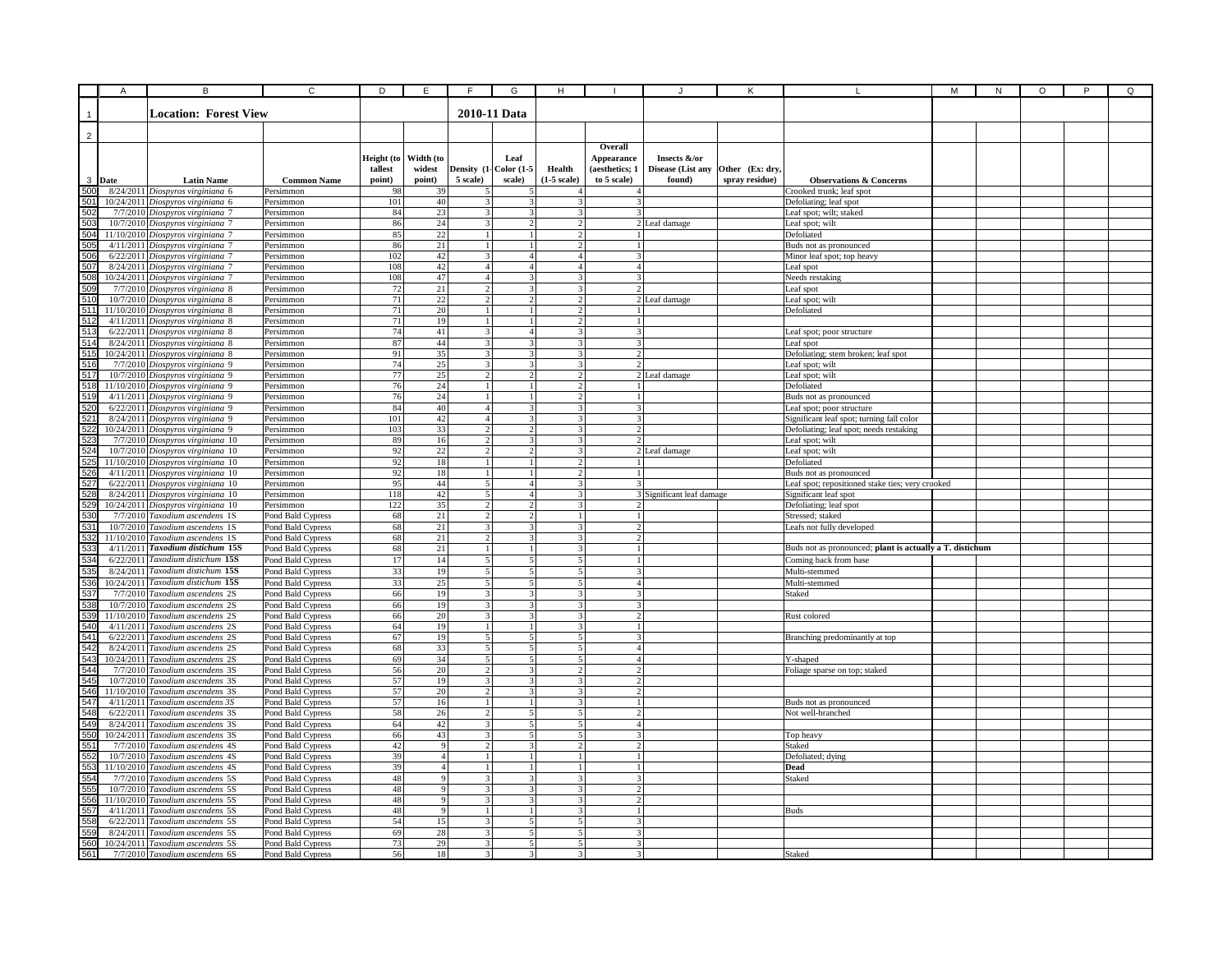|                                                                | Α      | в                                                                     | $\overline{c}$                         | D          | E               | E                                | G                                | н             |                         |                   |                |                                        | М | ${\sf N}$ | O | P | Q |
|----------------------------------------------------------------|--------|-----------------------------------------------------------------------|----------------------------------------|------------|-----------------|----------------------------------|----------------------------------|---------------|-------------------------|-------------------|----------------|----------------------------------------|---|-----------|---|---|---|
|                                                                |        |                                                                       |                                        |            |                 |                                  |                                  |               |                         |                   |                |                                        |   |           |   |   |   |
|                                                                |        | <b>Location: Forest View</b>                                          |                                        |            |                 |                                  | 2010-11 Data                     |               |                         |                   |                |                                        |   |           |   |   |   |
|                                                                |        |                                                                       |                                        |            |                 |                                  |                                  |               |                         |                   |                |                                        |   |           |   |   |   |
| $\overline{2}$                                                 |        |                                                                       |                                        |            |                 |                                  |                                  |               |                         |                   |                |                                        |   |           |   |   |   |
|                                                                |        |                                                                       |                                        |            |                 |                                  |                                  |               | Overall                 |                   |                |                                        |   |           |   |   |   |
|                                                                |        |                                                                       |                                        | Height (to | Width (to       |                                  | Leaf                             |               | Appearance              | Insects &/or      |                |                                        |   |           |   |   |   |
|                                                                |        |                                                                       |                                        | tallest    | widest          | Density (1-                      | Color $(1-5)$                    | Health        | (aesthetics; 1          | Disease (List any | Other (Ex: dry |                                        |   |           |   |   |   |
|                                                                | 3 Date | <b>Latin Name</b>                                                     | <b>Common Name</b>                     | point)     | point)          | 5 scale)                         | scale)                           | $(1-5 scale)$ | to 5 scale)             | found)            | spray residue) | <b>Observations &amp; Concerns</b>     |   |           |   |   |   |
| $rac{6}{562}$                                                  |        | 10/7/2010 Taxodium ascendens 6S                                       | Pond Bald Cypress                      | 56         | 17              | 2                                |                                  |               |                         |                   |                |                                        |   |           |   |   |   |
| 563                                                            |        | 11/10/2010 Taxodium ascendens 6S                                      | Pond Bald Cypress                      | 56         | 17              |                                  |                                  |               |                         |                   |                |                                        |   |           |   |   |   |
|                                                                |        | 4/11/2011 Taxodium ascendens 6S                                       | Pond Bald Cypress                      | 57         | 17              | $\mathbf{1}$                     |                                  |               |                         |                   |                | Buds not as pronounced                 |   |           |   |   |   |
|                                                                |        | 6/22/2011 Taxodium ascendens 6S                                       | Pond Bald Cypress                      | 67         | $25\,$          | 4 <sup>1</sup><br>$\overline{4}$ | 5<br>5                           |               | $\overline{4}$          |                   |                |                                        |   |           |   |   |   |
|                                                                |        | 8/24/2011 Taxodium ascendens 6S<br>10/24/2011 Taxodium ascendens 6S   | Pond Bald Cypress                      | 76<br>78   | 34<br>36        | 4 <sup>1</sup>                   | $\sim$                           |               | $\boldsymbol{\Delta}$   |                   |                |                                        |   |           |   |   |   |
|                                                                |        | 7/7/2010 Taxodium ascendens 7S                                        | Pond Bald Cypress<br>Pond Bald Cypress | $61\,$     | 19              | 4 <sup>1</sup>                   | 3                                |               | 3                       |                   |                | Staked                                 |   |           |   |   |   |
|                                                                |        | 10/7/2010 Taxodium ascendens 7S                                       | Pond Bald Cypress                      | 61         | 21              | $\overline{3}$                   | $\overline{4}$                   |               | 2                       |                   |                |                                        |   |           |   |   |   |
|                                                                |        | 11/10/2010 Taxodium ascendens 7S                                      | Pond Bald Cypress                      | $61\,$     | 21              | $\overline{\mathbf{3}}$          | $\overline{a}$                   |               | $\overline{a}$          |                   |                |                                        |   |           |   |   |   |
|                                                                |        | 4/11/2011 Taxodium ascendens 7S                                       | Pond Bald Cypress                      | 60         | 19              | $\mathbf{1}$                     |                                  |               |                         |                   |                | Buds not as pronounced                 |   |           |   |   |   |
|                                                                |        | 6/22/2011 Taxodium ascendens 7S                                       | Pond Bald Cypress                      | 68         | 32              | 5                                |                                  |               |                         |                   |                | Top heavy                              |   |           |   |   |   |
|                                                                |        | 8/24/2011 Taxodium ascendens 7S                                       | Pond Bald Cypress                      | 80         | 46              | 5                                | 5                                |               |                         |                   |                |                                        |   |           |   |   |   |
|                                                                |        | 10/24/2011 Taxodium ascendens 7S                                      | Pond Bald Cypress                      | 80         | 48              | $\overline{5}$                   | 5                                |               |                         |                   |                |                                        |   |           |   |   |   |
|                                                                |        | 7/7/2010 Taxodium ascendens 8S                                        | Pond Bald Cypress                      | 67         | 23              | 3                                | 3                                |               | 3                       |                   |                | Staked                                 |   |           |   |   |   |
|                                                                |        | 10/7/2010 Taxodium ascendens 8S                                       | Pond Bald Cypress                      | 67         | 22              | $\overline{\mathbf{3}}$          | 3                                |               | $\gamma$                |                   |                |                                        |   |           |   |   |   |
|                                                                |        | 11/10/2010 Taxodium ascendens 8S                                      | Pond Bald Cypress                      | 67         | 22              | $\overline{\mathbf{3}}$          | 3                                |               |                         |                   |                |                                        |   |           |   |   |   |
|                                                                |        | 4/11/2011 Taxodium ascendens 8S                                       | Pond Bald Cypress                      | 67         | 22              | 1 <sup>1</sup>                   | $\mathbf{1}$                     |               |                         |                   |                | Buds not as pronounced                 |   |           |   |   |   |
|                                                                |        | 6/22/2011 Taxodium ascendens 8S                                       | Pond Bald Cypress                      | 68         | 28              | $\overline{4}$<br>$\overline{5}$ | 5 <sup>1</sup><br>$\overline{5}$ |               | $\overline{4}$          |                   |                |                                        |   |           |   |   |   |
| <u>ងូន និង និង និង និង និង ដែល ដែល ដែល ដែល ដែល ដែល ដែល ដែល</u> |        | 8/24/2011 Taxodium ascendens 8S<br>10/24/2011 Taxodium ascendens 8S   | Pond Bald Cypress<br>Pond Bald Cypress | 71<br>77   | 42<br>42        | $\overline{5}$                   | $\overline{\mathbf{5}}$          |               | $\overline{4}$          |                   |                | Top heavy                              |   |           |   |   |   |
|                                                                |        | 7/7/2010 Taxodium ascendens 9S                                        | Pond Bald Cypress                      | 51         | 6               | $\overline{\mathbf{3}}$          | $\overline{\mathbf{3}}$          |               |                         |                   |                | Staked                                 |   |           |   |   |   |
|                                                                |        | 10/7/2010 Taxodium ascendens 9S                                       | Pond Bald Cypress                      | 51         | $7\phantom{.0}$ | $\overline{c}$                   |                                  |               |                         |                   |                |                                        |   |           |   |   |   |
|                                                                |        | 11/10/2010 Taxodium ascendens 9S                                      | Pond Bald Cypress                      | 50         | $7\phantom{.0}$ | $\overline{2}$                   | $\overline{2}$                   |               | $\mathfrak{D}$          |                   |                |                                        |   |           |   |   |   |
|                                                                |        | 4/11/2011 Taxodium ascendens 9S                                       | Pond Bald Cypress                      | 49         | 6               | $\mathbf{1}$                     |                                  |               |                         |                   |                | Buds not as pronounced                 |   |           |   |   |   |
|                                                                |        | 6/22/2011 Taxodium ascendens 9S                                       | Pond Bald Cypress                      | 53         | 19              | $\overline{4}$                   | 5                                |               | 3                       |                   |                | Coming back from base; V-shaped        |   |           |   |   |   |
|                                                                |        | 8/24/2011 Taxodium ascendens 9S                                       | Pond Bald Cypress                      | 52         | 30              | 5 <sub>l</sub>                   | 5                                |               | 3                       |                   |                | V-shaped                               |   |           |   |   |   |
|                                                                |        | 10/24/2011 Taxodium ascendens 9S                                      | Pond Bald Cypress                      | 55         | 33              | 5 <sup>1</sup>                   | 5 <sup>1</sup>                   |               | 3                       |                   |                | V-shaped                               |   |           |   |   |   |
|                                                                |        | 7/7/2010 Taxodium ascendens 10S                                       | Pond Bald Cypress                      | 58         | 20              | 3                                | $\overline{2}$                   |               | 3                       |                   |                | Stressed; staked                       |   |           |   |   |   |
|                                                                |        | 10/7/2010 Taxodium ascendens 10S                                      | Pond Bald Cypress                      | 60         | 19              | $\overline{2}$                   | $\overline{2}$                   |               |                         |                   |                | Browning                               |   |           |   |   |   |
|                                                                |        | 11/10/2010 Taxodium ascendens 10S                                     | Pond Bald Cypress                      | 61         | $21\,$          | $\overline{2}$                   | $\overline{2}$                   |               | $\mathfrak{D}$          |                   |                |                                        |   |           |   |   |   |
|                                                                |        | 4/11/2011 Taxodium ascendens 10S                                      | Pond Bald Cypress                      | 59         | 17              | $\overline{1}$                   | $\mathbf{1}$                     |               | $\mathbf{1}$            |                   |                | <b>Buds</b>                            |   |           |   |   |   |
|                                                                |        | 6/22/2011 Taxodium ascendens 10S                                      | Pond Bald Cypress                      | 63         | 17              | $\overline{4}$                   | $\overline{5}$                   |               | 3                       |                   |                | Minimal branching                      |   |           |   |   |   |
|                                                                |        | 8/24/2011 Taxodium ascendens 10S<br>10/24/2011 Taxodium ascendens 10S | Pond Bald Cypress                      | 67<br>71   | 33<br>36        | $\overline{4}$<br>$\vert$        | 5<br>4                           |               |                         |                   |                | Minimal branching                      |   |           |   |   |   |
|                                                                |        | 7/7/2010 Taxodium ascendens 11S                                       | Pond Bald Cypress<br>Pond Bald Cypress | 60         | 20              | $\overline{4}$                   | 4                                |               |                         |                   |                | Foliage undeveloped at base<br>Staked  |   |           |   |   |   |
|                                                                |        | 10/7/2010 Taxodium ascendens 11S                                      | Pond Bald Cypress                      | 61         | 20              | $\overline{4}$                   | $\overline{4}$                   |               | 4                       |                   |                |                                        |   |           |   |   |   |
|                                                                |        | 11/10/2010 Taxodium ascendens 11S                                     | Pond Bald Cypress                      | 63         | 25              | 3                                | 3                                |               | $\mathbf{3}$            |                   |                |                                        |   |           |   |   |   |
| <u> 986868686868688888888888</u>                               |        | 4/11/2011 Taxodium ascendens 11S                                      | Pond Bald Cypress                      | 61         | $20\,$          | 1 <sup>1</sup>                   | $\mathbf{1}$                     |               |                         |                   |                | Buds not as pronounced                 |   |           |   |   |   |
|                                                                |        | 6/22/2011 Taxodium ascendens 11S                                      | Pond Bald Cypress                      | 76         | 33              | 5 <sub>l</sub>                   | 5 <sup>1</sup>                   |               | $\overline{4}$          |                   |                |                                        |   |           |   |   |   |
|                                                                |        | 8/24/2011 Taxodium ascendens 11S                                      | Pond Bald Cypress                      | 87         | 43              | 5 <sup>1</sup>                   | $\mathbf{5}$                     |               | $\mathbf{A}$            |                   |                |                                        |   |           |   |   |   |
|                                                                |        | 10/24/2011 Taxodium ascendens 11S                                     | Pond Bald Cypress                      | $88\,$     | 44              | 5 <sup>1</sup>                   | 5 <sup>1</sup>                   |               | 5                       |                   |                |                                        |   |           |   |   |   |
|                                                                |        | 7/7/2010 Taxodium ascendens 12S                                       | Pond Bald Cypress                      | 48         | 15              | $\overline{3}$                   | $\overline{3}$                   |               | $\mathbf{3}$            |                   |                | Staked                                 |   |           |   |   |   |
|                                                                |        | 10/7/2010 Taxodium ascendens 12S                                      | Pond Bald Cypress                      | 49         | 18              |                                  | $\overline{\mathbf{3}}$          |               | $\overline{\mathbf{3}}$ |                   |                | Browning                               |   |           |   |   |   |
|                                                                |        | 11/10/2010 Taxodium ascendens 12S                                     | Pond Bald Cypress                      | 49         | 17              | 3                                | $\mathbf{3}$                     |               |                         |                   |                |                                        |   |           |   |   |   |
|                                                                |        | 4/11/2011 Taxodium ascendens 12S                                      | Pond Bald Cypress                      | 47         | 17              | $\mathbf{1}$                     |                                  |               |                         |                   |                | Buds not as pronounced                 |   |           |   |   |   |
|                                                                |        | 6/22/2011 Taxodium ascendens 12S                                      | Pond Bald Cypress                      | 54         | 28              | $\overline{4}$                   | 5                                |               | $\overline{4}$          |                   |                |                                        |   |           |   |   |   |
|                                                                |        | 8/24/2011 Taxodium ascendens 12S                                      | Pond Bald Cypress                      | 65         | 33              | $\overline{4}$                   | $\overline{4}$                   |               | $\overline{A}$          |                   |                | Leaves turning golden                  |   |           |   |   |   |
|                                                                |        | 10/24/2011 Taxodium ascendens 12S                                     | Pond Bald Cypress                      | 68<br>58   | 33              | $\overline{4}$<br>$\overline{3}$ | $\overline{4}$                   |               | 4<br>3                  |                   |                | Golden foliage                         |   |           |   |   |   |
|                                                                |        | 7/7/2010 Taxodium ascendens 13S<br>10/7/2010 Taxodium ascendens 13S   | Pond Bald Cypress<br>Pond Bald Cypress | 58         | 18<br>17        | $\overline{\mathbf{3}}$          | 3<br>3                           |               |                         |                   |                | Staked<br>Distichum?                   |   |           |   |   |   |
|                                                                |        | 11/10/2010 Taxodium ascendens 13S                                     | Pond Bald Cypress                      | 58         | $20\,$          | $\overline{\mathbf{3}}$          | $\mathbf{3}$                     |               | $\mathbf{3}$            |                   |                |                                        |   |           |   |   |   |
|                                                                |        | 4/11/2011 Taxodium distichum 16S                                      | Pond Bald Cypress                      | 58         | $18\,$          | $\mathbf{1}$                     | $\mathbf{1}$                     |               | $\mathbf{1}$            |                   |                | Buds; plant is actually a T. distichum |   |           |   |   |   |
|                                                                |        | 6/22/2011 Taxodium distichum 16S                                      | Pond Bald Cypress                      | 65         | 29              | $\overline{5}$                   | 5                                |               | 5                       |                   |                |                                        |   |           |   |   |   |
|                                                                |        | 8/24/2011 Taxodium distichum 16S                                      | Pond Bald Cypress                      | 71         | 39              | 5                                | 5                                |               |                         |                   |                |                                        |   |           |   |   |   |
|                                                                |        | 10/24/2011 Taxodium distichum 16S                                     | Pond Bald Cypress                      | 71         | 39              | 5                                | 4                                |               |                         |                   |                | Leaves golden                          |   |           |   |   |   |
|                                                                |        | 7/7/2010 Taxodium ascendens 14S                                       | Pond Bald Cypress                      | 65         | 20              | $\overline{c}$                   |                                  |               |                         |                   |                | Very stressed; staked                  |   |           |   |   |   |
|                                                                |        | 10/7/2010 Taxodium ascendens 14S                                      | Pond Bald Cypress                      | 67         | 21              | $\overline{2}$                   |                                  |               |                         |                   |                | Foliage burned; limited green          |   |           |   |   |   |
|                                                                |        | 11/10/2010 Taxodium ascendens 14S                                     | Pond Bald Cypress                      | 67         | 21              | $\overline{2}$                   | $\overline{2}$                   |               | $\mathcal{D}$           |                   |                |                                        |   |           |   |   |   |
|                                                                |        | 4/11/2011 Taxodium distichum 17S                                      | Pond Bald Cypress                      | 66         | $20\,$          | $\mathbf{1}$                     | 1                                |               | $\mathbf{1}$            |                   |                | Buds; plant is actually a T. distichum |   |           |   |   |   |
|                                                                |        | 6/22/2011 Taxodium distichum 17S                                      | Pond Bald Cypress                      | 67         | 21              | $\overline{4}$                   | $\mathbf{5}$                     |               | $\mathbf{3}$            |                   |                |                                        |   |           |   |   |   |
|                                                                |        | 8/24/2011 Taxodium distichum 17S                                      | Pond Bald Cypress                      | 70         | 29              | $\overline{\mathbf{3}}$          | $\overline{\mathbf{3}}$          |               |                         |                   |                | Leaves browning and drooping           |   |           |   |   |   |
|                                                                |        | 10/24/2011 Taxodium distichum 17S                                     | Pond Bald Cypress                      | 70         | 29              | $\overline{\mathbf{3}}$          | $\overline{\mathbf{3}}$          |               |                         |                   |                | Leaves browning and drooping           |   |           |   |   |   |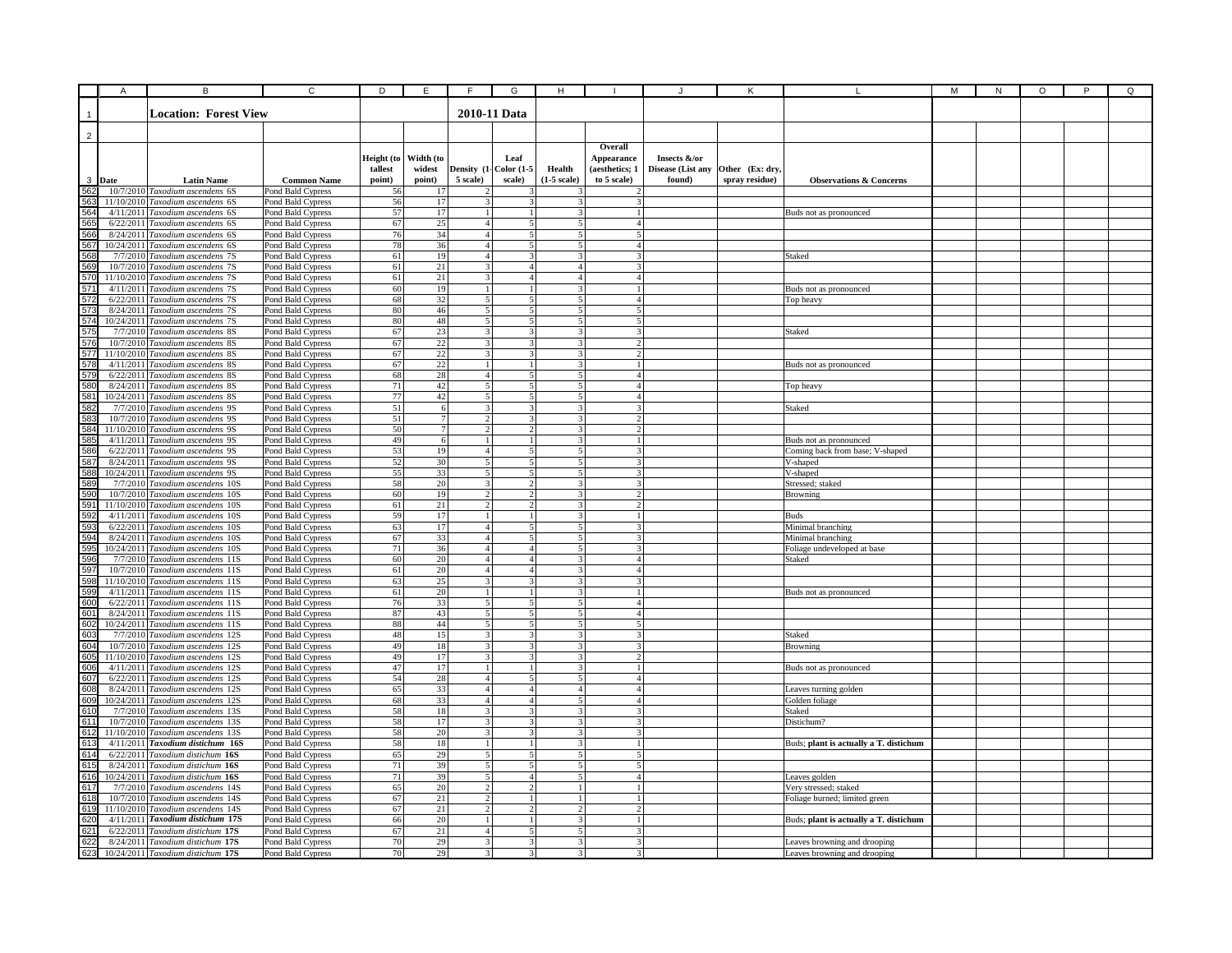|                 | Α      | В                                                                     | C                                          | D          | E         | F                        | G                        | н                        |                               |                   |                 |                                                          | M | N | O | P | Q |
|-----------------|--------|-----------------------------------------------------------------------|--------------------------------------------|------------|-----------|--------------------------|--------------------------|--------------------------|-------------------------------|-------------------|-----------------|----------------------------------------------------------|---|---|---|---|---|
|                 |        |                                                                       |                                            |            |           |                          |                          |                          |                               |                   |                 |                                                          |   |   |   |   |   |
|                 |        | <b>Location: Forest View</b>                                          |                                            |            |           |                          | 2010-11 Data             |                          |                               |                   |                 |                                                          |   |   |   |   |   |
|                 |        |                                                                       |                                            |            |           |                          |                          |                          |                               |                   |                 |                                                          |   |   |   |   |   |
| $\overline{2}$  |        |                                                                       |                                            |            |           |                          |                          |                          |                               |                   |                 |                                                          |   |   |   |   |   |
|                 |        |                                                                       |                                            |            |           |                          |                          |                          | Overall                       |                   |                 |                                                          |   |   |   |   |   |
|                 |        |                                                                       |                                            | Height (to | Width (to |                          | Leaf                     |                          | Appearance                    | Insects &/or      |                 |                                                          |   |   |   |   |   |
|                 |        |                                                                       |                                            | tallest    | widest    |                          | Density (1- Color (1-5   | Health                   | (aesthetics; 1                | Disease (List any | Other (Ex: dry, |                                                          |   |   |   |   |   |
|                 | 3 Date | <b>Latin Name</b>                                                     | <b>Common Name</b>                         | point)     | point)    | 5 scale)                 | scale)                   | (1-5 scale)              | to 5 scale)                   | found)            | spray residue)  | <b>Observations &amp; Concerns</b>                       |   |   |   |   |   |
| 624             |        | 7/7/2010 Taxodium ascendens 15S                                       | Pond Bald Cypress                          | 62         | 16        |                          |                          |                          |                               |                   |                 | Staked                                                   |   |   |   |   |   |
| 626             |        | 10/7/2010 Taxodium ascendens 15S                                      | Pond Bald Cypress                          | 62         | 16        |                          |                          |                          |                               |                   |                 | Distichum?                                               |   |   |   |   |   |
| 627             |        | 11/10/2010 Taxodium ascendens 15S<br>4/11/2011 Taxodium distichum 18S | Pond Bald Cypress                          | 62<br>62   | 16<br>13  | -1                       |                          | 3                        |                               |                   |                 | Buds not as pronounced; plant is actually a T. distichum |   |   |   |   |   |
|                 |        | 6/22/2011 Taxodium distichum 18S                                      | Pond Bald Cypress<br>Pond Bald Cypress     | 73         | 33        | 5                        | 5                        | $\mathbf{5}$             | .5 I                          |                   |                 | Branching at top                                         |   |   |   |   |   |
| 628<br>62       |        | 8/24/2011 Taxodium distichum 18S                                      | Pond Bald Cypress                          | 80         | 43        | 5                        |                          | $\overline{\mathbf{5}}$  | $\overline{a}$                |                   |                 | Top heavy                                                |   |   |   |   |   |
| 63              |        | 10/24/2011 Taxodium distichum 18S                                     | Pond Bald Cypress                          | 80         | 43        | 5                        | $\overline{A}$           | 5 <sup>1</sup>           | $\overline{4}$                |                   |                 | Golden foliage                                           |   |   |   |   |   |
| 63 <sup>°</sup> |        | 7/7/2010 Taxodium ascendens 16S                                       | Pond Bald Cypress                          | 60         | 18        | $\overline{\mathbf{3}}$  |                          | $\mathbf{3}$             | $\mathbf{3}$                  |                   |                 | Staked                                                   |   |   |   |   |   |
|                 |        | 10/7/2010 Taxodium ascendens 16S                                      | Pond Bald Cypress                          | 61         | 20        | $\overline{\mathcal{R}}$ |                          | $\overline{\mathcal{L}}$ | $\mathbf{R}$                  |                   |                 | Browning; Distichum?                                     |   |   |   |   |   |
| 632<br>633      |        | 11/10/2010 Taxodium ascendens 16S                                     | Pond Bald Cypress                          | 61         | 22        |                          |                          |                          |                               |                   |                 |                                                          |   |   |   |   |   |
| 63              |        | 4/11/2011 Taxodium distichum 19S                                      | Pond Bald Cypress                          | 62         | 19        |                          |                          |                          |                               |                   |                 | Buds not as pronounced; plant is actually a T. distichum |   |   |   |   |   |
| 63              |        | 6/22/2011 Taxodium distichum 19S                                      | Pond Bald Cypress                          | 67         | 30        | $\mathcal{R}$            |                          | 5                        | 4                             |                   |                 |                                                          |   |   |   |   |   |
| 636             |        | 8/24/2011 Taxodium distichum 19S                                      | Pond Bald Cypress                          | 72         | 43        | 3                        | 5                        | 5                        | 3                             |                   |                 | Top heavy; crooked trunk                                 |   |   |   |   |   |
| 637             |        | 10/24/2011 Taxodium distichum 19S                                     | Pond Bald Cypress                          | 76         | 43        | $\mathcal{E}$            | $\mathbf{3}$             | 5 <sup>1</sup>           | 3                             |                   |                 | Golden brown foliage                                     |   |   |   |   |   |
|                 |        | 7/7/2010 Taxodium ascendens 17S                                       | Pond Bald Cypress                          | 67         | 20        | $\mathcal{E}$            | 3                        | 31                       | 3I                            |                   |                 | Staked                                                   |   |   |   |   |   |
|                 |        | 10/7/2010 Taxodium ascendens 17S                                      | Pond Bald Cypress                          | 70         | 21        | $\mathbf{3}$             |                          | $\mathbf{3}$             | 2                             |                   |                 | Browning; Distichum?                                     |   |   |   |   |   |
| 640             |        | 11/10/2010 Taxodium ascendens 17S                                     | Pond Bald Cypress                          | 70         | 24        | $\mathbf{3}$             |                          | $\overline{\mathbf{3}}$  |                               |                   |                 |                                                          |   |   |   |   |   |
| 64              |        | $4/11/201$ <sup>1</sup> Taxodium distichum 20S                        | Pond Bald Cypress                          | 66         | 18        | $\mathbf{1}$             |                          | $\mathbf{3}$             |                               |                   |                 | Buds not as pronounced; plant is actually a T. distichum |   |   |   |   |   |
| 642             |        | 6/22/2011 Taxodium distichum 20S                                      | Pond Bald Cypress                          | 76         | 34        |                          |                          |                          | 5                             |                   |                 |                                                          |   |   |   |   |   |
| 643             |        | 8/24/2011 Taxodium distichum 20S                                      | Pond Bald Cypress                          | 86         | 55        |                          |                          |                          | 5                             |                   |                 |                                                          |   |   |   |   |   |
| 64              |        | 10/24/2011 Taxodium distichum 20S                                     | Pond Bald Cypress                          | 88         | 55        | $\overline{4}$           |                          | 5                        |                               |                   |                 | Golden brown foliage                                     |   |   |   |   |   |
| 64              |        | 7/7/2010 Taxodium distichum 1S                                        | <b>Bald Cypress</b>                        | 43         | $22\,$    | 3                        |                          | 3                        | ٩                             |                   |                 | Staked                                                   |   |   |   |   |   |
| 646             |        | 10/7/2010 Taxodium distichum 1S                                       | <b>Bald Cypress</b>                        | 44         | 22        | 3                        |                          | 3                        | 2                             |                   |                 | Some browning                                            |   |   |   |   |   |
| 647<br>648      |        | 11/10/2010 Taxodium distichum 1S                                      | <b>Bald Cypress</b>                        | 44         | 22        | 3<br>$\mathbf{1}$        | $\mathcal{P}$            | 3 <sup>1</sup><br>31     | $\mathcal{D}$<br>$\mathbf{1}$ |                   |                 | Brown/rust                                               |   |   |   |   |   |
|                 |        | 4/11/2011 Taxodium distichum 1S<br>6/22/2011 Taxodium distichum 1S    | <b>Bald Cypress</b>                        | 43<br>54   | 18<br>34  | 4 <sup>1</sup>           | $\overline{\phantom{0}}$ | $\overline{\mathbf{5}}$  | $\overline{3}$                |                   |                 | Significant buds                                         |   |   |   |   |   |
| 649<br>650      |        | 8/24/2011 Taxodium distichum 1S                                       | <b>Bald Cypress</b><br><b>Bald Cypress</b> | 55         | 44        | $\overline{4}$           | 5                        | 5 <sup>1</sup>           | $\overline{3}$                |                   |                 | Top heavy with foliage; no central leader                |   |   |   |   |   |
| 65 <sup>°</sup> |        | 10/24/2011 Taxodium distichum 1S                                      | <b>Bald Cypress</b>                        | 55         | 44        | $\overline{4}$           | $\overline{A}$           | 5 <sup>1</sup>           | $\overline{3}$                |                   |                 | Y at top; browning                                       |   |   |   |   |   |
| 652             |        | 7/7/2010 Taxodium distichum 2S                                        | <b>Bald Cypress</b>                        | 52         | 23        | $\overline{3}$           |                          | $\overline{\mathbf{3}}$  | 3 I                           |                   |                 | Staked                                                   |   |   |   |   |   |
| 653             |        | 10/7/2010 Taxodium distichum 2S                                       | <b>Bald Cypress</b>                        | 55         | 24        | 3                        |                          | $\overline{3}$           | <sup>2</sup>                  |                   |                 |                                                          |   |   |   |   |   |
| 65              |        | 11/10/2010 Taxodium distichum 2S                                      | <b>Bald Cypress</b>                        | 57         | 26        | $\overline{\mathbf{3}}$  |                          |                          |                               |                   |                 | Pretty rust color                                        |   |   |   |   |   |
| 65              |        | 4/11/2011 Taxodium distichum 2S                                       | <b>Bald Cypress</b>                        | 55         | 16        |                          |                          |                          |                               |                   |                 | Buds; second leader developing; needs pruning            |   |   |   |   |   |
| 656             |        | 6/22/2011 Taxodium distichum 2S                                       | <b>Bald Cypress</b>                        | $72\,$     | 34        | 5                        |                          |                          | 5                             |                   |                 |                                                          |   |   |   |   |   |
| 657             |        | 8/24/2011 Taxodium distichum 2S                                       | <b>Bald Cypress</b>                        | 77         | 41        | $\mathfrak{S}$           | 5                        | 5.                       | 4                             |                   |                 | Leaves turning gold/brown                                |   |   |   |   |   |
| 658             |        | 10/24/2011 Taxodium distichum 2S                                      | <b>Bald Cypress</b>                        | 77         | 42        | 5 <sub>l</sub>           | 4 <sup>1</sup>           | 5 <sup>1</sup>           | 4 <sup>1</sup>                |                   |                 | Golden foliage                                           |   |   |   |   |   |
| 659             |        | 7/7/2010 Taxodium distichum 3S                                        | <b>Bald Cypress</b>                        | 53         | 21        | 3                        | 3                        | 31                       | 3                             |                   |                 | Staked                                                   |   |   |   |   |   |
| 66              |        | 10/7/2010 Taxodium distichum 3S                                       | <b>Bald Cypress</b>                        | 56         | 28        | 3                        | 3                        | 31                       | $\overline{2}$                |                   |                 |                                                          |   |   |   |   |   |
| 66              |        | 11/10/2010 Taxodium distichum 3S                                      | <b>Bald Cypress</b>                        | 56         | 32        | $\mathbf{3}$             |                          | $\overline{\mathbf{3}}$  |                               |                   |                 | Rust; multi-stemmed                                      |   |   |   |   |   |
| 66              |        | 4/11/2011 Taxodium distichum 3S                                       | <b>Bald Cypress</b>                        | 55         | 28        | $\mathbf{1}$             |                          | $\overline{\mathbf{3}}$  |                               |                   |                 | Buds; second leader developing; needs pruning            |   |   |   |   |   |
| 66              |        | 6/22/2011 Taxodium distichum 3S                                       | <b>Bald Cypress</b>                        | 70         | 53        | $\overline{\mathbf{3}}$  | $\overline{\phantom{a}}$ | 5                        | $\mathbf{3}$                  |                   |                 | Trunk Y's close to bottom                                |   |   |   |   |   |
| 664             |        | 8/24/2011 Taxodium distichum 3S                                       | <b>Bald Cypress</b>                        | 75         | 53        | 3                        | 5                        | $\overline{5}$           | $\Delta$                      |                   |                 | Tinge of golden in leaves                                |   |   |   |   |   |
| 665             |        | 10/24/2011 Taxodium distichum 3S<br>7/7/2010 Taxodium distichum 4S    | <b>Bald Cypress</b>                        | 75         | 49        | 3                        |                          | 5                        | 3                             |                   |                 | Top heavy; broken branch at bottom                       |   |   |   |   |   |
| 666<br>667      |        | 10/7/2010 Taxodium distichum 4S                                       | <b>Bald Cypress</b>                        | 42<br>47   | 25<br>26  | 3<br>3                   |                          | ٩                        | 3<br>٩                        |                   |                 | Staked                                                   |   |   |   |   |   |
| 668             |        | 11/10/2010 Taxodium distichum 4S                                      | <b>Bald Cypress</b><br><b>Bald Cypress</b> | 47         | 27        | 3                        |                          | 3                        | 3                             |                   |                 |                                                          |   |   |   |   |   |
| 669             |        | 4/11/2011 Taxodium distichum 4S                                       | <b>Bald Cypress</b>                        | 46         | 23        | $\mathbf{1}$             |                          | 3 <sup>1</sup>           | $\mathbf{1}$                  |                   |                 | Pretty rust color<br>Buds not as pronounced              |   |   |   |   |   |
| 670             |        | 6/22/2011 Taxodium distichum 4S                                       | <b>Bald Cypress</b>                        | 64         | 42        | $\sim$                   | 5                        | 5 <sup>1</sup>           | 5 <sup>1</sup>                |                   |                 | Great shape                                              |   |   |   |   |   |
| 671             |        | 8/24/2011 Taxodium distichum 4S                                       | <b>Bald Cypress</b>                        | 68         | 54        | 5                        | 5                        | 5 <sup>1</sup>           | 5 <sup>1</sup>                |                   |                 |                                                          |   |   |   |   |   |
|                 |        | 10/24/2011 Taxodium distichum 4S                                      | <b>Bald Cypress</b>                        | 69         | 54        | $\overline{5}$           | $\overline{4}$           | 5 <sup>1</sup>           | 4 <sup>1</sup>                |                   |                 | Golden foliage                                           |   |   |   |   |   |
| 67              |        | 7/7/2010 Taxodium distichum 5S                                        | <b>Bald Cypress</b>                        | 45         | 24        | $\overline{3}$           |                          | $\overline{\mathbf{3}}$  | $\overline{\mathbf{3}}$       |                   |                 | Staked                                                   |   |   |   |   |   |
| 674             |        | 10/7/2010 Taxodium distichum 5S                                       | <b>Bald Cypress</b>                        | 48         | 31        | $\overline{3}$           | $\mathbf{R}$             | $\mathbf{3}$             | $\overline{3}$                |                   |                 |                                                          |   |   |   |   |   |
| 675             |        | 11/10/2010 Taxodium distichum 5S                                      | <b>Bald Cypress</b>                        | 48         | 31        | $\mathbf{z}$             |                          | $\mathbf{3}$             |                               |                   |                 | Rust colored                                             |   |   |   |   |   |
| 676             |        | 4/11/2011 Taxodium distichum 5S                                       | <b>Bald Cypress</b>                        | 48         | 27        |                          |                          |                          |                               |                   |                 | Significant buds                                         |   |   |   |   |   |
| 677             |        | 6/22/2011 Taxodium distichum 5S                                       | <b>Bald Cypress</b>                        | 65         | 47        | 5                        |                          |                          |                               |                   |                 |                                                          |   |   |   |   |   |
| 678             |        | 8/24/2011 Taxodium distichum 5S                                       | <b>Bald Cypress</b>                        | 74         | 51        | 5                        | 5                        | 5                        |                               | 5 Bagworm         |                 |                                                          |   |   |   |   |   |
| 679             |        | 10/24/2011 Taxodium distichum 5S                                      | <b>Bald Cypress</b>                        | 74         | 51        | $\mathfrak{S}$           | $\overline{4}$           | 5                        | 41                            |                   |                 |                                                          |   |   |   |   |   |
| 680             |        | 7/7/2010 Taxodium distichum 6S                                        | <b>Bald Cypress</b>                        | 46         | 18        | $\overline{\mathbf{3}}$  | 3                        | 3                        | 3                             |                   |                 | Staked                                                   |   |   |   |   |   |
| 681             |        | 10/7/2010 Taxodium distichum 6S                                       | <b>Bald Cypress</b>                        | 50         | $22\,$    | 3                        | 3                        | 3                        | 3                             |                   |                 |                                                          |   |   |   |   |   |
| 682             |        | 11/10/2010 Taxodium distichum 6S                                      | <b>Bald Cypress</b>                        | 50         | 23        | 3                        | 3                        | $\overline{\mathbf{3}}$  | 31                            |                   |                 | Rust colored                                             |   |   |   |   |   |
| 68              |        | 4/11/2011 Taxodium distichum 6S                                       | <b>Bald Cypress</b>                        | 48         | 20        | $\mathbf{1}$             |                          | $\mathbf{3}$             |                               |                   |                 | Significant buds                                         |   |   |   |   |   |
| 684             |        | 6/22/2011 Taxodium distichum 6S                                       | <b>Bald Cypress</b>                        | 57         | 33        | $\varsigma$              | $\varsigma$              | 5                        |                               |                   |                 | Top heavy with foliage and branching                     |   |   |   |   |   |
| 685             |        | 8/24/2011 Taxodium distichum 6S                                       | <b>Bald Cypress</b>                        | 67         | 48        | $\leq$                   | $\leq$                   | $\mathbf{I}$             |                               |                   |                 | Top heavy with foliage and branching                     |   |   |   |   |   |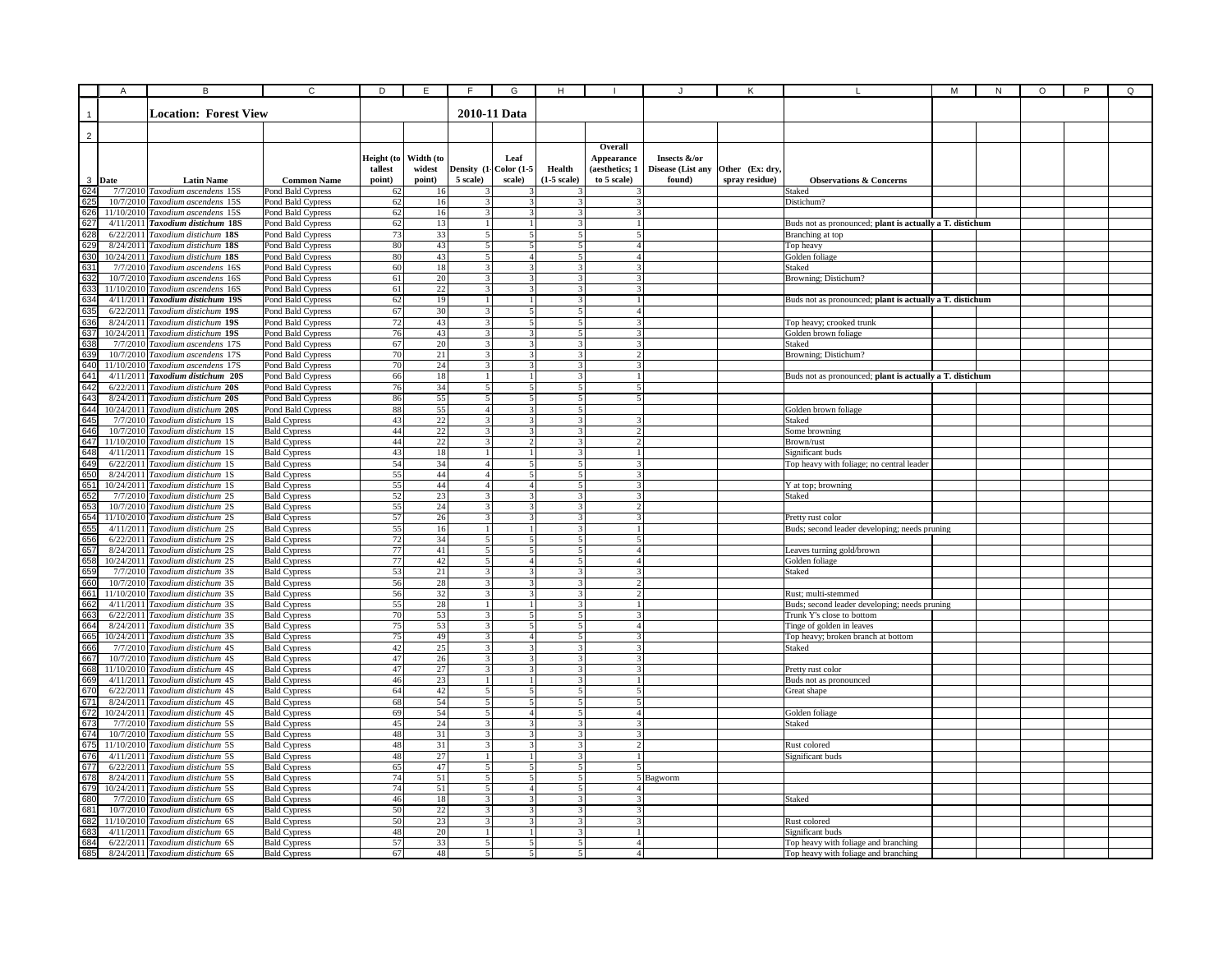|                                                            | A      | B                                                                     | C                                          | D          | Ε         | F                                         | G                                          | н                                |                                  |                   |                 |                                                                | М | ${\sf N}$ | O | P | Q |
|------------------------------------------------------------|--------|-----------------------------------------------------------------------|--------------------------------------------|------------|-----------|-------------------------------------------|--------------------------------------------|----------------------------------|----------------------------------|-------------------|-----------------|----------------------------------------------------------------|---|-----------|---|---|---|
|                                                            |        |                                                                       |                                            |            |           |                                           |                                            |                                  |                                  |                   |                 |                                                                |   |           |   |   |   |
|                                                            |        | <b>Location: Forest View</b>                                          |                                            |            |           |                                           | 2010-11 Data                               |                                  |                                  |                   |                 |                                                                |   |           |   |   |   |
|                                                            |        |                                                                       |                                            |            |           |                                           |                                            |                                  |                                  |                   |                 |                                                                |   |           |   |   |   |
| $\overline{c}$                                             |        |                                                                       |                                            |            |           |                                           |                                            |                                  |                                  |                   |                 |                                                                |   |           |   |   |   |
|                                                            |        |                                                                       |                                            | Height (to | Width (to |                                           | Leaf                                       |                                  | Overall                          | Insects &/or      |                 |                                                                |   |           |   |   |   |
|                                                            |        |                                                                       |                                            | tallest    | widest    |                                           | Density (1- Color (1-5                     | Health                           | Appearance<br>(aesthetics; 1     | Disease (List any | Other (Ex: dry, |                                                                |   |           |   |   |   |
|                                                            | 3 Date | <b>Latin Name</b>                                                     | <b>Common Name</b>                         | point)     | point)    | 5 scale)                                  | scale)                                     | (1-5 scale)                      | to 5 scale)                      | found)            | spray residue)  | <b>Observations &amp; Concerns</b>                             |   |           |   |   |   |
| 686                                                        |        | 10/24/2011 Taxodium distichum 6S                                      | <b>Bald Cypress</b>                        | 67         | 48        |                                           |                                            |                                  |                                  |                   |                 | Top heavy; golden foliage                                      |   |           |   |   |   |
| 687                                                        |        | 7/7/2010 Taxodium distichum 7S                                        | <b>Bald Cypress</b>                        | 48         | 18        | 3                                         |                                            |                                  |                                  |                   |                 | Staked                                                         |   |           |   |   |   |
|                                                            |        | 10/7/2010 Taxodium distichum 7S                                       | <b>Bald Cypress</b>                        | 50         | 18        | 3                                         |                                            |                                  |                                  |                   |                 |                                                                |   |           |   |   |   |
|                                                            |        | 11/10/2010 Taxodium distichum 7S                                      | <b>Bald Cypress</b>                        | 51         | 21        | 3                                         | 3                                          | 3                                | $\overline{2}$                   |                   |                 | Rust colored                                                   |   |           |   |   |   |
|                                                            |        | 4/11/2011 Taxodium distichum 7S                                       | <b>Bald Cypress</b>                        | 50         | 18        | $\overline{1}$                            |                                            | 3 <sup>1</sup>                   | $\mathbf{1}$                     |                   |                 | Buds not as pronounced                                         |   |           |   |   |   |
|                                                            |        | 6/22/2011 Taxodium distichum 7S                                       | <b>Bald Cypress</b>                        | 63         | 29        | 5 <sup>1</sup>                            | 5 <sup>1</sup>                             | 5                                | 4 <sup>1</sup>                   |                   |                 | Top heavy with foliage and branching                           |   |           |   |   |   |
|                                                            |        | 8/24/2011 Taxodium distichum 7S                                       | <b>Bald Cypress</b>                        | 69         | 34<br>36  | $\mathcal{R}$                             | 5<br>4 <sup>1</sup>                        | $\sim$<br>$\overline{5}$         | $\Delta$<br>41                   |                   |                 |                                                                |   |           |   |   |   |
|                                                            |        | 10/24/2011 Taxodium distichum 7S<br>7/7/2010 Taxodium distichum 8S    | <b>Bald Cypress</b><br><b>Bald Cypress</b> | 71<br>55   | 28        | 4<br>$\overline{2}$                       | $\mathbf{3}$                               | $\mathcal{R}$                    | $\overline{3}$                   |                   |                 | Staked                                                         |   |           |   |   |   |
|                                                            |        | 10/7/2010 Taxodium distichum 8S                                       | <b>Bald Cypress</b>                        | 55         | 28        | $\overline{2}$                            | $\mathbf{3}$                               | 3                                | $\overline{2}$                   |                   |                 | Browning                                                       |   |           |   |   |   |
|                                                            |        | 11/10/2010 Taxodium distichum 8S                                      | <b>Bald Cypress</b>                        | 56         | 28        | $\mathcal{D}$                             |                                            |                                  | $\mathcal{P}$                    |                   |                 | Rust colored                                                   |   |           |   |   |   |
|                                                            |        | 4/11/2011 Taxodium distichum 8S                                       | <b>Bald Cypress</b>                        | 55         | 25        |                                           |                                            |                                  |                                  |                   |                 | Buds not as pronounced                                         |   |           |   |   |   |
|                                                            |        | 6/22/2011 Taxodium distichum 8S                                       | <b>Bald Cypress</b>                        | 74         | 36        | $\overline{4}$                            |                                            |                                  | 4                                |                   |                 | Top heavy with foliage and branching                           |   |           |   |   |   |
|                                                            |        | 8/24/2011 Taxodium distichum 8S                                       | <b>Bald Cypress</b>                        | 77         | 50        | $\overline{4}$                            |                                            |                                  | 4                                |                   |                 |                                                                |   |           |   |   |   |
| 700                                                        |        | 10/24/2011 Taxodium distichum 8S                                      | <b>Bald Cypress</b>                        | 76         | 50        | $\overline{4}$                            | 3                                          | $\overline{4}$                   | 31                               |                   |                 | Golden brown foliage                                           |   |           |   |   |   |
| 701                                                        |        | 7/7/2010 Taxodium distichum 9S                                        | <b>Bald Cypress</b>                        | 51         | 21        | $\overline{\mathbf{3}}$                   | $\overline{\mathbf{3}}$                    | 3                                | 3I                               |                   |                 | Staked                                                         |   |           |   |   |   |
|                                                            |        | 10/7/2010 Taxodium distichum 9S<br>11/10/2010 Taxodium distichum 9S   | <b>Bald Cypress</b><br><b>Bald Cypress</b> | 53<br>54   | 23<br>23  | 3<br>3                                    | 3<br>3                                     | $\mathcal{F}$<br>3               | 3I<br>3                          |                   |                 | Rust colored                                                   |   |           |   |   |   |
|                                                            |        | 4/11/2011 Taxodium distichum 9S                                       | <b>Bald Cypress</b>                        | 53         | 21        | $\mathbf{1}$                              |                                            | $\overline{3}$                   | $\mathbf{1}$                     |                   |                 | Buds                                                           |   |           |   |   |   |
| 702<br>703<br>704<br>705<br>706<br>707                     |        | 6/22/2011 Taxodium distichum 9S                                       | <b>Bald Cypress</b>                        | 70         | 43        | 45                                        | $\overline{\phantom{0}}$                   | 4 <sup>1</sup>                   |                                  |                   |                 | Top heavy with foliage and branching                           |   |           |   |   |   |
|                                                            |        | 8/24/2011 Taxodium distichum 9S                                       | <b>Bald Cypress</b>                        | 81         | 48        | $\overline{4}$                            | $\overline{\phantom{a}}$                   | 5 <sup>1</sup>                   | $\overline{\phantom{0}}$         |                   |                 |                                                                |   |           |   |   |   |
|                                                            |        | 10/24/2011 Taxodium distichum 9S                                      | <b>Bald Cypress</b>                        | 81         | 49        | $\overline{4}$                            | $\overline{4}$                             | 5                                | 4                                |                   |                 |                                                                |   |           |   |   |   |
| 708<br>709<br>710                                          |        | 7/7/2010 Taxodium distichum 10S                                       | <b>Bald Cypress</b>                        | 47         | 20        | 3                                         |                                            | $\overline{c}$                   | $\mathfrak{D}$                   |                   |                 | Staked; some browning                                          |   |           |   |   |   |
|                                                            |        | 10/7/2010 Taxodium distichum 10S                                      | <b>Bald Cypress</b>                        | 47         | 21        | 3                                         |                                            |                                  | $\overline{2}$                   |                   |                 | <b>Browning</b>                                                |   |           |   |   |   |
|                                                            |        | 11/10/2010 Taxodium distichum 10S                                     | <b>Bald Cypress</b>                        | 47         | 21        | 3                                         |                                            |                                  |                                  |                   |                 | Rust colored                                                   |   |           |   |   |   |
|                                                            |        | 4/11/2011 Taxodium distichum 10S<br>6/22/2011 Taxodium distichum 10S  | <b>Bald Cypress</b><br><b>Bald Cypress</b> | 46<br>62   | 21<br>38  | $1\vert$<br>$\overline{4}$                | 5                                          | 3<br>5 <sup>1</sup>              | $\mathbf{1}$<br>4 <sup>1</sup>   |                   |                 | Buds not as pronounced<br>Top heavy with foliage and branching |   |           |   |   |   |
| $\frac{711}{712}$<br>$\frac{712}{713}$                     |        | 8/24/2011 Taxodium distichum 10S                                      | <b>Bald Cypress</b>                        | 65         | 42        | $\overline{4}$                            | 5                                          | 5 <sup>1</sup>                   | 4 <sup>1</sup>                   |                   |                 | Slightly crooked                                               |   |           |   |   |   |
| $\frac{714}{715}$                                          |        | 10/24/2011 Taxodium distichum 10S                                     | <b>Bald Cypress</b>                        | 68         | 47        | $\Delta$                                  | $\overline{a}$                             | $\mathbf{I}$                     | $\Delta$                         |                   |                 | Golden foliage                                                 |   |           |   |   |   |
|                                                            |        | 7/7/2010 Taxodium distichum 11S                                       | <b>Bald Cypress</b>                        | 41         | 21        | 2 <sup>1</sup>                            | 3                                          | $\overline{3}$                   | $\overline{3}$                   |                   |                 | Staked; some browning                                          |   |           |   |   |   |
| $\frac{716}{717}$ $\frac{717}{718}$                        |        | 10/7/2010 Taxodium distichum 11S                                      | <b>Bald Cypress</b>                        | 43         | 20        | $\overline{2}$                            | $\overline{a}$                             | $\overline{\mathbf{3}}$          | $\overline{2}$                   |                   |                 | Some browning                                                  |   |           |   |   |   |
|                                                            |        | 11/10/2010 Taxodium distichum 11S                                     | <b>Bald Cypress</b>                        | 43         | 20        | $\overline{2}$                            | $\overline{\mathbf{3}}$                    | $\mathbf{3}$                     | $\overline{\phantom{a}}$         |                   |                 |                                                                |   |           |   |   |   |
| 719                                                        |        | 4/11/2011 Taxodium distichum 11S                                      | <b>Bald Cypress</b>                        | 43         | 18        | $\mathbf{1}$                              |                                            |                                  | 4                                |                   |                 | <b>Buds</b>                                                    |   |           |   |   |   |
|                                                            |        | 6/22/2011 Taxodium distichum 11S<br>8/24/2011 Taxodium distichum 11S  | <b>Bald Cypress</b><br><b>Bald Cypress</b> | 60<br>65   | 32<br>45  | $\overline{4}$                            |                                            |                                  |                                  |                   |                 | Top heavy with foliage and branching                           |   |           |   |   |   |
|                                                            |        | 10/24/2011 Taxodium distichum 11S                                     | <b>Bald Cypress</b>                        | 66         | 44        | 4 <sup>1</sup>                            | $\Delta$                                   |                                  | 3                                |                   |                 | Top heavy; golden foliage                                      |   |           |   |   |   |
| 720 721 722 723 724 725 726 727 82 730 731 732 733 734 735 |        | 7/7/2010 Taxodium distichum 12S                                       | <b>Bald Cypress</b>                        | 47         | 22        | 3                                         | 3                                          | 3                                | 3                                |                   |                 | Staked                                                         |   |           |   |   |   |
|                                                            |        | 10/7/2010 Taxodium distichum 12S                                      | <b>Bald Cypress</b>                        | 48         | 24        | $\overline{2}$                            | 2                                          | 3 <sup>1</sup>                   | 2                                |                   |                 | Some browning                                                  |   |           |   |   |   |
|                                                            |        | 11/10/2010 Taxodium distichum 12S                                     | <b>Bald Cypress</b>                        | 49         | 23        | $\overline{c}$                            | 3                                          | $\mathcal{F}$                    | $\mathfrak{D}$                   |                   |                 |                                                                |   |           |   |   |   |
|                                                            |        | 4/11/2011 Taxodium distichum 12S                                      | <b>Bald Cypress</b>                        | 49         | 20        | $\mathbf{1}$                              |                                            | $\mathbf{3}$                     | $\mathbf{1}$                     |                   |                 | Buds not as pronounced                                         |   |           |   |   |   |
|                                                            |        | 6/22/2011 Taxodium distichum 12S                                      | <b>Bald Cypress</b>                        | 63         | 44        | $\overline{4}$<br>$\overline{4}$          | 5 <sup>1</sup><br>$\overline{\phantom{0}}$ | $\overline{5}$<br>$\overline{5}$ | $\overline{3}$<br>$\overline{3}$ |                   |                 | No strong leader                                               |   |           |   |   |   |
|                                                            |        | 8/24/2011 Taxodium distichum 12S<br>10/24/2011 Taxodium distichum 12S | <b>Bald Cypress</b><br><b>Bald Cypress</b> | 70<br>73   | 58<br>62  | $\overline{3}$                            | $\Delta$                                   | 4 <sup>1</sup>                   | $\overline{3}$                   |                   |                 | Crooked leader<br>Top heavy; golden foliage                    |   |           |   |   |   |
|                                                            |        | 7/7/2010 Taxodium distichum 13S                                       | <b>Bald Cypress</b>                        | 54         | 21        | 3                                         | 3                                          | $\overline{\mathbf{3}}$          | $\overline{\mathbf{3}}$          |                   |                 | Staked; some browning                                          |   |           |   |   |   |
|                                                            |        | 10/7/2010 Taxodium distichum 13S                                      | <b>Bald Cypress</b>                        | 56         | 21        | $\mathcal{D}$                             |                                            |                                  | $\mathcal{L}$                    |                   |                 |                                                                |   |           |   |   |   |
|                                                            |        | 11/10/2010 Taxodium distichum 13S                                     | <b>Bald Cypress</b>                        | 56         | 21        | $\overline{2}$                            |                                            |                                  | $\overline{2}$                   |                   |                 |                                                                |   |           |   |   |   |
|                                                            |        | 4/11/2011 Taxodium distichum 13S                                      | <b>Bald Cypress</b>                        | 55         | 18        | $\mathbf{1}$                              |                                            |                                  |                                  |                   |                 | Buds not as pronounces                                         |   |           |   |   |   |
|                                                            |        | 6/22/2011 Taxodium distichum 13S                                      | <b>Bald Cypress</b>                        | 67         | 31        | $\overline{4}$                            | 5                                          | 5                                | 4 <sup>1</sup>                   |                   |                 | Somewhat topheavy                                              |   |           |   |   |   |
|                                                            |        | 8/24/2011 Taxodium distichum 13S                                      | <b>Bald Cypress</b>                        | 70         | 43        | $\overline{4}$                            | 5                                          | 5 <sup>1</sup>                   | 3                                |                   |                 |                                                                |   |           |   |   |   |
|                                                            |        | 10/24/2011 Taxodium distichum 13S                                     | <b>Bald Cypress</b>                        | 72         | 42        | 4 <sup>1</sup><br>$\overline{\mathbf{3}}$ | $\overline{4}$<br>$\mathbf{3}$             | 5 <sup>1</sup><br>$\mathcal{R}$  | 31<br>$\mathcal{R}$              |                   |                 | Top heavy; golden foliage                                      |   |           |   |   |   |
|                                                            |        | 7/7/2010 Taxodium distichum 14 S<br>10/7/2010 Taxodium distichum 14 S | <b>Bald Cypress</b>                        | 51<br>52   | 21<br>19  | $\mathfrak{D}$                            |                                            | $\overline{\mathbf{3}}$          | $\mathcal{L}$                    |                   |                 | Staked                                                         |   |           |   |   |   |
|                                                            |        | 11/10/2010 Taxodium distichum 14 S                                    | <b>Bald Cypress</b><br><b>Bald Cypress</b> | 52         | 20        | $\overline{2}$                            | $\mathbf{3}$                               | $\overline{\mathcal{L}}$         | $\mathcal{D}$                    |                   |                 |                                                                |   |           |   |   |   |
|                                                            |        | 4/11/2011 Taxodium distichum 14 S                                     | <b>Bald Cypress</b>                        | 52         | 16        | $\mathbf{1}$                              |                                            | $\mathcal{R}$                    | 1 <sup>1</sup>                   |                   |                 | Buds not as pronounced                                         |   |           |   |   |   |
| 736<br>737<br>738<br>739<br>740                            |        | 6/22/2011 Taxodium distichum 14 S                                     | <b>Bald Cypress</b>                        | 64         | 29        | 5                                         | 5                                          | 5                                | 4 <sup>1</sup>                   |                   |                 | Better branching at top                                        |   |           |   |   |   |
| 741                                                        |        | 8/24/2011 Taxodium distichum 14 S                                     | <b>Bald Cypress</b>                        | 72         | 42        | $\overline{4}$                            |                                            |                                  | 4                                |                   |                 |                                                                |   |           |   |   |   |
| 742                                                        |        | 10/24/2011 Taxodium distichum 14 S                                    | <b>Bald Cypress</b>                        | 72         | 42        | $\overline{a}$                            | $\overline{a}$                             |                                  | $\overline{a}$                   |                   |                 | Golden brown; needs restaking                                  |   |           |   |   |   |
| $\frac{1}{743}$                                            |        | Shrubs:                                                               |                                            |            |           |                                           |                                            |                                  |                                  |                   |                 |                                                                |   |           |   |   |   |
| 744<br>745<br>746                                          |        | 7/7/2010 Vaccinium corymbosum 1<br>10/7/2010 Vaccinium corymbosum 1   | Highbush blueberry                         | 22<br>18   | 15<br>13  | 3<br>$\overline{1}$                       | $\mathbf{1}$                               | $\mathbf{1}$<br>$\overline{2}$   | $\mathbf{1}$                     |                   |                 | No fruite; 15% leaves still green                              |   |           |   |   |   |
|                                                            |        | 11/10/2010 Vaccinium corymbosum 1                                     | Highbush blueberry<br>Highbush blueberry   | 20         | 13        | $\overline{1}$                            | $\mathbf{1}$                               | $\overline{2}$                   | $\frac{1}{2}$                    |                   |                 | Covered in weeds; defoliated<br>Defoliated; dead branch; WEEDS |   |           |   |   |   |
| $\frac{1}{747}$                                            |        | 4/11/2011 Vaccinium corymbosum 1                                      | Highbush blueberry                         | 20         | 13        | $\overline{1}$                            |                                            | $\overline{2}$                   |                                  |                   |                 | Minimal buds                                                   |   |           |   |   |   |
|                                                            |        |                                                                       |                                            |            |           |                                           |                                            |                                  |                                  |                   |                 |                                                                |   |           |   |   |   |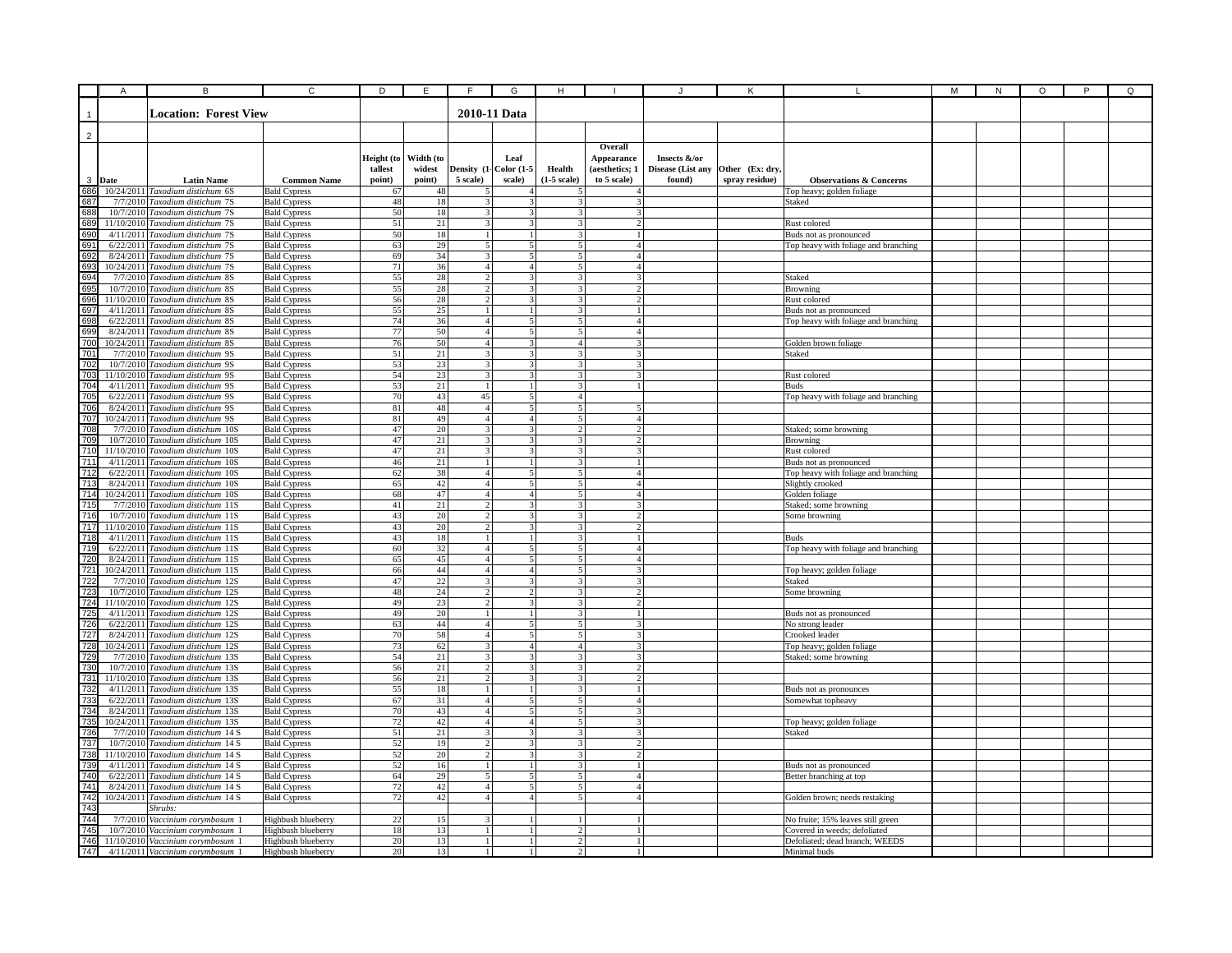|                | Α      | B                                                                     | C                                                    | D                     | Ε                             | F                                        | G                               | н                               |                                |                   |                 |                                                            | М | N | O | P | Q |
|----------------|--------|-----------------------------------------------------------------------|------------------------------------------------------|-----------------------|-------------------------------|------------------------------------------|---------------------------------|---------------------------------|--------------------------------|-------------------|-----------------|------------------------------------------------------------|---|---|---|---|---|
|                |        |                                                                       |                                                      |                       |                               |                                          |                                 |                                 |                                |                   |                 |                                                            |   |   |   |   |   |
|                |        | <b>Location: Forest View</b>                                          |                                                      |                       |                               |                                          | 2010-11 Data                    |                                 |                                |                   |                 |                                                            |   |   |   |   |   |
|                |        |                                                                       |                                                      |                       |                               |                                          |                                 |                                 |                                |                   |                 |                                                            |   |   |   |   |   |
| $\overline{2}$ |        |                                                                       |                                                      |                       |                               |                                          |                                 |                                 |                                |                   |                 |                                                            |   |   |   |   |   |
|                |        |                                                                       |                                                      |                       |                               |                                          |                                 |                                 | Overall                        |                   |                 |                                                            |   |   |   |   |   |
|                |        |                                                                       |                                                      | Height (to            | Width (to                     |                                          | Leaf                            |                                 | Appearance                     | Insects &/or      |                 |                                                            |   |   |   |   |   |
|                |        |                                                                       |                                                      | tallest               | widest                        |                                          | Density (1- Color (1-5          | Health                          | (aesthetics; 1                 | Disease (List any | Other (Ex: dry, |                                                            |   |   |   |   |   |
|                | 3 Date | <b>Latin Name</b>                                                     | <b>Common Name</b>                                   | point)                | point)                        | 5 scale)                                 | scale)                          | $(1-5)$ scale)                  | to 5 scale)                    | found)            | spray residue)  | <b>Observations &amp; Concerns</b>                         |   |   |   |   |   |
| 748            |        | 6/22/2011 Vaccinium corymbosum 1                                      | Highbush blueberry                                   | 19                    | 11                            |                                          |                                 |                                 |                                |                   |                 | Leafing out yellow                                         |   |   |   |   |   |
| 749<br>750     |        | 8/24/2011 Vaccinium corvmbosum 1<br>10/24/2011 Vaccinium corymbosum 1 | Highbush blueberry                                   | 19<br>18              | 11<br>$\Omega$                |                                          |                                 | $\overline{2}$<br>$\mathcal{P}$ | $\overline{2}$                 |                   |                 |                                                            |   |   |   |   |   |
| 751            |        | 7/7/2010 Vaccinium corymbosum 2                                       | Highbush blueberry<br>Highbush blueberry             | 15                    | 15                            | 3                                        |                                 | $\overline{2}$                  | $\mathbf{1}$                   |                   |                 | Few fruit; stressed                                        |   |   |   |   |   |
| 752            |        | 10/7/2010 Vaccinium corymbosum 2                                      | Highbush blueberry                                   | 12                    | 9                             | 1                                        |                                 | $\frac{1}{2}$                   | $\mathbf{1}$                   |                   |                 | Covered in weeds; barely alive; defoliated                 |   |   |   |   |   |
| 753            |        | 11/10/2010 Vaccinium corymbosum 2                                     | Highbush blueberry                                   | 12                    | 9                             | $\overline{1}$                           |                                 | 11                              | $\frac{1}{2}$                  |                   |                 | Defoliated; WEEDS                                          |   |   |   |   |   |
| 754            |        | 4/11/2011 Vaccinium corymbosum 2                                      | Highbush blueberry                                   | 13                    | 10                            | $\mathbf{1}$                             |                                 | $\overline{2}$                  | $\mathbf{1}$                   |                   |                 | Minimal buds; dead branch                                  |   |   |   |   |   |
| 755            |        | 6/22/2011 Vaccinium corymbosum 2                                      | Highbush blueberry                                   | 11                    | 10                            | $\mathbf{3}$                             | $\mathcal{L}$                   | $\mathcal{L}$                   | $\mathcal{L}$                  |                   |                 | Leaf spot; yellowing leaves                                |   |   |   |   |   |
| 756            |        | 8/24/2011 Vaccinium corymbosum 2                                      | Highbush blueberry                                   | 12                    | 11                            | $\overline{2}$                           | $\mathcal{D}$                   | $\overline{2}$                  | $\overline{2}$                 |                   |                 |                                                            |   |   |   |   |   |
| 757            |        | 10/24/2011 Vaccinium corymbosum 2                                     | Highbush blueberry                                   | 12                    | 11                            | $\overline{\mathbf{3}}$                  | $\Delta$                        | $\overline{3}$                  | $\overline{3}$                 |                   |                 |                                                            |   |   |   |   |   |
| 758            |        | 7/7/2010 Vaccinium corymbosum 3                                       | Highbush blueberry                                   | 16                    | 16                            |                                          |                                 | $\mathcal{P}$                   |                                |                   |                 | No fruit; stressed                                         |   |   |   |   |   |
| 759            |        | 10/7/2010 Vaccinium corymbosum 3                                      | Highbush blueberry                                   | 10 <sup>1</sup>       | 12                            |                                          |                                 |                                 |                                |                   |                 | Covered in weeds; barely alive                             |   |   |   |   |   |
| 760            |        | 11/10/2010 Vaccinium corymbosum 3                                     | Highbush blueberry                                   | 10                    | 12                            |                                          |                                 | 1                               |                                |                   |                 | Dead?                                                      |   |   |   |   |   |
| 761            |        | 4/11/2011 Vaccinium corymbosum 3                                      | Highbush blueberry                                   | 5                     | $^{\circ}$                    |                                          |                                 | 1.                              |                                |                   |                 | Dead? Trying to come back from base                        |   |   |   |   |   |
| 762            |        | 6/22/2011 Vaccinium corymbosum 3                                      | Highbush blueberry                                   | 5                     | 8                             | $\overline{2}$                           | $\mathcal{P}$                   | $\overline{2}$                  |                                |                   |                 | Leafing out at base                                        |   |   |   |   |   |
| 763<br>764     |        | 8/24/2011 Vaccinium corymbosum 3<br>10/24/2011 Vaccinium corymbosum 3 | Highbush blueberry<br>Highbush blueberry             | 5                     | 8<br>$\overline{\phantom{0}}$ | $\overline{2}$<br>$\overline{2}$         | $\overline{2}$<br>3             | $\overline{2}$<br>31            |                                |                   |                 |                                                            |   |   |   |   |   |
| 765            |        | 7/7/2010 Vaccinium corymbosum 4                                       | Highbush blueberry                                   | 20                    | 15                            | $\mathcal{E}$                            | $\overline{2}$                  | $\overline{2}$                  | $\mathfrak{D}$                 |                   |                 | Few fruit; stressed                                        |   |   |   |   |   |
| 766            |        | 10/7/2010 Vaccinium corymbosum 4                                      | Highbush blueberry                                   | 20                    | 14                            | $\mathbf{1}$                             |                                 | 3                               |                                |                   |                 | Defoliated; covered in weeds                               |   |   |   |   |   |
| 767            |        | 11/10/2010 Vaccinium corymbosum 4                                     | Highbush blueberry                                   | 19                    | 14                            | $\mathbf{I}$                             |                                 | $\mathcal{L}$                   |                                |                   |                 | <b>WEEDS</b>                                               |   |   |   |   |   |
| 768            |        | 4/11/2011 Vaccinium corymbosum 4                                      | Highbush blueberry                                   | 19                    | 11                            | $\mathbf{1}$                             |                                 | $\overline{2}$                  | $\mathbf{1}$                   |                   |                 | <b>Buds</b>                                                |   |   |   |   |   |
| 769            |        | 6/22/2011 Vaccinium corymbosum 4                                      | Highbush blueberry                                   | 20                    | $\mathbf Q$                   |                                          |                                 | <sup>2</sup>                    | $\mathcal{D}$                  |                   |                 | Leave still opening; yellow                                |   |   |   |   |   |
| 770            |        | 8/24/2011 Vaccinium corymbosum 4                                      | Highbush blueberry                                   | 17                    | $\mathbf{q}$                  |                                          |                                 | 2                               | $\overline{c}$                 |                   |                 |                                                            |   |   |   |   |   |
| 771            |        | 10/24/2011 Vaccinium corymbosum 4                                     | Highbush blueberry                                   | 18                    | 13                            | 3                                        | $\overline{4}$                  | 3                               | 3                              |                   |                 |                                                            |   |   |   |   |   |
| 772            |        | 7/7/2010 Vaccinium corymbosum 5                                       | Highbush blueberry                                   | 16                    | 11                            | 3                                        |                                 | $\mathbf{1}$                    | 11                             |                   |                 | Very stressed; leaves brown & brittle                      |   |   |   |   |   |
| 773            |        | 10/7/2010 Vaccinium corymbosum 5                                      | Highbush blueberry                                   | 15                    | $11\,$                        | 1                                        |                                 | $\frac{1}{2}$                   | 1                              |                   |                 | Defoliated; 2 main stems are dead                          |   |   |   |   |   |
| 774            |        | 11/10/2010 Vaccinium corymbosum 5                                     | Highbush blueberry                                   | 15                    | 11                            | $\overline{1}$                           | 1                               | 11                              | -1 <b>1</b>                    |                   |                 | 2 branches alive; WEEDS                                    |   |   |   |   |   |
| 775            |        | 4/11/2011 Vaccinium corymbosum 5                                      | Highbush blueberry                                   | 15                    | 10                            | $\mathbf{1}$                             |                                 | $\overline{2}$                  | $\mathbf{1}$                   |                   |                 | 1/2 plant dead                                             |   |   |   |   |   |
| 776            |        | 6/22/2011 Vaccinium corvmbosum 5                                      | Highbush blueberry                                   | 12                    | 8                             | $\mathbf{1}$                             | $\mathcal{D}$                   | $\mathbf{1}$                    | $\mathbf{1}$                   |                   |                 | Predominantly dead; one living branch                      |   |   |   |   |   |
| 777<br>778     |        | 8/24/2011 Vaccinium corymbosum 5                                      | Highbush blueberry                                   | 11                    | $\overline{7}$                | $\mathbf{1}$<br>$\overline{2}$           | $\mathcal{D}$<br>$\mathcal{D}$  | $\mathbf{1}$<br>$2\sqrt{ }$     | $\mathbf{1}$                   |                   |                 |                                                            |   |   |   |   |   |
| 779            |        | 10/24/2011 Vaccinium corymbosum 5                                     | Highbush blueberry                                   | 10 <sup>1</sup><br>19 | 10<br>15                      | $\overline{3}$                           |                                 | $\overline{2}$                  | $\frac{1}{2}$<br>$\mathcal{D}$ |                   |                 | Struggling; 1/2 dead                                       |   |   |   |   |   |
| <b>780</b>     |        | 7/7/2010 Vaccinium corymbosum 6<br>10/7/2010 Vaccinium corymbosum 6   | Highbush blueberry<br>Highbush blueberry             | 18                    | 14                            |                                          |                                 | $\mathbf{1}$                    |                                |                   |                 | Few fruit<br>Covered in weeds; barely alive                |   |   |   |   |   |
| 78             |        | 11/10/2010 Vaccinium corymbosum 6                                     | Highbush blueberry                                   | 18                    | 14                            |                                          |                                 | $\overline{2}$                  |                                |                   |                 | 2 branches alive; WEEDS                                    |   |   |   |   |   |
| 78             |        | 4/11/2011 Vaccinium corymbosum 6                                      | Highbush blueberry                                   | 18                    | 13                            |                                          |                                 | $\overline{2}$                  |                                |                   |                 | Minimal buds                                               |   |   |   |   |   |
| 783            |        | 6/22/2011 Vaccinium corymbosum 6                                      | Highbush blueberry                                   | 19                    | 12                            | 3                                        |                                 |                                 | 2                              |                   |                 | Yellowing leaves                                           |   |   |   |   |   |
| 784            |        | 8/24/2011 Vaccinium corymbosum 6                                      | Highbush blueberry                                   | 18                    | 16                            | 3                                        | з                               | 2                               | 2                              |                   |                 | Yellowing leaves                                           |   |   |   |   |   |
| 785            |        | 10/24/2011 Vaccinium corymbosum 6                                     | Highbush blueberry                                   | 17                    | 11                            | $\overline{2}$                           | 3                               | $\overline{2}$                  | $\overline{2}$                 |                   |                 | Weedy; struggling                                          |   |   |   |   |   |
| 786            |        | 7/7/2010 Vaccinium corymbosum 7                                       | Highbush blueberry                                   | 15                    | 15                            | 3                                        |                                 | 11                              | $\frac{1}{2}$                  |                   |                 | Leaves brown/browing                                       |   |   |   |   |   |
| 78             |        | 10/7/2010 Vaccinium corvmbosum 7                                      | Highbush blueberry                                   | 14                    | 12                            |                                          |                                 | $\mathbf{1}$                    |                                |                   |                 | Covered in weeds; barely alive                             |   |   |   |   |   |
| 78             |        | 11/10/2010 Vaccinium corymbosum 7                                     | Highbush blueberry                                   | 17                    | 12                            | $\mathbf{1}$                             |                                 | $\overline{2}$                  |                                |                   |                 | <b>WEEDS</b>                                               |   |   |   |   |   |
| 78             |        | 4/11/2011 Vaccinium corymbosum 7                                      | Highbush blueberry                                   | 17                    | 12                            |                                          |                                 | $\mathfrak{p}$                  |                                |                   |                 | <b>Buds</b>                                                |   |   |   |   |   |
| 790            |        | 6/22/2011 Vaccinium corymbosum 7                                      | Highbush blueberry                                   | 17                    | 12<br>12                      | 3                                        |                                 | $\mathcal{D}$<br><sup>2</sup>   | $\mathcal{L}$<br><sup>2</sup>  |                   |                 | Yellowing leaves                                           |   |   |   |   |   |
| 791<br>792     |        | 8/24/2011 Vaccinium corymbosum 7<br>10/24/2011 Vaccinium corymbosum 7 | Highbush blueberry                                   | 17<br>15              |                               | 3<br>C                                   |                                 |                                 | $\mathcal{L}$                  |                   |                 |                                                            |   |   |   |   |   |
| 793            |        | 7/7/2010 Viburnum prunifolium 1                                       | Highbush blueberry<br><b>Blackhaw Viburnum</b>       | 31                    | 24                            | $\overline{4}$                           |                                 |                                 | 3                              |                   |                 | Weedy<br>Leaf curl                                         |   |   |   |   |   |
| 794            |        | 10/7/2010 Viburnum prunifolium 1                                      | <b>Blackhaw Viburnum</b>                             | 32                    | 23                            |                                          |                                 |                                 |                                |                   |                 | Covered in weeds; defoliated                               |   |   |   |   |   |
| 795            |        | 11/10/2010 Viburnum prunifolium 1                                     | <b>Blackhaw Viburnum</b>                             | 32                    | 23                            | -1                                       |                                 | 3                               | 1                              |                   |                 | <b>WEEDS</b>                                               |   |   |   |   |   |
| 796            |        | 4/11/2011 Viburnum prunifolium 1                                      | <b>Blackhaw Viburnum</b>                             | 32                    | 23                            | $\overline{1}$                           |                                 | 3 <sup>1</sup>                  | -1 <b>1</b>                    |                   |                 | Leaves opening                                             |   |   |   |   |   |
| 797            |        | $6/22/2011$ Viburnum prunifolium                                      | <b>Blackhaw Viburnum</b>                             | 45                    | 26                            | 5                                        | 5                               | 5 <sup>1</sup>                  | 5 <sup>1</sup>                 |                   |                 |                                                            |   |   |   |   |   |
| 798            |        | 8/24/2011 Viburnum prunifolium                                        | <b>Blackhaw Viburnum</b>                             | 45                    | 32                            | $\varsigma$                              |                                 | $\mathbf{I}$                    | $\overline{5}$                 |                   |                 | Very weedy; morning glory on plant                         |   |   |   |   |   |
| 79             |        | 10/24/2011 Viburnum prunifolium                                       | <b>Blackhaw Viburnum</b>                             | 45                    | 32                            | $\overline{4}$                           | $\overline{A}$                  | 4 <sup>1</sup>                  | ٩l                             |                   |                 |                                                            |   |   |   |   |   |
| 800            |        | 7/7/2010 Viburnum prunifolium 2                                       | <b>Blackhaw Viburnum</b>                             | 41                    | 20                            | $\overline{\mathbf{3}}$                  | $\mathbf{3}$                    | $\overline{2}$                  | $\overline{3}$                 |                   |                 | Stressed; leaf curl                                        |   |   |   |   |   |
| 801            |        | 10/7/2010 Viburnum prunifolium 2                                      | <b>Blackhaw Viburnum</b>                             | 38                    | 17                            | $\mathbf{1}$                             |                                 | $\overline{3}$                  | $\frac{1}{2}$                  |                   |                 | Covered in weeds; defoliated                               |   |   |   |   |   |
| 802            |        | 11/10/2010 Viburnum prunifolium 2                                     | <b>Blackhaw Viburnum</b>                             | 40                    | 18                            |                                          |                                 | 3                               | $\mathbf{1}$                   |                   |                 | WEEDS; crooked due to weeds                                |   |   |   |   |   |
| 803            |        | 4/11/2011 Viburnum prunifolium 2                                      | <b>Blackhaw Viburnum</b>                             | 42                    | 30                            | $\mathbf{1}$                             |                                 |                                 | $\mathbf{1}$                   |                   |                 | Leaves opening                                             |   |   |   |   |   |
| 804            |        | 6/22/2011 Viburnum prunifolium 2                                      | Blackhaw Viburnum                                    | 47                    | 36                            | $\overline{\mathbf{4}}$                  | $\overline{A}$                  |                                 | 3                              |                   |                 |                                                            |   |   |   |   |   |
| 805            |        | 8/24/2011 Viburnum prunifolium 2                                      | <b>Blackhaw Viburnum</b>                             | 45                    | 35<br>32                      | $\overline{\mathbf{4}}$<br>$\mathcal{D}$ | $\overline{a}$<br>$\mathcal{D}$ | 4                               | $\gamma$                       |                   |                 | Very weedy; morning glory on plant                         |   |   |   |   |   |
| 806<br>807     |        | 10/24/2011 Viburnum prunifolium 2                                     | <b>Blackhaw Viburnum</b><br><b>Blackhaw Viburnum</b> | 46<br>39              | 22                            | 3                                        | 3                               | 3<br>2 <sub>1</sub>             | 3                              |                   |                 | Defoliating                                                |   |   |   |   |   |
|                |        | 7/7/2010 Viburnum prunifolium 3<br>10/7/2010 Viburnum prunifolium 3   | <b>Blackhaw Viburnum</b>                             | 37                    | 20                            |                                          |                                 | 31                              |                                |                   |                 | Leaf curl; dry/dead leaves<br>Covered in weeds; defoliated |   |   |   |   |   |
| 808<br>809     |        | 11/10/2010 Viburnum prunifolium 3                                     | <b>Blackhaw Viburnum</b>                             | 37                    | 20                            |                                          |                                 | 31                              |                                |                   |                 | <b>WEEDS</b>                                               |   |   |   |   |   |
|                |        |                                                                       |                                                      |                       |                               |                                          |                                 |                                 |                                |                   |                 |                                                            |   |   |   |   |   |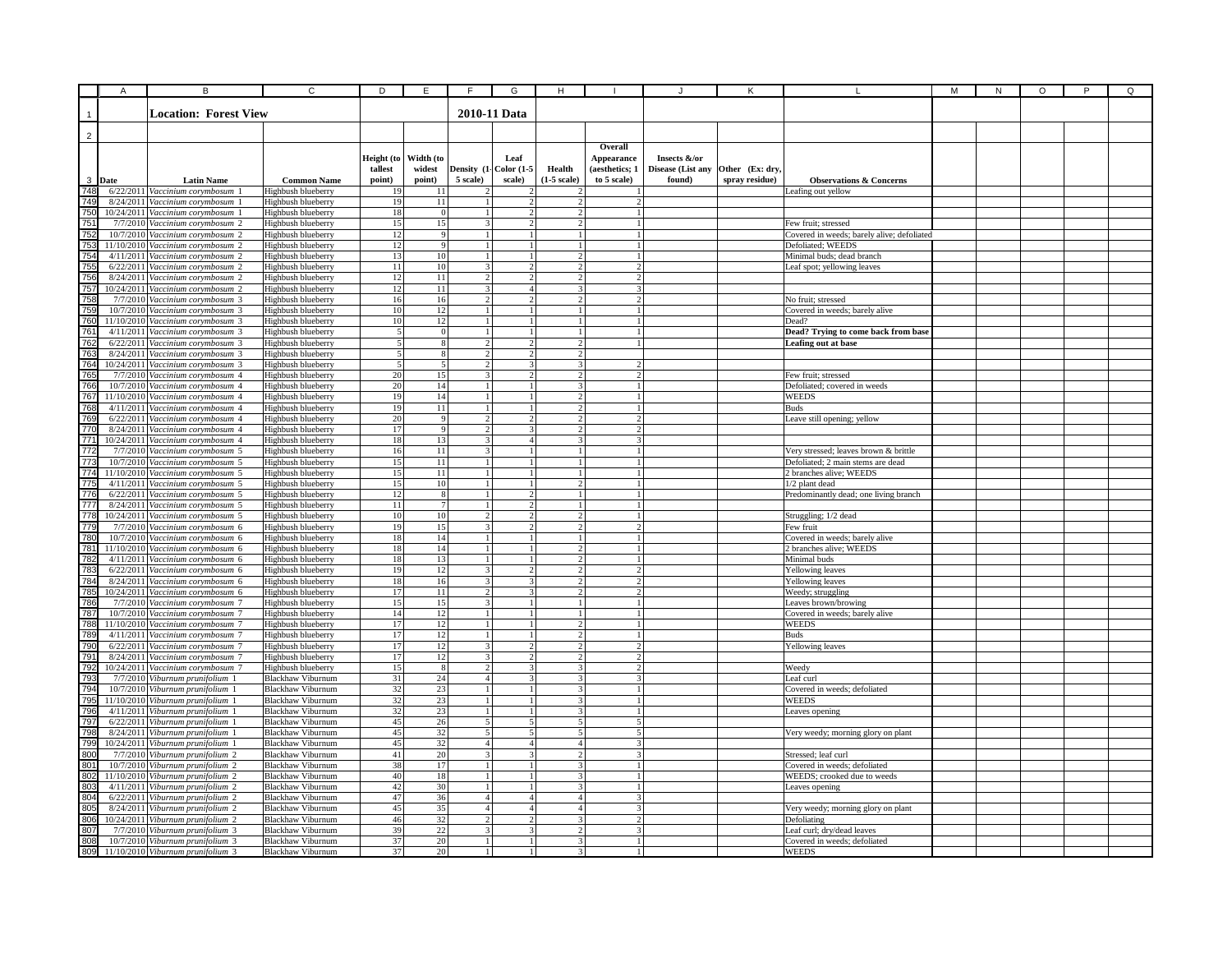|                                                                                                                                                                                                                                      | A                 | B                                                                       | $\overline{c}$                                       | D                                     | E                                   | F                                | G                                        | H                                         |                                                        |                                             |                                   |                                                          | М | ${\sf N}$ | O | P | Q |
|--------------------------------------------------------------------------------------------------------------------------------------------------------------------------------------------------------------------------------------|-------------------|-------------------------------------------------------------------------|------------------------------------------------------|---------------------------------------|-------------------------------------|----------------------------------|------------------------------------------|-------------------------------------------|--------------------------------------------------------|---------------------------------------------|-----------------------------------|----------------------------------------------------------|---|-----------|---|---|---|
|                                                                                                                                                                                                                                      |                   | <b>Location: Forest View</b>                                            |                                                      |                                       |                                     |                                  | 2010-11 Data                             |                                           |                                                        |                                             |                                   |                                                          |   |           |   |   |   |
| $\overline{2}$                                                                                                                                                                                                                       |                   |                                                                         |                                                      |                                       |                                     |                                  |                                          |                                           |                                                        |                                             |                                   |                                                          |   |           |   |   |   |
| 810                                                                                                                                                                                                                                  | 3 Date            | <b>Latin Name</b><br>4/11/2011 Viburnum prunifolium 3                   | <b>Common Name</b><br><b>Blackhaw Viburnum</b>       | Height (to<br>tallest<br>point)<br>39 | Width (to<br>widest<br>point)<br>23 | 5 scale)                         | Leaf<br>Density (1- Color (1-5<br>scale) | Health<br>$(1-5 \text{ scale})$           | Overall<br>Appearance<br>(aesthetics; 1<br>to 5 scale) | Insects &/or<br>Disease (List any<br>found) | Other (Ex: dry.<br>spray residue) | <b>Observations &amp; Concerns</b>                       |   |           |   |   |   |
| 811                                                                                                                                                                                                                                  |                   | 6/22/2011 Viburnum prunifolium 3                                        | <b>Blackhaw Viburnum</b>                             | 44                                    | 31                                  | $\mathbf{A}$                     | $\overline{4}$                           | $\overline{4}$                            |                                                        |                                             |                                   | eaves opening<br>Leaf spot                               |   |           |   |   |   |
| $\frac{812}{813}$                                                                                                                                                                                                                    |                   | 8/24/2011 Viburnum prunifolium 3                                        | <b>Blackhaw Viburnum</b>                             | $44\,$                                | 30                                  |                                  | $\overline{A}$                           | 4                                         |                                                        |                                             |                                   | Very weedy; morning glory on plant                       |   |           |   |   |   |
|                                                                                                                                                                                                                                      |                   | 10/24/2011 Viburnum prunifolium 3                                       | <b>Blackhaw Viburnum</b>                             | 42                                    | 28                                  |                                  |                                          |                                           | $\mathcal{L}$                                          |                                             |                                   | Defoliating                                              |   |           |   |   |   |
|                                                                                                                                                                                                                                      |                   | 7/7/2010 Viburnum prunifolium 4<br>10/7/2010 Viburnum prunifolium 4     | <b>Blackhaw Viburnum</b><br><b>Blackhaw Viburnum</b> | $37\,$<br>34                          | $26\,$<br>24                        | $\overline{\mathbf{4}}$          |                                          |                                           | 3                                                      |                                             |                                   | Stressed; leaf curl<br>Covered in weeds; defoliated      |   |           |   |   |   |
|                                                                                                                                                                                                                                      |                   | 11/10/2010 Viburnum prunifolium 4                                       | <b>Blackhaw Viburnum</b>                             | 33                                    | 24                                  | 1                                |                                          |                                           |                                                        |                                             |                                   | WEEDS; crooked due to weeds                              |   |           |   |   |   |
|                                                                                                                                                                                                                                      |                   | 4/11/2011 Viburnum prunifolium 4                                        | <b>Blackhaw Viburnum</b>                             | 36                                    | 23                                  | $1\vert$                         |                                          | 3                                         | $\mathbf{1}$                                           |                                             |                                   | Leaves opening                                           |   |           |   |   |   |
|                                                                                                                                                                                                                                      |                   | 6/22/2011 Viburnum prunifolium 4                                        | Blackhaw Viburnum                                    | 39                                    | 37                                  | 5 <sub>5</sub>                   | 5                                        | 4                                         | 3                                                      |                                             |                                   |                                                          |   |           |   |   |   |
|                                                                                                                                                                                                                                      |                   | 8/24/2011 Viburnum prunifolium 4<br>10/24/2011 Viburnum prunifolium 4   | <b>Blackhaw Viburnum</b><br><b>Blackhaw Viburnum</b> | 38<br>32                              | 36<br>31                            | $\overline{4}$<br>$\mathcal{D}$  | 3<br>$\mathbf{3}$                        | 31<br>$\mathbf{3}$                        | 3<br>$\mathcal{D}$                                     |                                             |                                   | Very weedy, morning glory on plant<br>Defoliating        |   |           |   |   |   |
|                                                                                                                                                                                                                                      |                   | 7/7/2010 Viburnum prunifolium 5                                         | <b>Blackhaw Viburnum</b>                             | 36                                    | 26                                  | 3                                | $\mathbf{3}$                             | $\overline{2}$                            | 2 <sup>1</sup>                                         |                                             |                                   | Very stressed; leaf curl                                 |   |           |   |   |   |
|                                                                                                                                                                                                                                      |                   | 10/7/2010 Viburnum prunifolium 5                                        | <b>Blackhaw Viburnum</b>                             | 32                                    | $21\,$                              | $\mathbf{1}$                     |                                          | $\overline{\mathbf{3}}$                   | $\mathbf{1}$                                           |                                             |                                   | Covered in weeds; defoliated                             |   |           |   |   |   |
|                                                                                                                                                                                                                                      |                   | 11/10/2010 Viburnum prunifolium 5                                       | <b>Blackhaw</b> Viburnum                             | 33                                    | 21                                  | $\overline{1}$                   |                                          | $\overline{\mathcal{L}}$                  | $\mathbf{1}$                                           |                                             |                                   | WEEDS                                                    |   |           |   |   |   |
|                                                                                                                                                                                                                                      |                   | 4/11/2011 Viburnum prunifolium 5                                        | Blackhaw Viburnum                                    | 36<br>38                              | 23<br>24                            | $\overline{1}$<br>$\overline{4}$ | $\boldsymbol{\Delta}$                    | $\mathbf{3}$<br>4 <sup>1</sup>            | 1 <sup>1</sup><br>$\overline{4}$                       |                                             |                                   | Leaves opening                                           |   |           |   |   |   |
|                                                                                                                                                                                                                                      |                   | 6/22/2011 Viburnum prunifolium 5<br>8/24/2011 Viburnum prunifolium 5    | Blackhaw Viburnum<br><b>Blackhaw Viburnum</b>        | 38                                    | 32                                  | $\overline{A}$                   | $\overline{a}$                           | $\overline{a}$                            |                                                        |                                             |                                   | Leaf spot                                                |   |           |   |   |   |
|                                                                                                                                                                                                                                      |                   | 10/24/2011 Viburnum prunifolium 5                                       | <b>Blackhaw Viburnum</b>                             | 37                                    | 33                                  | $\mathbf{1}$                     |                                          | 3                                         |                                                        |                                             |                                   | Defoliating                                              |   |           |   |   |   |
|                                                                                                                                                                                                                                      |                   | 7/7/2010 Viburnum prunifolium 6                                         | <b>Blackhaw Viburnum</b>                             | 42                                    | 29                                  |                                  |                                          |                                           |                                                        |                                             |                                   | Very stressed; leaf curl                                 |   |           |   |   |   |
|                                                                                                                                                                                                                                      |                   | 10/7/2010 Viburnum prunifolium 6                                        | <b>Blackhaw Viburnum</b>                             | 40                                    | $28\,$                              |                                  |                                          |                                           |                                                        |                                             |                                   | Covered in weeds; defoliated                             |   |           |   |   |   |
|                                                                                                                                                                                                                                      |                   | 11/10/2010 Viburnum prunifolium 6<br>4/11/2011 Viburnum prunifolium 6   | <b>Blackhaw Viburnum</b><br><b>Blackhaw Viburnum</b> | 39<br>41                              | 28<br>33                            | $\mathbf{1}$                     |                                          |                                           |                                                        |                                             |                                   | WEEDS<br>Leaves opening                                  |   |           |   |   |   |
|                                                                                                                                                                                                                                      |                   | 6/22/2011 Viburnum prunifolium 6                                        | <b>Blackhaw Viburnum</b>                             | 41                                    | 37                                  | $\overline{4}$                   | $\overline{4}$                           | $\mathbf{5}$                              | 3                                                      |                                             |                                   |                                                          |   |           |   |   |   |
|                                                                                                                                                                                                                                      |                   | 8/24/2011 Viburnum prunifolium 6                                        | <b>Blackhaw Viburnum</b>                             | 41                                    | 36                                  | $\overline{4}$                   | 4 <sup>1</sup>                           | 4 <sup>1</sup>                            | 3                                                      |                                             |                                   | <b>VERY WEEDY</b>                                        |   |           |   |   |   |
|                                                                                                                                                                                                                                      |                   | 10/24/2011 Viburnum prunifolium 6                                       | <b>Blackhaw Viburnum</b>                             | 41                                    | 36                                  | 3                                | $\mathbf{R}$                             | 3 <sup>1</sup>                            |                                                        |                                             |                                   |                                                          |   |           |   |   |   |
|                                                                                                                                                                                                                                      |                   | 7/7/2010 Viburnum prunifolium 7<br>10/7/2010 Viburnum prunifolium 7     | <b>Blackhaw Viburnum</b><br><b>Blackhaw Viburnum</b> | 33<br>32                              | 32<br>31                            | 3 <br>1 <sup>1</sup>             | $\mathbf{3}$                             | $\frac{1}{2}$<br>3 <sup>1</sup>           | $\frac{1}{2}$<br>$\mathbf{1}$                          |                                             |                                   | Very stressed; leaf curl<br>Covered in weeds; defoliated |   |           |   |   |   |
|                                                                                                                                                                                                                                      |                   | 11/10/2010 Viburnum prunifolium 7                                       | <b>Blackhaw Viburnum</b>                             | 33                                    | 31                                  | $\mathbf{1}$                     | $\mathbf{1}$                             | 3                                         |                                                        |                                             |                                   | <b>WEEDS</b>                                             |   |           |   |   |   |
|                                                                                                                                                                                                                                      |                   | 4/11/2011 Viburnum prunifolium 7                                        | <b>Blackhaw Viburnum</b>                             | 35                                    | 32                                  | $\mathbf{1}$                     |                                          | $\overline{\mathbf{3}}$                   |                                                        |                                             |                                   | Leaves opening                                           |   |           |   |   |   |
|                                                                                                                                                                                                                                      |                   | 6/22/2011 Viburnum prunifolium 7                                        | <b>Blackhaw Viburnum</b>                             | 39                                    | 45                                  | $\overline{4}$                   | $\overline{\phantom{a}}$                 | $\overline{5}$                            | 4 <sup>1</sup>                                         |                                             |                                   |                                                          |   |           |   |   |   |
|                                                                                                                                                                                                                                      |                   | 8/24/2011 Viburnum prunifolium 7                                        | Blackhaw Viburnum                                    | 38                                    | 45<br>30                            | $\overline{4}$                   | $\overline{4}$                           | 4 <sup>1</sup>                            | 4                                                      |                                             |                                   |                                                          |   |           |   |   |   |
|                                                                                                                                                                                                                                      |                   | 10/24/2011 Viburnum prunifolium 7<br>7/7/2010 Viburnum prunifolium 8    | <b>Blackhaw Viburnum</b><br><b>Blackhaw Viburnum</b> | 40<br>26                              | 19                                  | $\overline{4}$                   |                                          | 3                                         | 3                                                      |                                             |                                   | Very stressed; leaf curl                                 |   |           |   |   |   |
|                                                                                                                                                                                                                                      |                   | 10/7/2010 Viburnum prunifolium 8                                        | <b>Blackhaw Viburnum</b>                             | $27\,$                                | 20                                  |                                  |                                          |                                           |                                                        |                                             |                                   | Covered in weeds; defoliated                             |   |           |   |   |   |
|                                                                                                                                                                                                                                      |                   | 11/10/2010 Viburnum prunifolium 8                                       | <b>Blackhaw Viburnum</b>                             | $27\,$                                | 20                                  | 1                                |                                          | 3                                         | $\mathbf{1}$                                           |                                             |                                   | <b>WEEDS</b>                                             |   |           |   |   |   |
|                                                                                                                                                                                                                                      |                   | 4/11/2011 Viburnum prunifolium 8                                        | Blackhaw Viburnum                                    | $28\,$                                | $22\,$                              | $\mathbf{1}$                     |                                          | 3                                         |                                                        |                                             |                                   | Leaves opening                                           |   |           |   |   |   |
|                                                                                                                                                                                                                                      |                   | 6/22/2011 Viburnum prunifolium 8<br>8/24/2011 Viburnum prunifolium 8    | Blackhaw Viburnum<br><b>Blackhaw Viburnum</b>        | 37<br>35                              | 34<br>31                            | $\mathcal{F}$<br>4               | 5<br>4 <sup>1</sup>                      | 5<br>4 <sup>1</sup>                       | 4                                                      |                                             |                                   | Bowl-shaped                                              |   |           |   |   |   |
|                                                                                                                                                                                                                                      |                   | 10/24/2011 Viburnum prunifolium 8                                       | <b>Blackhaw Viburnum</b>                             | 33                                    | 31                                  | $\overline{4}$                   | $\overline{4}$                           | 4                                         | $\overline{\mathbf{3}}$                                | 4 Leaf damage                               |                                   |                                                          |   |           |   |   |   |
|                                                                                                                                                                                                                                      |                   | 7/7/2010 Viburnum prunifolium 9                                         | <b>Blackhaw Viburnum</b>                             | 34                                    | 34                                  | 4 <sup>1</sup>                   | $\overline{2}$                           | $\overline{2}$                            | 2                                                      |                                             |                                   | Leaf curl-extreme                                        |   |           |   |   |   |
|                                                                                                                                                                                                                                      |                   | 10/7/2010 Viburnum prunifolium 9                                        | <b>Blackhaw Viburnum</b>                             | 35                                    | 31                                  | $\overline{2}$                   | 2                                        | 3 <sup>1</sup>                            |                                                        | 2 Leaf damage                               |                                   | Covered in weeds                                         |   |           |   |   |   |
| 씦쁺늡찊틦덣뉞벓얣챓씷삟쭯첧졣첧펋씷꼟컒쎪쎪쎪ė<br>ਜ਼∺ਜ਼ਸ਼ਜ਼ਸ਼                                                                                                                                                                                              |                   | 11/10/2010 Viburnum prunifolium 9<br>4/11/2011 Viburnum prunifolium 9   | <b>Blackhaw Viburnum</b><br>Blackhaw Viburnum        | 36<br>36                              | 31<br>35                            | $\overline{2}$<br>$\bar{1}$      | $\mathcal{D}$                            | $\overline{3}$<br>$\overline{\mathbf{3}}$ |                                                        |                                             |                                   | <b>WEEDS</b>                                             |   |           |   |   |   |
|                                                                                                                                                                                                                                      |                   | 6/22/2011 Viburnum prunifolium 9                                        | Blackhaw Viburnum                                    | 38                                    | 43                                  | $\overline{4}$                   | $\Delta$                                 | 4 <sup>1</sup>                            | 4 <sup>1</sup>                                         |                                             |                                   | eaves opening<br>Minor leaf spot                         |   |           |   |   |   |
|                                                                                                                                                                                                                                      |                   | 8/24/2011 Viburnum prunifolium 9                                        | <b>Blackhaw Viburnum</b>                             | 38                                    | 41                                  | $\overline{4}$                   | $\mathbf{3}$                             | 3                                         | $\mathbf{3}$                                           |                                             |                                   | Leaf spot; leaf curl                                     |   |           |   |   |   |
|                                                                                                                                                                                                                                      |                   | 10/24/2011 Viburnum prunifolium 9                                       | <b>Blackhaw Viburnum</b>                             | 36                                    | 41                                  | 3                                | $\overline{4}$                           | 3                                         | 3                                                      |                                             |                                   |                                                          |   |           |   |   |   |
|                                                                                                                                                                                                                                      |                   | 7/7/2010 Viburnum prunifolium 10                                        | <b>Blackhaw Viburnum</b><br><b>Blackhaw Viburnum</b> | 35<br>33                              | 28<br>22                            |                                  |                                          |                                           |                                                        |                                             |                                   | Leaf curl-extreme                                        |   |           |   |   |   |
|                                                                                                                                                                                                                                      |                   | 10/7/2010 Viburnum prunifolium 10<br>11/10/2010 Viburnum prunifolium 10 | <b>Blackhaw Viburnum</b>                             | 35                                    | 22                                  | $\mathbf{1}$                     |                                          |                                           |                                                        |                                             |                                   | Covered in weeds; defoliated<br>WEEDS                    |   |           |   |   |   |
|                                                                                                                                                                                                                                      |                   | 4/11/2011 Viburnum prunifolium 10                                       | <b>Blackhaw Viburnum</b>                             | 35                                    | 23                                  | 1                                |                                          |                                           |                                                        |                                             |                                   | Leaves opening                                           |   |           |   |   |   |
|                                                                                                                                                                                                                                      |                   | 6/22/2011 Viburnum prunifolium 10                                       | <b>Blackhaw Viburnum</b>                             | 39                                    | 36                                  | 5                                | 5                                        |                                           |                                                        |                                             |                                   |                                                          |   |           |   |   |   |
|                                                                                                                                                                                                                                      |                   | 8/24/2011 Viburnum prunifolium 10                                       | <b>Blackhaw Viburnum</b>                             | 41                                    | 34                                  | 5                                | $\overline{4}$                           |                                           |                                                        | 3 Leaf damage                               |                                   | Leaf spot                                                |   |           |   |   |   |
|                                                                                                                                                                                                                                      |                   | 10/24/2011 Viburnum prunifolium 10                                      | <b>Blackhaw Viburnum</b>                             | 39                                    | 29                                  | 3                                | 3                                        | 3                                         | $\mathcal{D}$                                          |                                             |                                   |                                                          |   |           |   |   |   |
|                                                                                                                                                                                                                                      | <b>864 Notes:</b> |                                                                         |                                                      |                                       |                                     |                                  |                                          |                                           |                                                        |                                             |                                   |                                                          |   |           |   |   |   |
|                                                                                                                                                                                                                                      |                   |                                                                         |                                                      |                                       |                                     |                                  |                                          |                                           |                                                        |                                             |                                   |                                                          |   |           |   |   |   |
|                                                                                                                                                                                                                                      |                   |                                                                         |                                                      |                                       |                                     |                                  |                                          |                                           |                                                        |                                             |                                   |                                                          |   |           |   |   |   |
|                                                                                                                                                                                                                                      |                   |                                                                         |                                                      |                                       |                                     |                                  |                                          |                                           |                                                        |                                             |                                   |                                                          |   |           |   |   |   |
| 866 7/7/10 - VERY DRY!!! Plants watered weekly<br>867 10/7/10 - Lots of weed pressure. Difficult to measure some of the plants                                                                                                       |                   |                                                                         |                                                      |                                       |                                     |                                  |                                          |                                           |                                                        |                                             |                                   |                                                          |   |           |   |   |   |
| 868 11/10/10 - Significant weed pressure and tall grass<br>869 3/21/2011 - Princep & Surflan applied to all<br>870 4/11/2011 - Height change in Viburnum prunifolium may be due to ability to take a better measure due to lack of w |                   |                                                                         |                                                      |                                       |                                     |                                  |                                          |                                           |                                                        |                                             |                                   |                                                          |   |           |   |   |   |
|                                                                                                                                                                                                                                      |                   |                                                                         |                                                      |                                       |                                     |                                  |                                          |                                           |                                                        |                                             |                                   |                                                          |   |           |   |   |   |
|                                                                                                                                                                                                                                      |                   |                                                                         |                                                      |                                       |                                     |                                  |                                          |                                           |                                                        |                                             |                                   |                                                          |   |           |   |   |   |